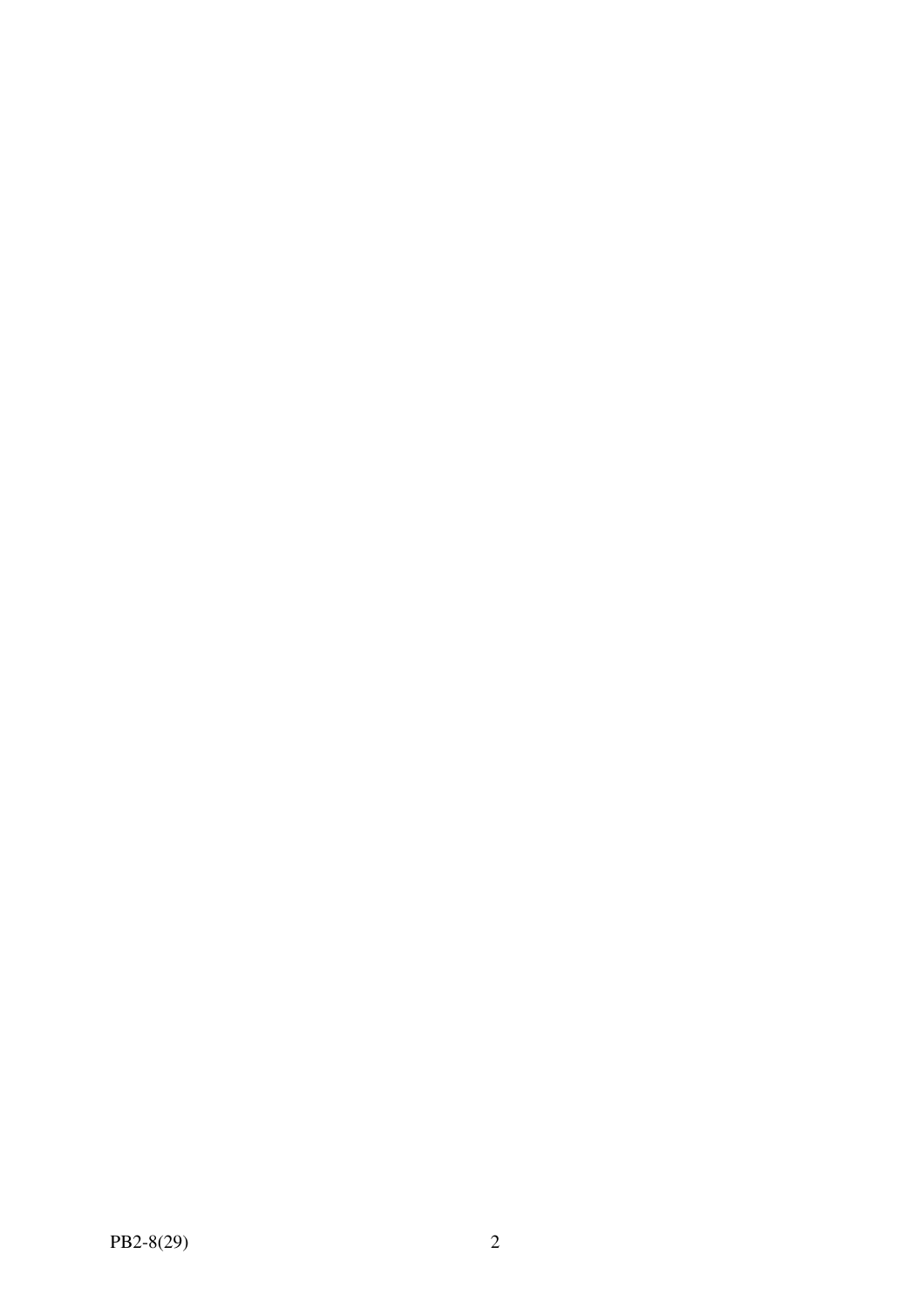# **PB2-8 (29)**

# **FLDWARN for the Thomson Barcoo Cooper**

# **1 December 2010 to 31 January 2011**

TO::BOM625 IDQ20860 Australian Government Bureau of Meteorology Queensland FLOOD WARNING FOR THE THOMSON AND BARCOO RIVERS AND COOPER CREEK Issued at 9:48 AM on Wednesday the 1st of December 2010 by the Bureau of Meteorology, Brisbane. Major flood levels continue along the Barcoo River between Isisford and Retreat. Moderate flooding is occurring at Stonehenge and Jundah along the Thomson River. Windorah should expect Cooper Creek levels to reach around 5.5 metres into the weekend. THOMSON RIVER At Camoola Park, minor flood levels continue. Further rises are possible. River levels at Longreach may reach around the minor flood level of 3 metres during Thursday. Moderate flood levels are occurring at Stonehenge West. At Jundah, moderate flood levels will continue for the rest of this week. BARCOO RIVER Minor flooding at Blackall is expected to continue until at least Thursday before receding. Flood levels are falling between Coolagh and Wahroongha. Major flood levels are occurring between Isisford and Retreat. A peak of around 6.4 metres is expected today at Glenlock. Major flood levels at Retreat are forecast to reach around 9.5 metres. This is around 8.5 metres on the Retreat manual gauge. COOPER CREEK Creek levels will stay high this week as Barcoo and Thomson River flood waters converge with major flood levels continuing. A peak of around 5.5 metres is expected on Friday or Saturday. Predicted River Heights/Flows: Windorah: - 5.5 metres on Friday or Saturday. Next Issue: The next warning will be issued by 10am Thursday. Latest River Heights: Cornish Ck at Bowen Downs  $*$  2.88m rising 08:00 AM WED 01/12/10 Thomson R at Camoola Park 2.7m falling slowly 06:00 AM WED 01/12/10<br>Thomson R at Longreach auto \* 2.13m steady 08:00 AM WED 01/12/10 2.13m steady 08:00 AM WED 01/12/10 Darr R at Darr Auto \* 2.37m steady 08:00 AM WED 01/12/10 Thomson R Stonehenge (West) Auto\* 4.3m steady 08:00 AM WED 01/12/10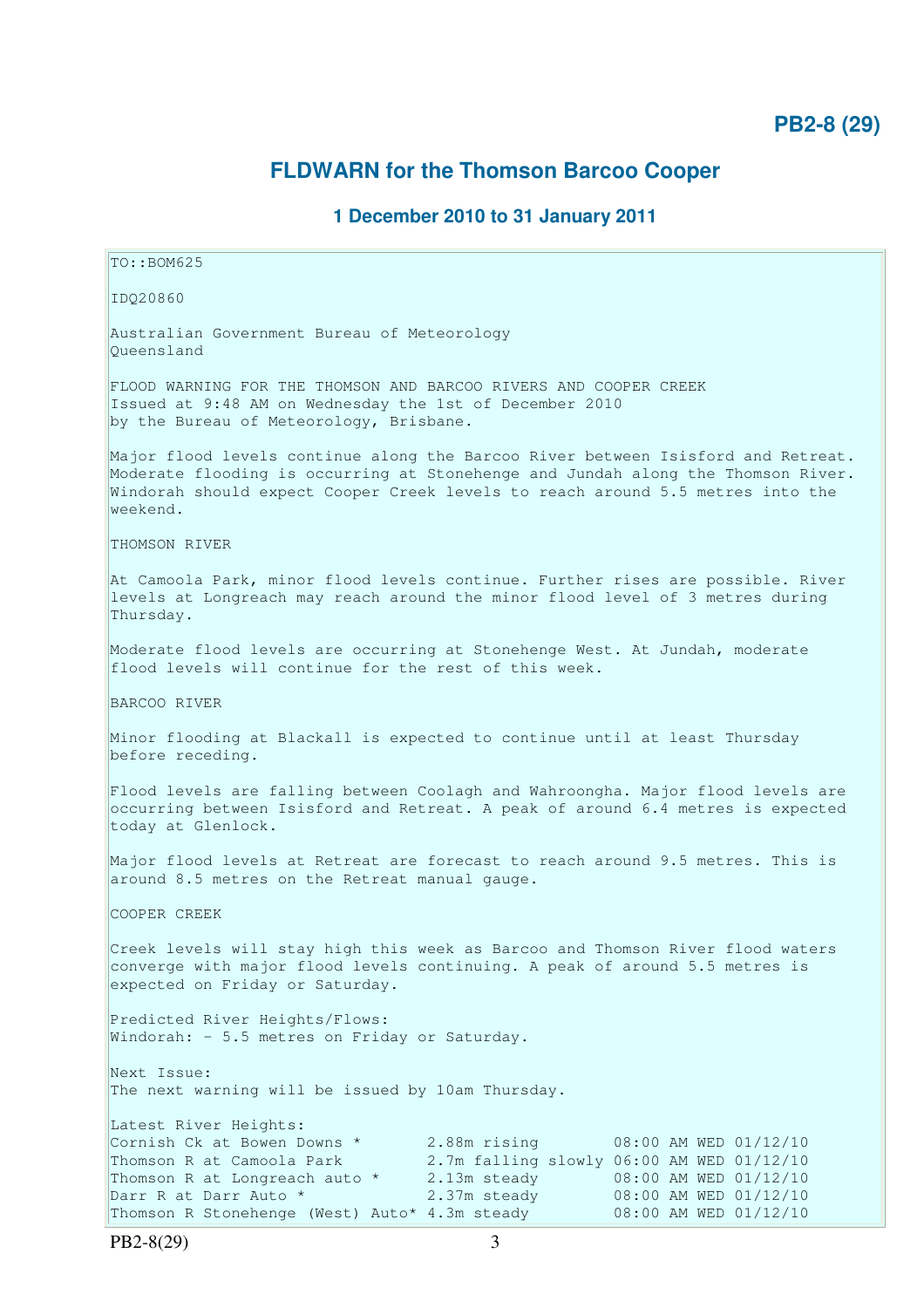Thomson R at Jundah  $4.1$ m steady  $06:30$  AM WED  $01/12/10$ Barcoo R at Gillespie  $4.15$ m steady  $06:00$  AM WED 01/12/10 Barcoo R at Blackall \* 3.71m falling 08:00 AM WED 01/12/10 Barcoo R at Coolagh 5.85m steady 05:29 AM WED 01/12/10 Alice R at Barcaldine Weir Auto\* 0.65m steady 08:00 AM WED 01/12/10 Barcoo R at Isisford 6.61m falling 06:00 AM WED 01/12/10 Barcoo R at Oma 6.34m falling 06:00 AM WED 01/12/10 Barcoo R at Wahroongha 5.5m falling 06:00 AM WED 01/12/10 Barcoo R at Glenlock 6.25m rising slowly 05:30 AM WED 01/12/10 Barcoo R at Retreat Auto \* 8.15m rising 08:00 AM WED 01/12/10 Cooper Ck at Windorah 5.15m rising slowly 06:00 AM WED 01/12/10 \*automatic station Warnings and River Height Bulletins are available at http://www.bom.gov.au/qld/flood/ . Flood Warnings are also available on telephone 1300 659 219 at a low call cost of 27.5 cents, more from mobile, public and satellite phones.

## $To::BOM625$

#### IDQ20860

Australian Government Bureau of Meteorology Queensland

FLOOD WARNING FOR THE THOMSON AND BARCOO RIVERS AND COOPER CREEK Issued at 9:53 AM on Thursday the 2nd of December 2010 by the Bureau of Meteorology, Brisbane.

Major flood levels continue along the Barcoo River between Isisford and Retreat. Moderate flooding continues along the Thomson River between Stonehenge and Jundah. Major flooding continues along the Cooper Creek at Windorah, with flood levels to reach around 5.5 metres during the weekend.

THOMSON RIVER

Minor flooding continues at Camoola Park. River levels are rising downstream at Longreach which may reach the minor flood level of 3 metres during the next 24 to 48 hours.

Moderate flooding continues at Stonehenge West and at Jundah, with river levels to remain high for the remainder of the week.

BARCOO RIVER

Minor flooding is easing at Blackall. Moderate to major flood levels are also easing between Coolagh and Wahroongha, with a major flood peak currently in the Glenlock area. Major flooding continues to rise downstream at Retreat where river levels are expected to peak around midnight Thursday. At 8am Thursday, the river level at Retreat was 9.44 metres and rising.

## COOPER CREEK

Creek levels will remain high during this week as Barcoo and Thomson River flood waters converge at Windorah causing major flooding. At 6am Thursday the creek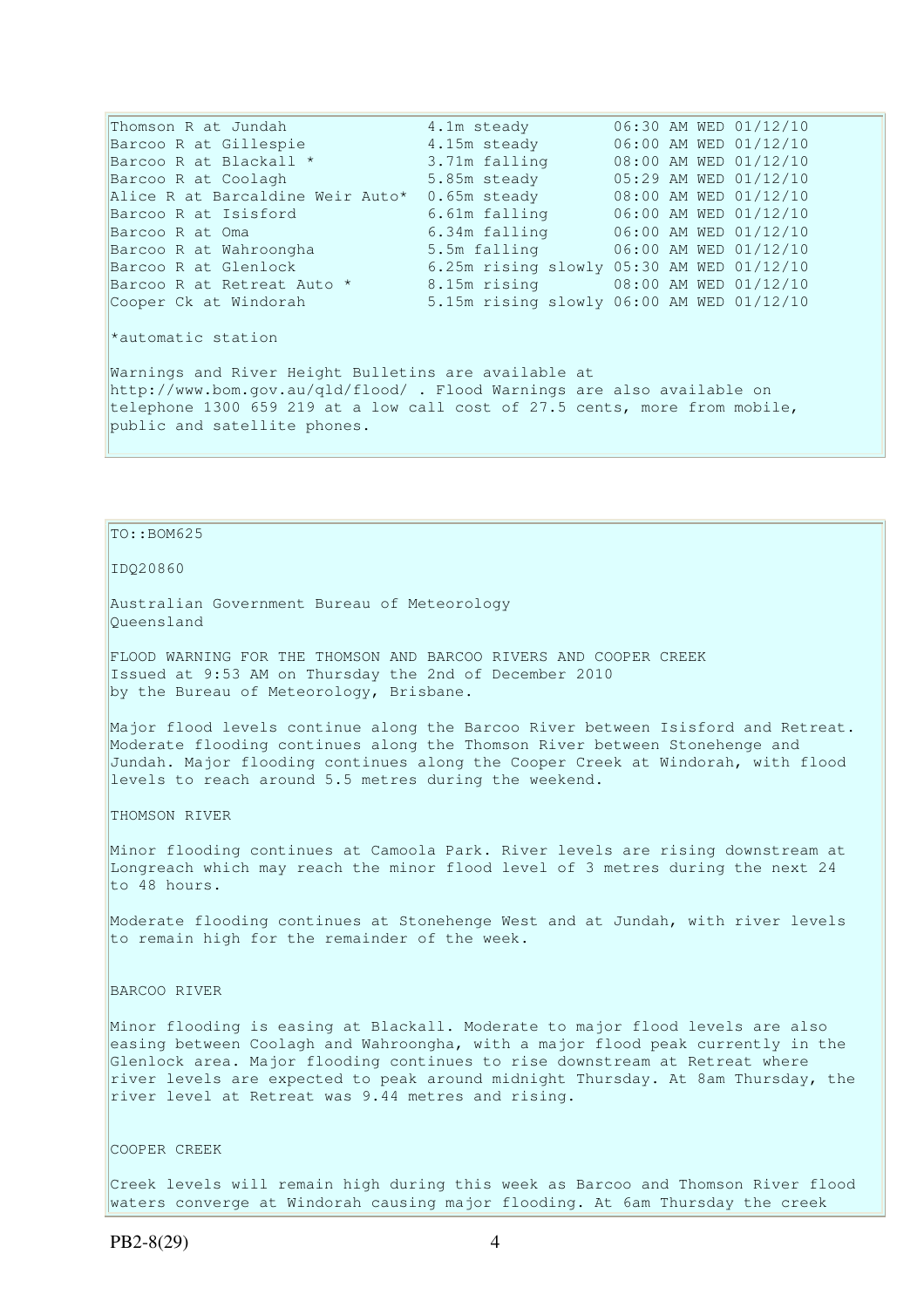level was at 5.25 metres with major flooding rising slowly. Predicted River Heights/Flows: Cooper Creek at: Windorah 5.5 metres during the weekend. Next Issue: The next warning will be issued by 10am Friday. Latest River Heights: Cornish Ck at Bowen Downs  $*$  2.92m steady 08:00 AM THU 02/12/10 Thomson R at Camoola Park 2.6m falling slowly 06:00 AM THU 02/12/10<br>Thomson R at Longreach auto \* 2.38m rising 08:00 AM THU 02/12/10 Thomson R at Longreach auto \* 2.38m rising 08:00 AM THU 02/12/10 Darr R at Darr Auto \* 2.33m steady 08:00 AM THU 02/12/10 Thomson R at Bogewong NA Thomson R Stonehenge (West) Auto\* 4.33m steady 08:00 AM THU 02/12/10 Thomson R Stonehenge (East) 2.95m steady 07:00 AM THU 02/12/10 Thomson R at Jundah 4.15m steady 07:00 AM THU 02/12/10 Barcoo R at Blackall  $*$  3.43m steady 08:00 AM THU 02/12/10 Barcoo R at Coolagh 5.25m falling 06:30 AM THU 02/12/10 Alice R at Barcaldine Weir Auto\* 0.58m steady 08:00 AM THU 02/12/10 Barcoo R at Isisford 6.34m falling slowly 06:00 AM THU 02/12/10 Barcoo R at Oma 6.02m falling slowly 06:00 AM THU 02/12/10 Barcoo R at Wahroongha MA Barcoo R at Glenlock 6.45m rising slowly 04:00 AM THU 02/12/10 Barcoo R at Retreat Auto \* 9.44m rising  $\frac{1}{2}$  08:00 AM THU 02/12/10 Cooper Ck at Windorah 5.25m rising slowly 06:00 AM THU 02/12/10 \* denotes automatic station. Warnings and River Height Bulletins are available at http://www.bom.gov.au/qld/flood/ . Flood Warnings are also available on telephone 1300 659 219 at a low call cost of 27.5 cents, more from mobile, public and satellite phones.

### TO::BOM625

IDQ20860

Australian Government Bureau of Meteorology Queensland

FLOOD WARNING FOR THE THOMSON AND BARCOO RIVERS AND COOPER CREEK Issued at 9:49 AM on Friday the 3rd of December 2010 by the Bureau of Meteorology, Brisbane.

Major flood levels continue along the Barcoo River between Glenlock and Retreat, with the flood peak currently in the Retreat area. Moderate flooding continues along the Thomson River between Stonehenge and Jundah. Major flooding rising on the Cooper Creek at Windorah, with flood levels to reach around 5.5 to 6.0 metres during the weekend.

Further heavy rainfall has been recorded in the upper reaches of the Thomson and Barcoo River catchments. The heaviest 24hr rainfall totals recorded to 9am Friday include Torrens Creek 42mm, Coolagh 63mm, Eastmere 50mm, Duneira 45mm, Blackall 41mm, Barcaldine Weir 32mm, and generally less than 5mm to areas north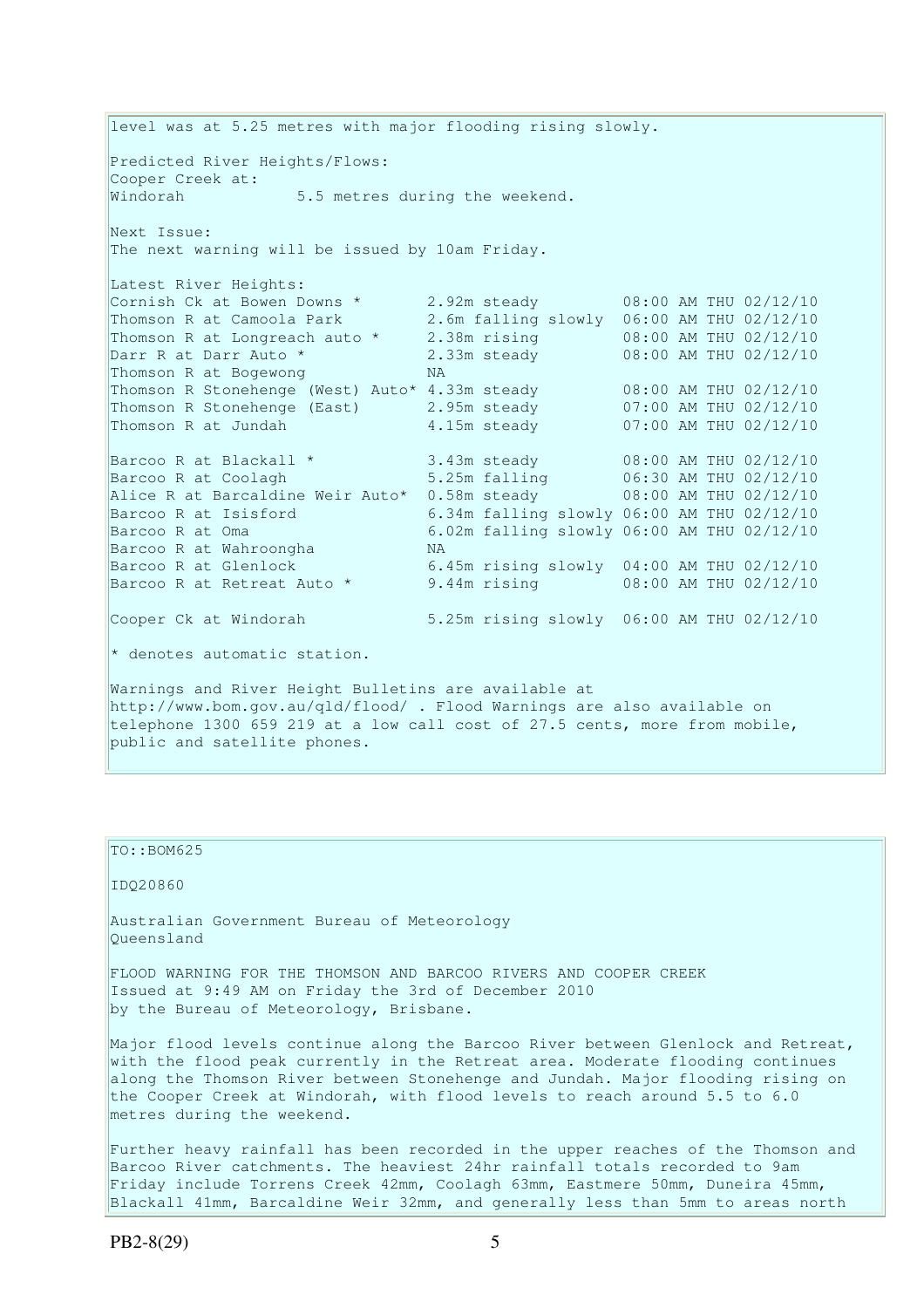of Windorah.

THOMSON RIVER

Minor flooding continues at Camoola Park, with river levels slowly rising downstream at Longreach but remaining below minor flood level.

Moderate flooding continues at Stonehenge West and at Jundah, with river levels to remain high for the remainder of the week.

BARCOO RIVER

Renewed stream rises are expected across the upper reaches of the Barcoo and Alice Rivers following heavy rainfall recorded during Thursday. Minor flooding continues to ease at Blackall and at Coolagh.

Moderate to major flood levels are also easing between Isisford and Glenlock, with a major flood peak currently in the Retreat area. At 8am Friday, the river level at Retreat was 10.05 metres and continuing to rise very slowly as river levels near a peak during Friday.

COOPER CREEK

Major flooding is rising at Windorah as Barcoo and Thomson River flood waters converge at Windorah causing major flooding. At 6am Friday the creek level was at 5.4 metres and rising.

Predicted River Heights/Flows: Cooper Creek at:

Windorah 5.5 to 6.0 metres during the weekend.

Weather Forecast: Scattered showers and isolated thunderstorms tending to rain at times east of about Longreach, with moderate to heavy falls possible. Isolated showers and afternoon thunderstorms in the west.

Next Issue: The next warning will be issued by 10am Saturday.

| Latest River Heights:                                                |              |                                            |
|----------------------------------------------------------------------|--------------|--------------------------------------------|
| Cornish Ck at Bowen Downs *                                          |              | 2.77m steady 08:00 AM FRI 03/12/10         |
| Thomson R at Camoola Park                                            |              | 2.45m falling slowly 06:00 AM FRI 03/12/10 |
| Thomson R at Longreach auto *                                        | 2.66m steady | 08:00 AM FRI 03/12/10                      |
| Darr R at Darr Auto *                                                | 2.3m steady  | 08:00 AM FRI 03/12/10                      |
| Thomson R at Bogewong                                                | NA.          |                                            |
| Thomson R Stonehenge (West) Auto* 4.22m steady 08:00 AM FRI 03/12/10 |              |                                            |
| Thomson R Stonehenge (East)                                          | <b>NA</b>    |                                            |
| Thomson R at Jundah                                                  |              | 4.25m rising slowly 07:00 AM FRI 03/12/10  |
|                                                                      |              |                                            |
| Barcoo R at Blackall *                                               |              | 3.14m falling 08:00 AM FRI 03/12/10        |
| Barcoo R at Coolagh                                                  |              | 4.9m falling 06:30 AM FRI 03/12/10         |
| Alice R at Barcaldine Weir Auto*                                     |              | 0.45m steady 08:00 AM FRI 03/12/10         |
| Barcoo R at Isisford                                                 |              | 5.95m falling slowly 06:00 AM FRI 03/12/10 |
| Barcoo R at Oma                                                      |              | 5.74m falling slowly 06:00 AM FRI 03/12/10 |
| Barcoo R at Wahroongha                                               | NA.          |                                            |
| Barcoo R at Glenlock                                                 |              | 6.3m falling slowly 05:30 AM FRI 03/12/10  |
| Barcoo R at Retreat Auto *                                           |              | 10.05m rising slowly 08:00 AM FRI 03/12/10 |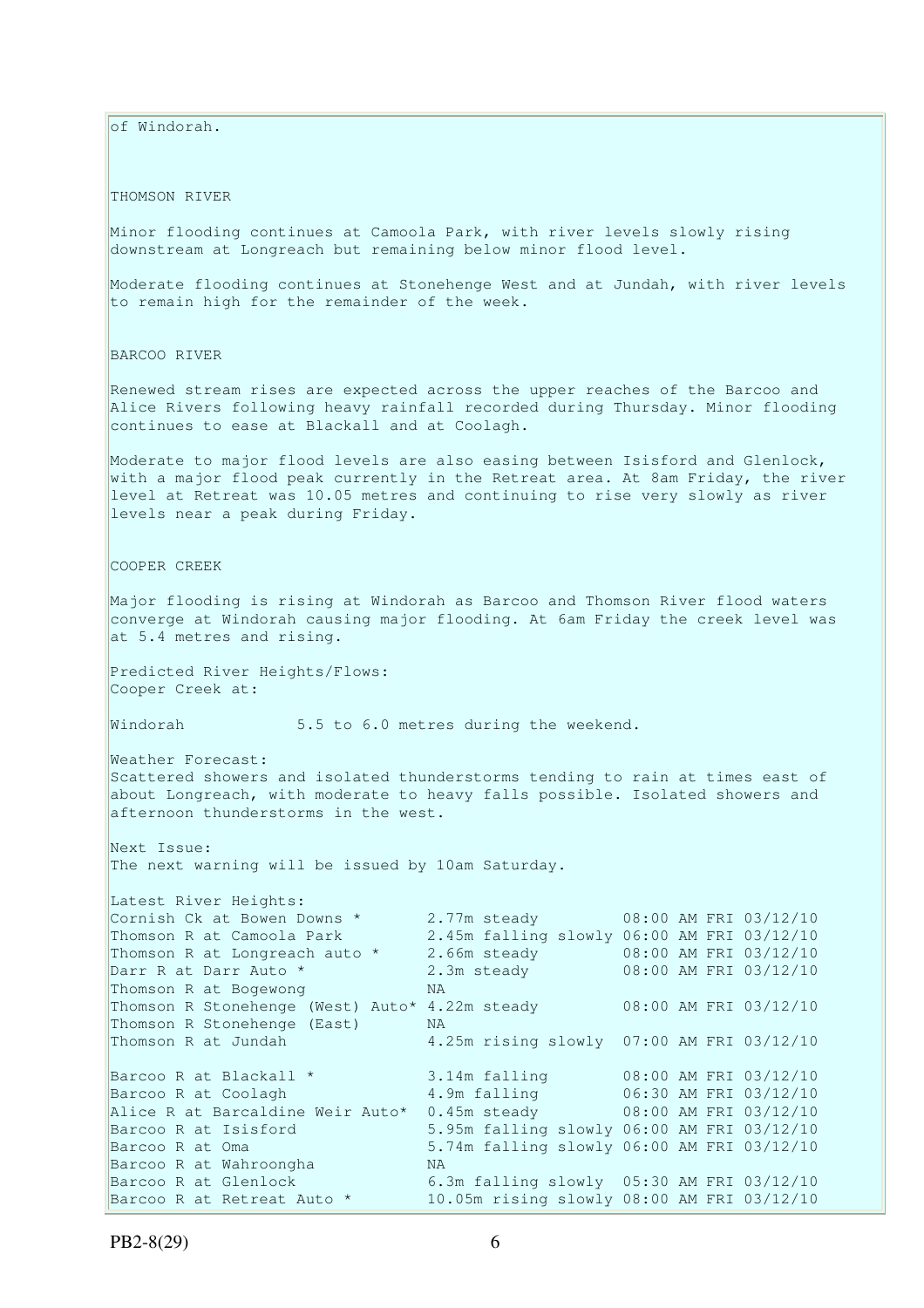Cooper Ck at Windorah 5.4m rising 06:00 AM FRI 03/12/10 \* denotes automatic station. Warnings and River Height Bulletins are available at http://www.bom.gov.au/qld/flood/ . Flood Warnings are also available on telephone 1300 659 219 at a low call cost of 27.5 cents, more from mobile, public and satellite phones.

TO::BOM625

IDQ20860

Australian Government Bureau of Meteorology Queensland

FLOOD WARNING FOR THE THOMSON AND BARCOO RIVERS AND COOPER CREEK Issued at 10:29 AM on Saturday the 4th of December 2010 by the Bureau of Meteorology, Brisbane.

Moderate to major flood levels continue in the Barcoo River between Isisford and Retreat. Moderate flooding continues along the Thomson River between Stonehenge and Jundah. Major flooding is rising on the Cooper Creek at Windorah, with flood levels forecast to reach around 5.7 to 6.0 metres during the weekend.

Rainfall has generally eased throughout the Thomson and Barcoo Rivers and Cooper Creek catchment however there was a localised total of 35mm recorded at Isisford in the 24 hours 9am Saturday.

THOMSON RIVER

Minor flooding continues at Camoola Park, with river levels slowly rising downstream at Longreach and will remain below minor flood level. Moderate flooding continues at Stonehenge West and at Jundah, with river levels to remain high into next week.

BARCOO RIVER

Small renewed rises causing minor flooding are being recorded at Coolagh. Rises are not expected to reach the moderate flood level of 5 metres at Coolagh.

Moderate to major flood levels are easing between Isisford and Glenlock. A major flood peak of 10.13 metres was recorded at Retreat during Friday evening with river levels currently steady. River levels at Retreat are expected to begin receding during Saturday afternoon.

COOPER CREEK

Major flooding is rising at Windorah as Barcoo and Thomson River flood waters converge causing major flooding. At 6am Saturday the creek level was at 5.52 metres and rising.

Predicted River Heights/Flows: Cooper Creek at:

Windorah 5.7 to 6.0 metres during the weekend.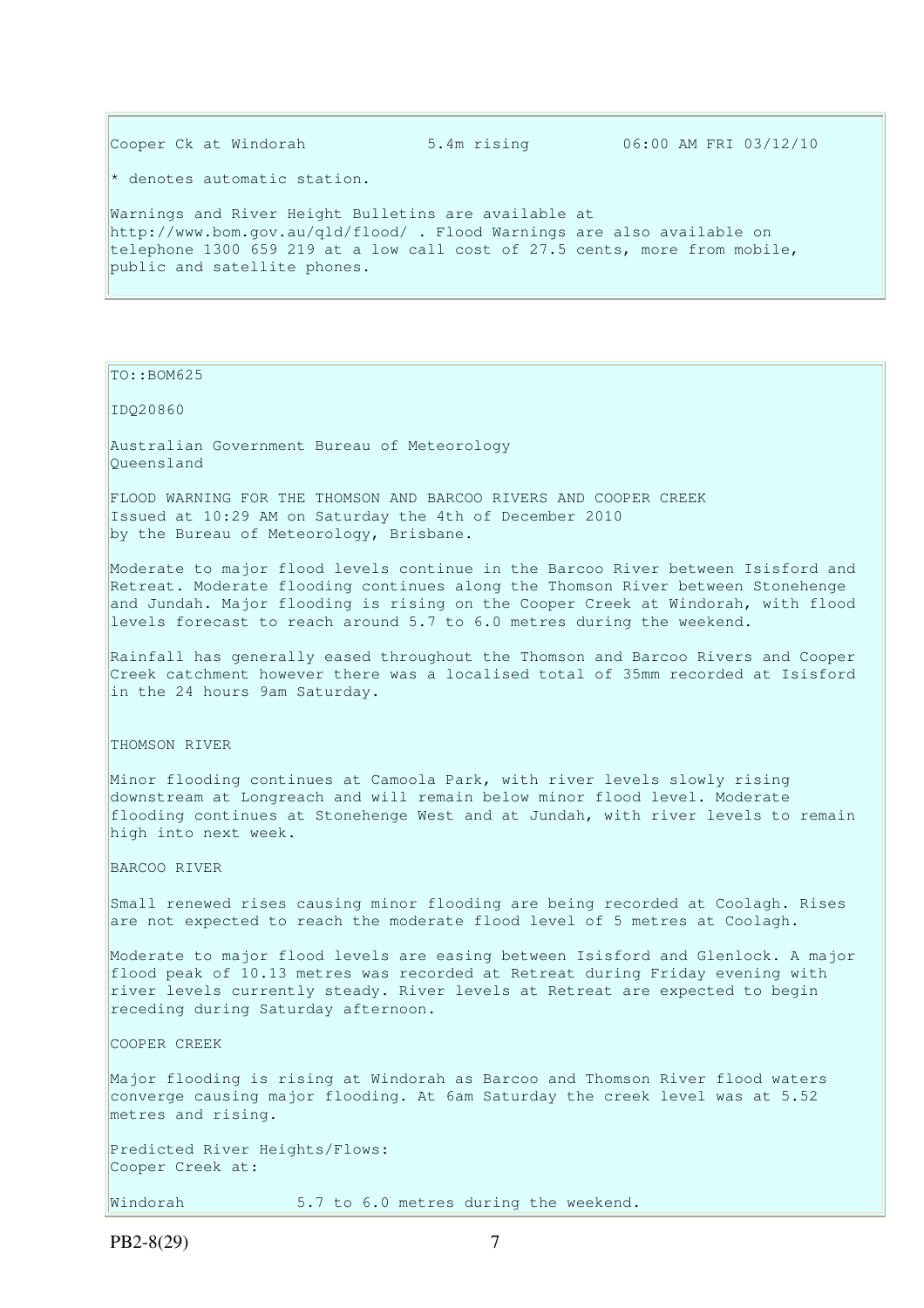Next Issue: The next warning will be issued by 10am Sunday. Latest River Heights: Cornish Ck at Bowen Downs  $\star$  2.79m steady 08:00 AM SAT 04/12/10 Thomson R at Camoola Park 2.35m falling slowly 06:00 AM SAT 04/12/10 Thomson R at Longreach auto  $\star$  2.73m steady 08:00 AM SAT 04/12/10 Darr R at Darr Auto \* 2.28m steady 08:00 AM SAT 04/12/10 Thomson R Stonehenge (West) Auto\* 4.08m steady 04:00 AM SAT 04/12/10 Thomson R at Jundah 4.25m steady 03:00 PM FRI 03/12/10 Barcoo R at Blackall \* 2.87m falling 08:00 AM SAT 04/12/10 Barcoo R at Coolagh 4.75m rising slowly 09:00 AM SAT 04/12/10 Alice R at Barcaldine Weir Auto\* 0.37m steady 08:00 AM SAT 04/12/10 Barcoo R at Isisford 5.71m falling slowly 06:00 AM SAT 04/12/10 Barcoo R at Oma 5.48m falling slowly 06:00 AM SAT 04/12/10 Barcoo R at Glenlock 5.90m falling slowly 05:30 AM SAT 04/12/10 Barcoo R at Retreat Auto \* 10.03m steady 08:00 AM SAT 04/12/10 Cooper Ck at Windorah 5.52m rising 06:00 AM SAT 04/12/10 \* from automatic station Warnings and River Height Bulletins are available at http://www.bom.gov.au/qld/flood/ . Flood Warnings are also available on

telephone 1300 659 219 at a low call cost of 27.5 cents, more from mobile, public and satellite phones.

| TO::BOM625                                                                                                                                                                                                                                                                                                                        |
|-----------------------------------------------------------------------------------------------------------------------------------------------------------------------------------------------------------------------------------------------------------------------------------------------------------------------------------|
| IDQ20860                                                                                                                                                                                                                                                                                                                          |
| Australian Government Bureau of Meteorology<br>Oueensland                                                                                                                                                                                                                                                                         |
| FLOOD WARNING FOR THE THOMSON AND BARCOO RIVERS AND COOPER CREEK<br>Issued at 9:44 AM on Sunday the 5th of December 2010<br>by the Bureau of Meteorology, Brisbane.                                                                                                                                                               |
| Renewed rises and moderate flooding is occurring on the Barcoo River at Coolagh.<br>Moderate to major flood waters continue to ease downstream between Isisford and<br>Retreat, with small renewed rises expected during this week. Moderate flooding<br>continues to ease along the Thomson River between Stonehenge and Jundah. |
| Major flooding is rising on the Cooper Creek at Windorah, with flood levels<br>forecast to reach around 5.7 to 6.0 metres during Monday.                                                                                                                                                                                          |
| THOMSON RIVER                                                                                                                                                                                                                                                                                                                     |
| Minor flooding continues to ease at Camoola Park. River levels are easing<br>downstream at Longreach, and will remain below minor flood level. Minor to<br>moderate flooding is easing at Stonehenge West and at Jundah, with river levels<br>to remain high into next week.                                                      |
| BARCOO RIVER                                                                                                                                                                                                                                                                                                                      |
|                                                                                                                                                                                                                                                                                                                                   |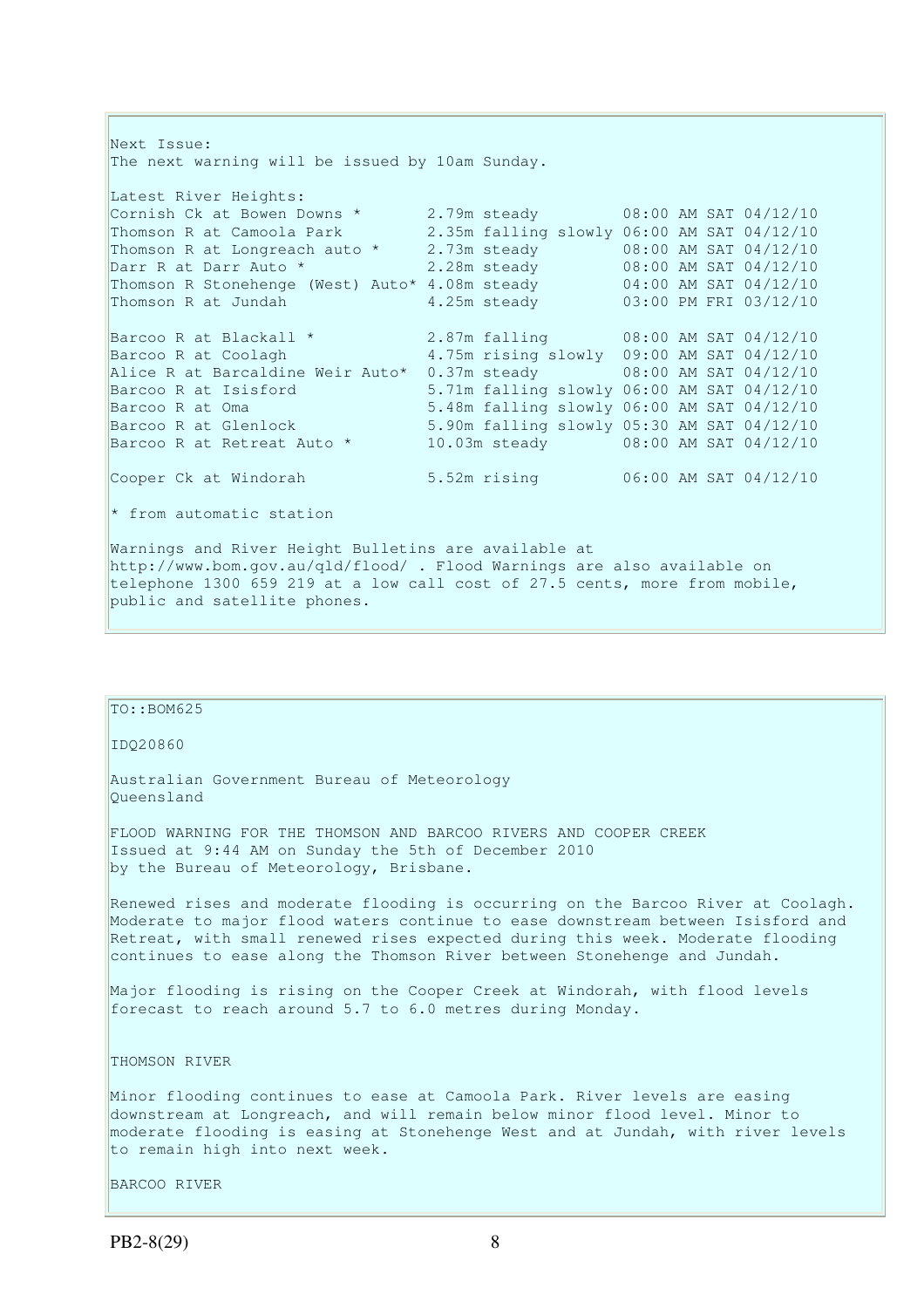Renewed rises and moderate flooding is occurring at Coolagh, which will cause some small renewed rises along the lower Barcoo River during this week. Moderate to major flood levels are currently easing between Isisford and Retreat. At 8am Sunday the river level at Retreat was 9.44 metres and easing, which is about 7.24 metres above the level of the Barcoo River causeway. COOPER CREEK Major flooding is rising at Windorah as Barcoo and Thomson River flood waters converge. At 6am Sunday the creek level was at 5.62 metres and rising slowly. River levels downstream at Durham Downs are expected to be experiencing minor flooding, with higher levels and moderate flooding expected later this week. Predicted River Heights/Flows: Cooper Creek at: Windorah 5.7 to 6.0 metres during Monday afternoon. Next Issue: The next warning will be issued by 10am Monday. Latest River Heights: Cornish Ck at Bowen Downs  $\star$  2.55m falling 08:00 AM SUN 05/12/10 Thomson R at Camoola Park 2.3m falling slowly 04:00 PM SAT 04/12/10 Thomson R at Longreach auto \* 2.63m steady 08:00 AM SUN 05/12/10 Darr R at Darr Auto \* 2.26m steady 08:00 AM SUN 05/12/10 Thomson R at Bogewong NA Thomson R Stonehenge (West) Auto\* 3.93m steady 08:00 AM SUN 05/12/10 Thomson R at Jundah 4.15m falling slowly 07:00 AM SUN 05/12/10 Barcoo R at Blackall \* 2.44m rising 08:00 AM SUN 05/12/10 Barcoo R at Coolagh 5.2m rising 08:00 AM SUN 05/12/10 Alice R at Barcaldine Weir Auto\* 0.35m steady 08:00 AM SUN 05/12/10 Barcoo R at Isisford 5.47m falling slowly 06:00 AM SUN 05/12/10 Barcoo R at Oma 5.31m falling slowly 06:00 PM SAT 04/12/10 Barcoo R at Wahroongha MA Barcoo R at Glenlock 5.5m falling slowly 05:30 AM SUN 05/12/10 Barcoo R at Retreat Auto \* 9.44m falling 08:00 AM SUN 05/12/10 Cooper Ck at Windorah 5.62m rising slowly 06:00 AM SUN 05/12/10 Cooper Ck at Durham Downs NA Cooper Ck at Nappa Merrie Auto\* NA \* denotes automatic station. Warnings and River Height Bulletins are available at http://www.bom.gov.au/qld/flood/ . Flood Warnings are also available on telephone 1300 659 219 at a low call cost of 27.5 cents, more from mobile, public and satellite phones.

## TO::BOM625

IDQ20860

Australian Government Bureau of Meteorology Queensland

PB2-8(29) 9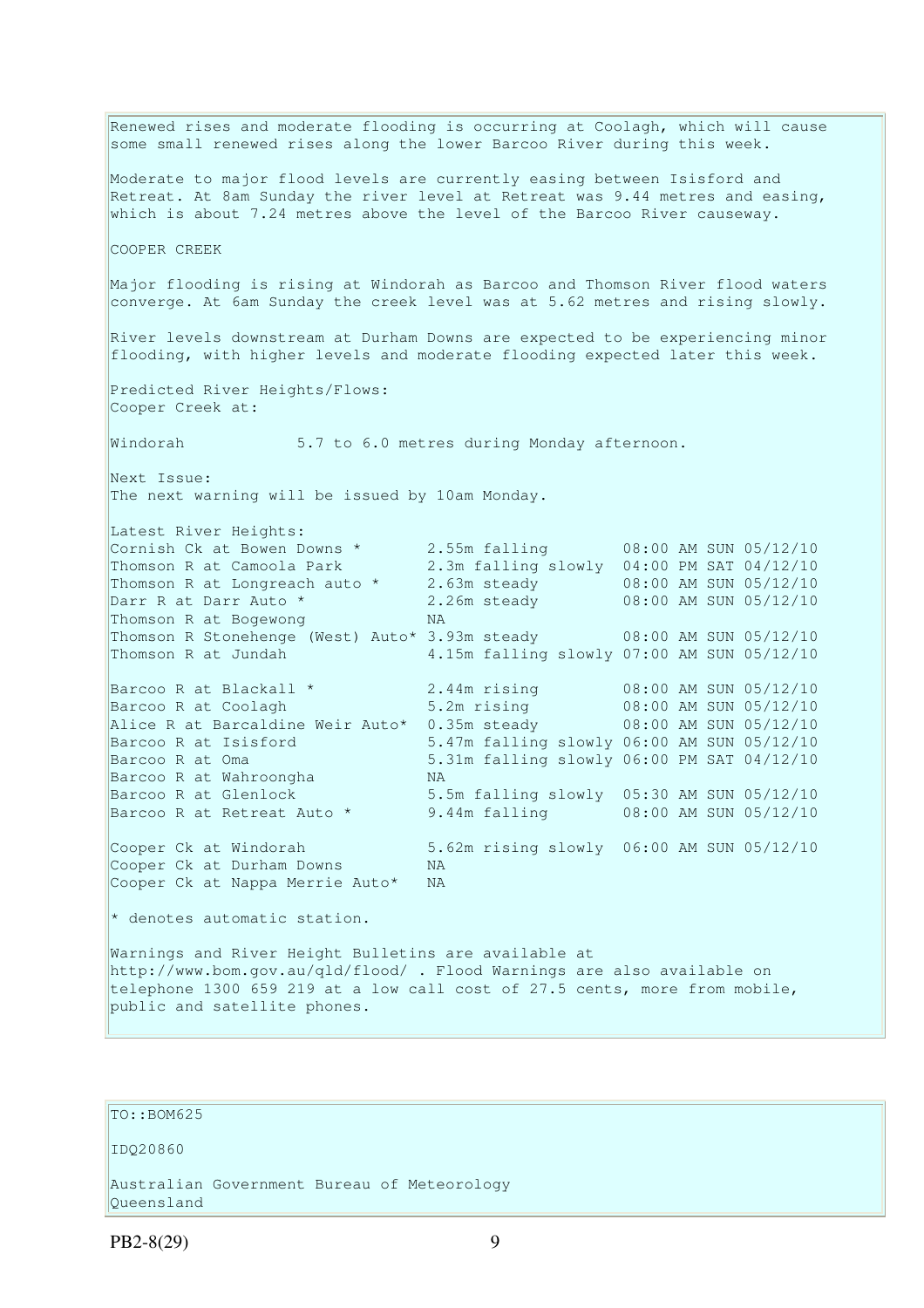FLOOD WARNING FOR THE THOMSON AND BARCOO RIVERS AND COOPER CREEK Issued at 9:44 AM on Monday the 6th of December 2010 by the Bureau of Meteorology, Brisbane. Minor to moderate flooding is occurring along the Barcoo River, with major flooding easing at Retreat. Minor to moderate flooding continues along the Thomson River between Stonehenge and Jundah. Major flooding is nearing a peak on the Cooper Creek at Windorah. THOMSON RIVER Minor flooding continues to slowly ease at Camoola Park, with below minor river levels also easing downstream at Longreach. Minor to moderate flooding continues between Stonehenge and Jundah, with river levels to remain high during this week. BARCOO RIVER Minor to moderate flooding continues along the lower Barcoo River, and major flooding easing at Retreat. Renewed rises and moderate flooding is occurring between Isisford and Oma, with small river rises to propagate along the lower Barcoo River during this week. At 8am Monday the river level at Retreat was 8.43 metres and easing with major flooding, which is about 6.23 metres above the level of the Barcoo River causeway. COOPER CREEK Major flooding is nearing a peak during Monday at Windorah as Barcoo and Thomson River flood waters converge. At 6am Monday the creek level was at 5.67 metres and rising very slowly. Minor to moderate flooding is expected to affect townships downstream from Windorah during the next few weeks. Weather Forecast: Mostly fine west of about Longreach with high cloud developing and a possible thunderstorm. Next Issue: The next warning will be issued at about 10am Tuesday. Latest River Heights: Cornish Ck at Bowen Downs \* 2.58m steady 08:00 AM MON 06/12/10<br>Thomson R at Camoola Park MA Thomson R at Camoola Park MA<br>Thomson R at Longreach auto \* 2.43m steady Thomson R at Longreach auto  $*$  2.43m steady 08:00 AM MON 06/12/10 Darr R at Darr Auto \* 2.24m steady 08:00 AM MON 06/12/10 Thomson R Stonehenge (West) Auto\* 3.77m steady 08:00 AM MON 06/12/10 Thomson R at Jundah NA Barcoo R at Blackall  $\star$  2.5m falling 08:00 AM MON 06/12/10 Barcoo R at Coolagh 4.5m falling slowly 06:00 AM MON 06/12/10 Alice R at Barcaldine Weir Auto\* 0.38m steady 08:00 AM MON 06/12/10 Barcoo R at Isisford 5.93m rising 06:00 AM MON 06/12/10 Barcoo R at Oma 5.31m rising 06:00 AM MON 06/12/10<br>Barcoo R at Wahroongha 3.8m falling slowly 06:00 AM MON 06/12/10 3.8m falling slowly 06:00 AM MON 06/12/10 Barcoo R at Glenlock 5.25m falling slowly 05:30 AM MON 06/12/10 Barcoo R at Retreat Auto \* 8.43m falling 08:00 AM MON 06/12/10 Cooper Ck at Windorah 5.67m rising slowly 06:00 AM MON 06/12/10  $*$  denotes automatic station.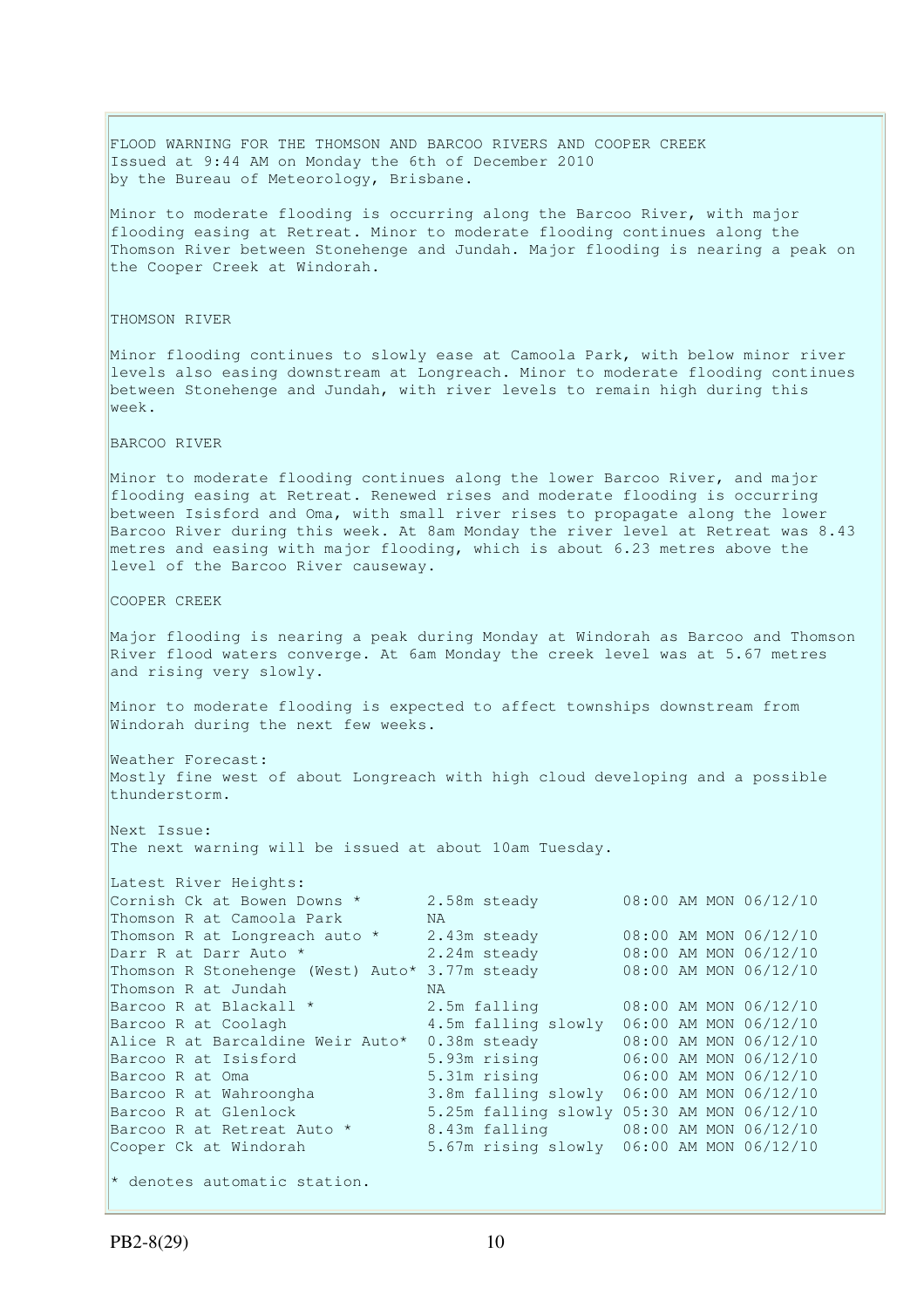Warnings and River Height Bulletins are available at http://www.bom.gov.au/qld/flood/ . Flood Warnings are also available on telephone 1300 659 219 at a low call cost of 27.5 cents, more from mobile, public and satellite phones.

```
TO::BOM625 
IDQ20860 
Australian Government Bureau of Meteorology 
Queensland 
FLOOD WARNING FOR THE BARCOO RIVER AND COOPER CREEK 
Issued at 9:06 AM on Tuesday the 7th of December 2010 
by the Bureau of Meteorology, Brisbane.
Minor to moderate flood levels are falling along the Barcoo River, with major 
flooding easing at Retreat. Minor flood levels continue to fall along the 
Thomson River between Stonehenge and Jundah. Major flooding peaked on Monday at 
Windorah. 
BARCOO RIVER 
Moderate flooding continues along the lower Barcoo River from Isisford to 
Glenlock. Some renewed rises are occurring but levels will fall through the 
week. Major flooding is easing at Retreat and will continue to do so. At 8am 
Tuesday the river level at Retreat was 7.38 metres and easing with major 
flooding. This is 5.2 metres above the level of the Barcoo River causeway. 
COOPER CREEK 
Major flooding peaked during Monday at Windorah. Levels are expected to fall 
slowly. At 6am Tuesday, the creek level was 5.62 metres. 
Minor to moderate flooding is expected to affect areas to Durham Downs during 
the next 2 weeks. 
Next Issue: 
The next warning will be issued at about 10am Wednesday. 
Latest River Heights:
Cornish Ck at Bowen Downs * 2.33m steady 08:00 AM TUE 07/12/10
Thomson R at Longreach auto \star 2.16m falling 0.08:00 AM TUE 07/12/10
Darr R at Darr Auto * 2.23m steady 08:00 AM TUE 07/12/10 
Thomson R Stonehenge (West) Auto* 3.58m falling 04:00 AM TUE 07/12/10 
Thomson R at Jundah 3.8m falling slowly 06:00 AM TUE 07/12/10 
Barcoo R at Blackall * 2.05m falling 08:00 AM TUE 07/12/10 
Barcoo R at Coolagh                     4m falling             06:00 PM MON 06/12/10
Alice R at Barcaldine Weir Auto* 0.44m steady 08:00 AM TUE 07/12/10 
Barcoo R at Isisford 5.57m falling slowly 06:00 AM TUE 07/12/10 
Barcoo R at Oma 5.42m steady 06:00 AM TUE 07/12/10
Barcoo R at Wahroongha 4m rising 106:00 AM TUE 07/12/10
Barcoo R at Glenlock 5.05m falling slowly 05:30 AM TUE 07/12/10 
Barcoo R at Retreat Auto * 7.38m falling 08:00 AM TUE 07/12/10
Cooper Ck at Windorah 5.62m falling slowly 06:00 AM TUE 07/12/10 
*automatic station
```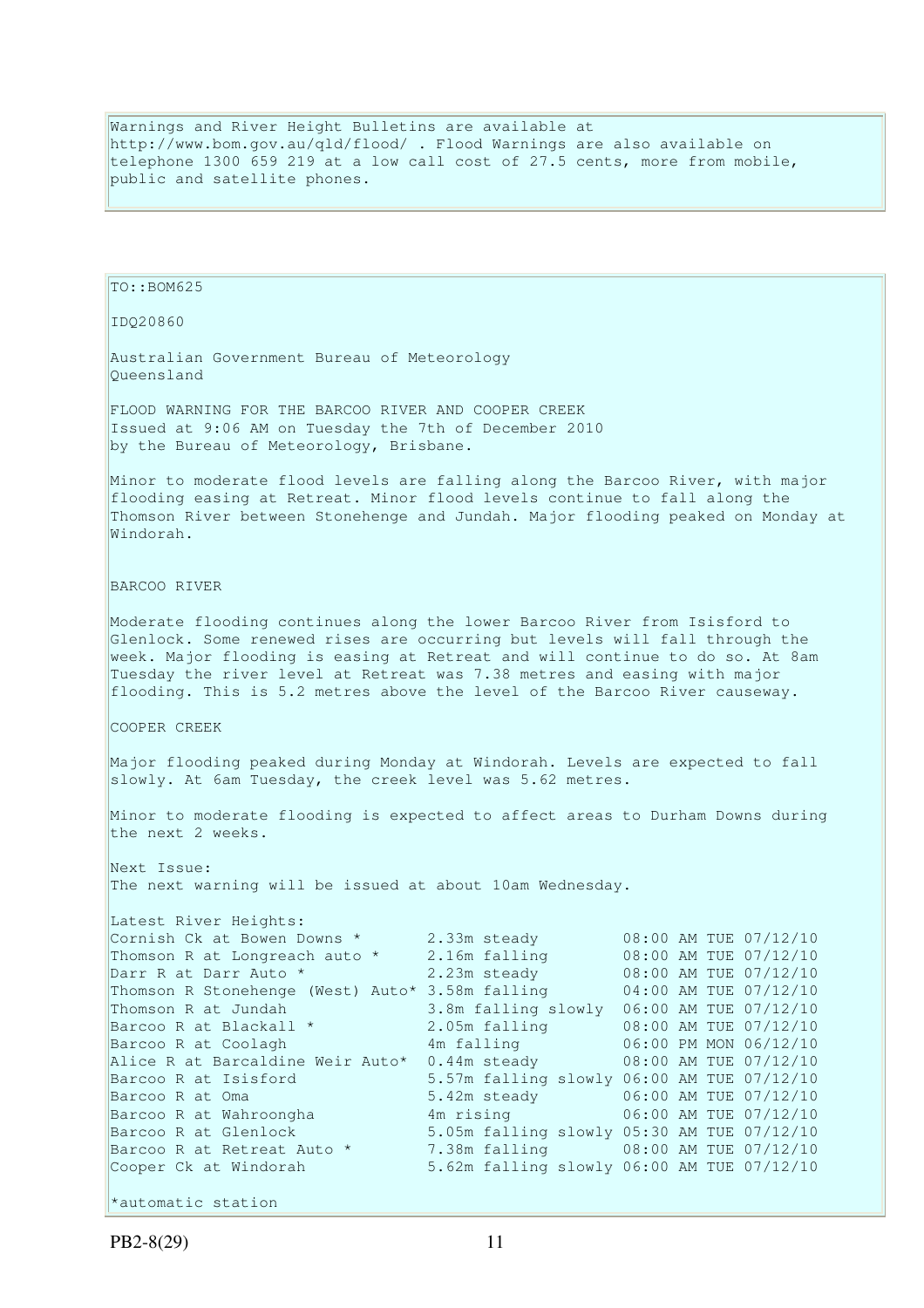Warnings and River Height Bulletins are available at http://www.bom.gov.au/qld/flood/ . Flood Warnings are also available on telephone 1300 659 219 at a low call cost of 27.5 cents, more from mobile, public and satellite phones.

TO::BOM625

IDQ20860

Australian Government Bureau of Meteorology Queensland

FLOOD WARNING FOR THE BARCOO RIVER AND COOPER CREEK Issued at 10:07 AM on Wednesday the 8th of December 2010 by the Bureau of Meteorology, Brisbane.

Minor flood levels are rising in the Blackall area as a result of overnight rainfall. Minor flood levels are falling along the Barcoo River, with major flooding easing at Retreat. Minor flood levels continue to fall along the Thomson River between Stonehenge and Jundah. Major flooding peaked on Monday in the Cooper Creek at Windorah and is continuing to ease slowly.

Recent rainfall recorded in the Bowen Downs area is not expected at this stage to produce any significant rises in the Thomson River at Longreach, however further rainfall is forecast for the area later in the week.

BARCOO RIVER

Rainfall of up to 128mm has been recorded in the 24 hours to 9am Wednesday in the Blackall area. This rainfall is producing river level rises and minor flooding at Blackall. Further rises are likely during Wednesday however river levels are not expected to exceed the moderate flood level of 4.9 metres.

Minor flooding continues along the lower Barcoo River from Isisford to Glenlock. Major flooding is easing at Retreat and will continue to do for the next few days. At 8am Wednesday the river level at Retreat was 6.47 metres and easing with major flooding, which is about 4.47 metres above the level of the Barcoo River causeway. Further rises are likely between Isisford and the Retreat area during the weekend and into next week as floodwaters from the Blackall area travel downstream.

COOPER CREEK

Major flooding in the Cooper Creek at Windorah continues to ease, where at 6am Wednesday the creek level was 5.5 metres.

Minor to moderate flooding is expected to affect areas to Durham Downs during the next 2 weeks.

Next Issue: The next warning will be issued at about 10am Thursday.

| Latest River Heights:         |               |                       |
|-------------------------------|---------------|-----------------------|
| Cornish Ck at Bowen Downs *   | 2.43m falling | 08:00 AM WED 08/12/10 |
| Thomson R at Longreach auto * | 1.93m steady  | 08:00 AM WED 08/12/10 |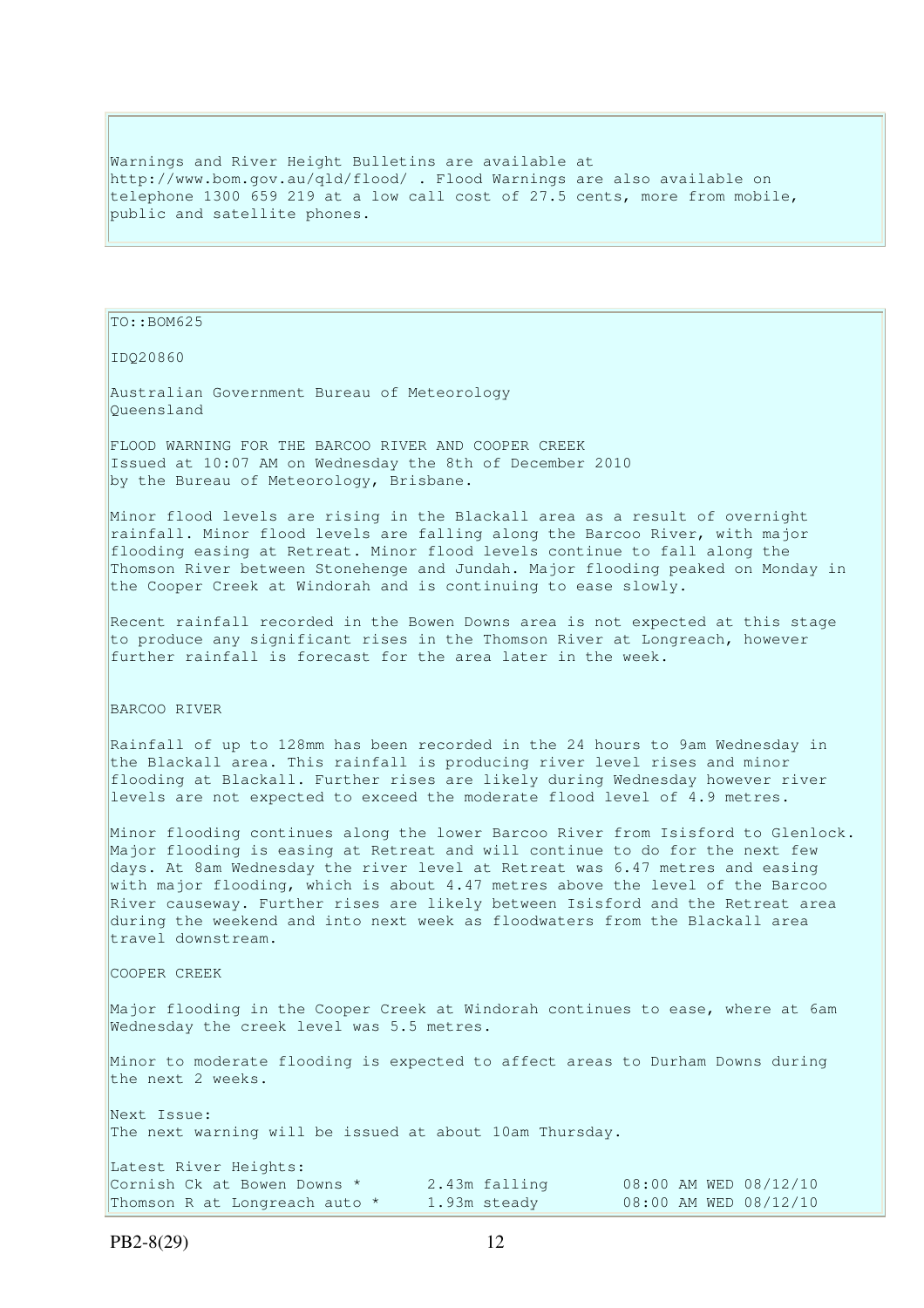Darr R at Darr Auto \* 2.23m steady 08:00 AM WED 08/12/10 Thomson R Stonehenge (West) Auto\* 3.26m falling 08:00 AM WED 08/12/10 Thomson R at Jundah 3.55m falling slowly 06:00 AM WED 08/12/10 Barcoo R at Blackall  $*$  3.44m rising 08:00 AM WED 08/12/10 Alice R at Barcaldine Weir Auto\* 0.44m steady 08:00 AM WED 08/12/10 Barcoo R at Isisford 4.69m falling 06:00 AM WED 08/12/10 Barcoo R at Oma 1.75m falling 06:00 AM WED 08/12/10<br>Barcoo R at Wahroongha 3.95m falling slowly 06:00 AM WED 08/12/10 3.95m falling slowly 06:00 AM WED 08/12/10<br>4.85m falling slowly 05:30 AM WED 08/12/10 Barcoo R at Glenlock 4.85m falling slowly 05:30 AM WED 08/12/10 Barcoo R at Retreat Auto \* 6.47m falling 08:00 AM WED 08/12/10 Cooper Ck at Windorah 5.5m falling slowly 06:00 AM WED 08/12/10 \* from automatic station Warnings and River Height Bulletins are available at http://www.bom.gov.au/qld/flood/ . Flood Warnings are also available on telephone 1300 659 219 at a low call cost of 27.5 cents, more from mobile, public and satellite phones.

## $TO::BOM625$

IDQ20860

Australian Government Bureau of Meteorology Queensland

FLOOD WARNING FOR THE BARCOO RIVER AND COOPER CREEK Issued at 10:00 AM on Thursday the 9th of December 2010 by the Bureau of Meteorology, Brisbane.

Minor flood levels are easing along the Barcoo River between Blackall and Glenlock, with major flooding easing at Retreat. Minor flood levels continue to fall along the Thomson River between Stonehenge and Jundah. Major flooding peaked on Monday in the Cooper Creek at Windorah and is continuing to ease slowly.

BARCOO RIVER

Recent rainfall has produced river level rises and minor flooding at Blackall. A minor flood peak was recorded at Blackall during Wednesday and at 8am Thursday the Barcoo River level was 3.11 metres and falling.

Minor flooding continues along the lower Barcoo River between Wahroongha to Glenlock. Major flooding is easing at Retreat and will continue to do for the next few days. At 8am Thursday the river level at Retreat was 5.82 metres and easing with major flooding, which is about 3.82 metres above the level of the Barcoo River causeway. Further rises are possible between Isisford and the Retreat area during the weekend and into next week as floodwaters from the Blackall area travel downstream.

COOPER CREEK

Major flooding in the Cooper Creek at Windorah continues to ease, where at 6am Thursday the creek level was 5.32 metres.

Minor to moderate flooding is expected to affect areas downstream to Durham Downs during the next 2 weeks.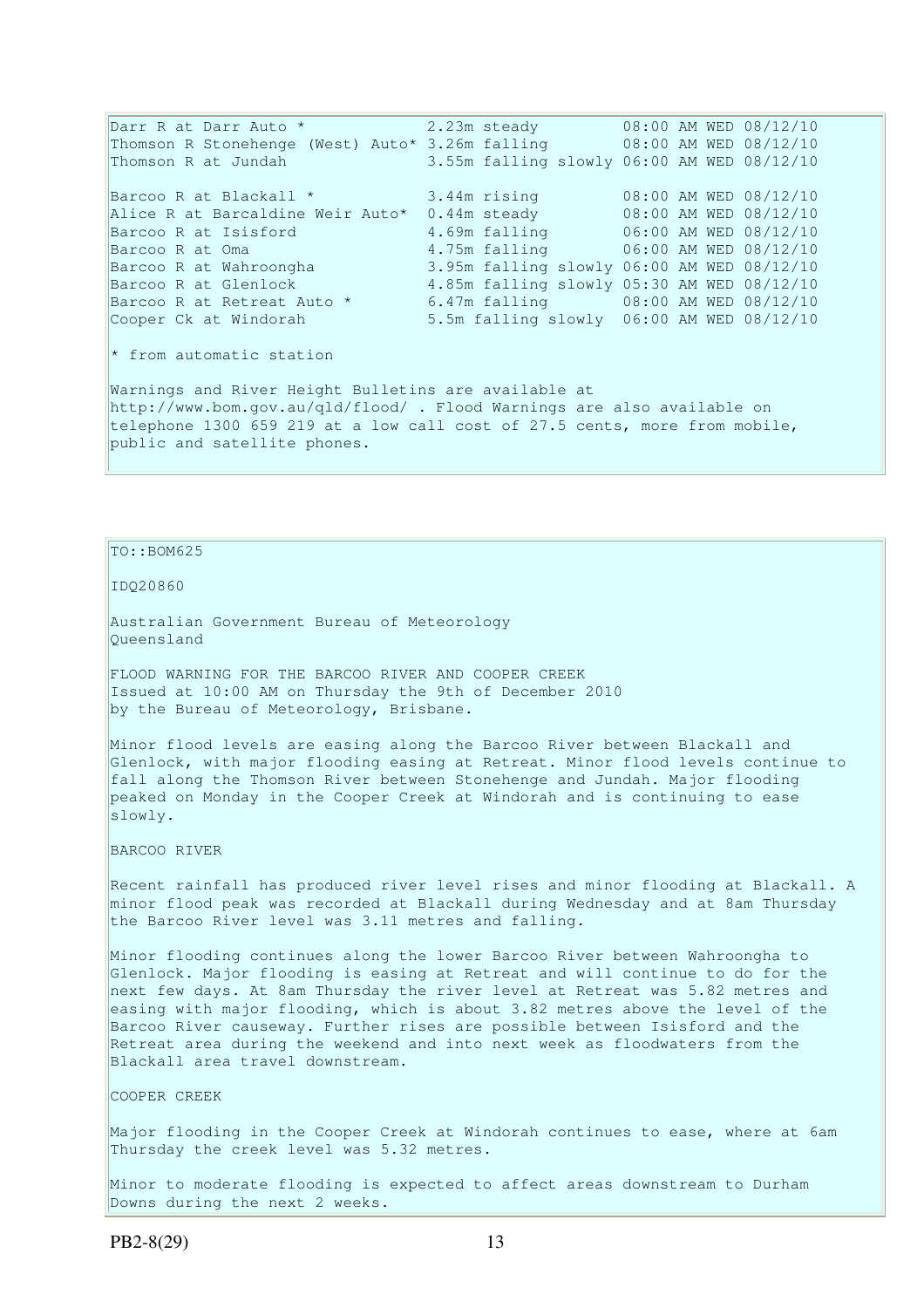Weather Forecast: Scattered showers and thunderstorms, tending to rain areas in southwest parts, with possible moderate to heavy falls. Next Issue:

The next warning will be issued at about 10am Friday.

| Latest River Heights:                                                |                                            |  |                       |
|----------------------------------------------------------------------|--------------------------------------------|--|-----------------------|
| Cornish Ck at Bowen Downs *                                          | 2.09m falling                              |  | 08:00 AM THU 09/12/10 |
| Thomson R at Camoola Park                                            | 2.25m rising slowly                        |  | 06:00 PM WED 08/12/10 |
| Thomson R at Longreach auto *                                        | 1.92m steady                               |  | 08:00 AM THU 09/12/10 |
| Darr R at Darr Auto *                                                | 2.23m steady                               |  | 08:00 AM THU 09/12/10 |
| Thomson R Stonehenge (West) Auto* 3.12m steady 08:00 AM THU 09/12/10 |                                            |  |                       |
| Thomson R at Jundah                                                  | 3.15m falling slowly 06:00 AM THU 09/12/10 |  |                       |
| Barcoo R at Gillespie                                                | 3.95m rising                               |  | 09:00 AM THU 09/12/10 |
| Barcoo R at Blackall *                                               | 3.11m falling                              |  | 08:00 AM THU 09/12/10 |
| Alice R at Barcaldine Weir Auto*                                     | $0.45m$ steady                             |  | 08:00 AM THU 09/12/10 |
| Barcoo R at Isisford                                                 | 4.00m falling                              |  | 06:00 AM THU 09/12/10 |
| Barcoo R at Oma                                                      | 3.95m falling                              |  | 06:00 AM THU 09/12/10 |

Barcoo R at Wahroongha 3.40m falling fast 06:00 AM THU 09/12/10 Barcoo R at Glenlock 4.90m rising slowly 03:00 PM WED 08/12/10 Barcoo R at Retreat Auto \* 5.82m falling 08:00 AM THU 09/12/10 Cooper Ck at Windorah 5.32m falling 06:00 AM THU 09/12/10 \* from automatic station Warnings and River Height Bulletins are available at http://www.bom.gov.au/qld/flood/ . Flood Warnings are also available on telephone 1300 659 219 at a low call cost of 27.5 cents, more from mobile, public and satellite phones.

TO::BOM625

IDQ20860

Australian Government Bureau of Meteorology Queensland

FLOOD WARNING FOR THE BARCOO RIVER AND COOPER CREEK Issued at 9:58 AM on Friday the 10th of December 2010 by the Bureau of Meteorology, Brisbane.

Minor flood levels are easing along the Barcoo River between Blackall and Glenlock, with major flooding easing at Retreat. Minor flooding continues along the Thomson River at Camoola Park and further downstream between Stonehenge and Jundah. Major flood levels are slowly easing in the Cooper Creek at Windorah.

Further daily rainfall totals recorded to 9am Friday includes Stonehenge 33mm and Ballera Gas Field 12mm.

BARCOO RIVER

Minor flooding is rising at Blackall. River levels are easing between Coolagh and Oma, with rises and minor flooding occurring at Wahroongha and Glenlock, and major flood levels rising further downstream at Retreat. At 8am Friday the river level at Retreat was 6.19 metres, which is about 4 metres above the level of the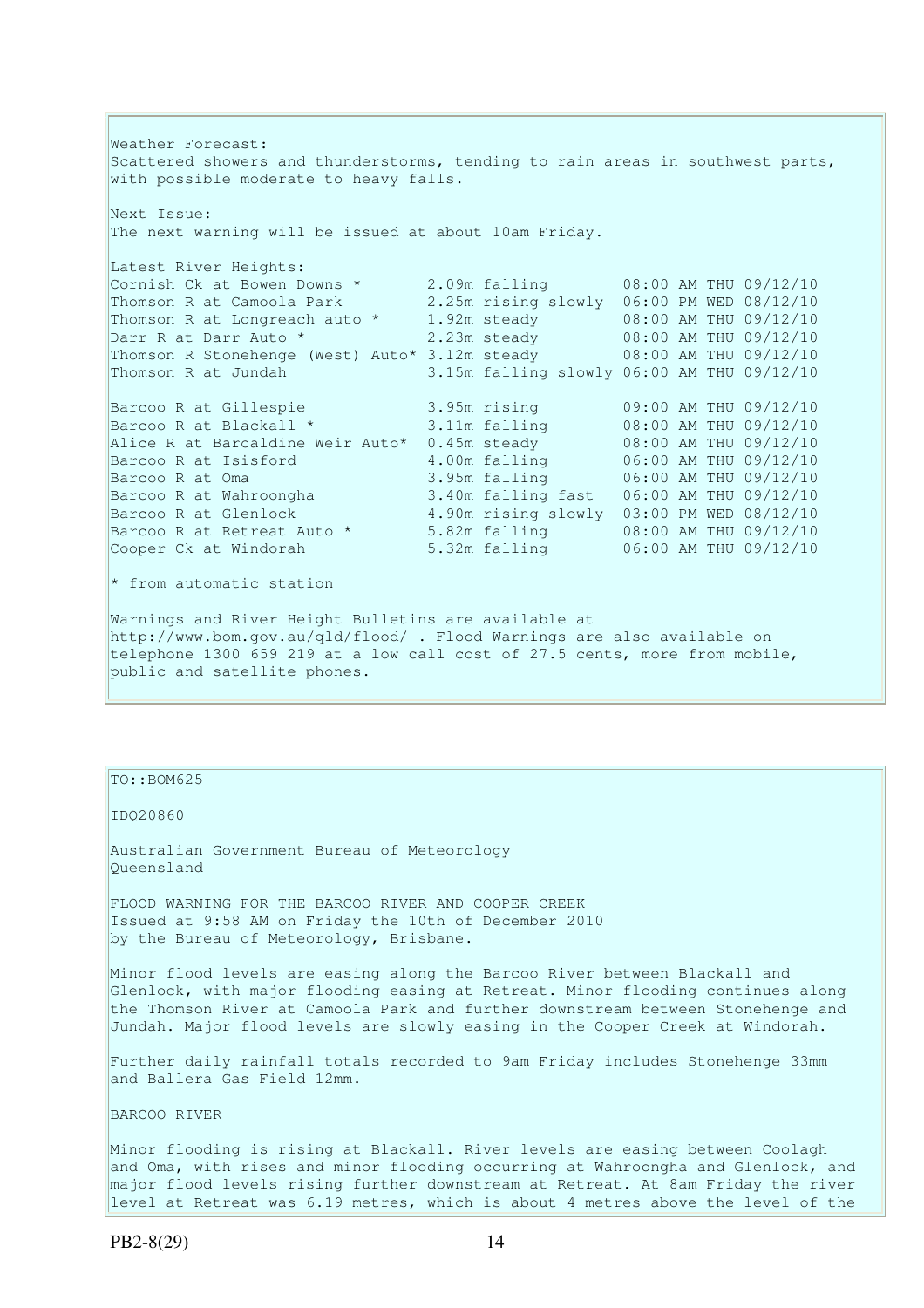Barcoo River causeway. Further rises are expected between Isisford and the Retreat area during the weekend and into next week as floodwaters from the Blackall area travel downstream. COOPER CREEK Major flooding continues in the Cooper Creek at Windorah, where at 6am Thursday the creek level was 5.2 metres and falling, which is about 1 metre above the level of the approaches to the Diamantina Development Road. Moderate to major flood levels are expected to affect areas downstream to Durham Downs during the next few weeks. Weather Forecast: Rain areas and isolated thunderstorms with local moderate to heavy falls. Next Issue: The next warning will be issued at about 10am Saturday. Latest River Heights: Latest River Heights:<br>
Cornish Ck at Bowen Downs \* 1.76m steady 08:00 AM FRI 10/12/10<br>
Thomson R at Longreach auto \* 1.97m steady 08:00 AM FRI 10/12/10<br>
Thomson R at Longreach auto \* 1.97m steady 08:00 AM FRI 10/12/10 Thomson R at Camoola Park 2.25m steady<br>Thomson R at Longreach auto \* 1.97m steady Thomson R at Longreach auto \* 1.97m steady<br>Darr R at Darr Auto \* 2.24m steady Darr R at Darr Auto \* 2.24m steady 08:00 AM FRI 10/12/10 Thomson R at Bogewong NA Thomson R Stonehenge (West) Auto\* 3.28m rising 06:00 AM FRI 10/12/10 Thomson R Stonehenge (East) 1.8m rising 08:00 AM FRI 10/12/10 Thomson R at Jundah 3.15m rising 06:00 AM FRI 10/12/10 Barcoo R at Gillespie 5m rising 09:00 AM FRI 10/12/10<br>Barcoo R at Blackall \* 3.75m rising 08:00 AM FRI 10/12/10 Barcoo R at Blackall  $*$  3.75m rising 08:00 AM FRI 10/12/10 Barcoo R at Coolagh NA Alice R at Barcaldine Weir Auto\* 0.46m steady 08:00 AM FRI 10/12/10 Barcoo R at Isisford 3.4m falling 06:00 AM FRI 10/12/10 Barcoo R at Oma 3.66m falling slowly 06:00 AM FRI 10/12/10<br>Barcoo R at Wahroongha 3.1m falling slowly 06:00 AM FRI 10/12/10 3.1m falling slowly 06:00 AM FRI 10/12/10 Barcoo R at Glenlock 4.95m steady 05:30 AM FRI 10/12/10 Barcoo R at Retreat Auto \* 6.19m rising 68:00 AM FRI 10/12/10 Cooper Ck at Windorah 5.2m falling slowly 06:00 AM FRI 10/12/10<br>Cooper Ck at Durham Downs NA Cooper Ck at Durham Downs \* denotes automatic station. Warnings and River Height Bulletins are available at http://www.bom.gov.au/qld/flood/ . Flood Warnings are also available on telephone 1300 659 219 at a low call cost of 27.5 cents, more from mobile,

```
public and satellite phones.
```
TO::BOM625

IDQ20860

Australian Government Bureau of Meteorology Queensland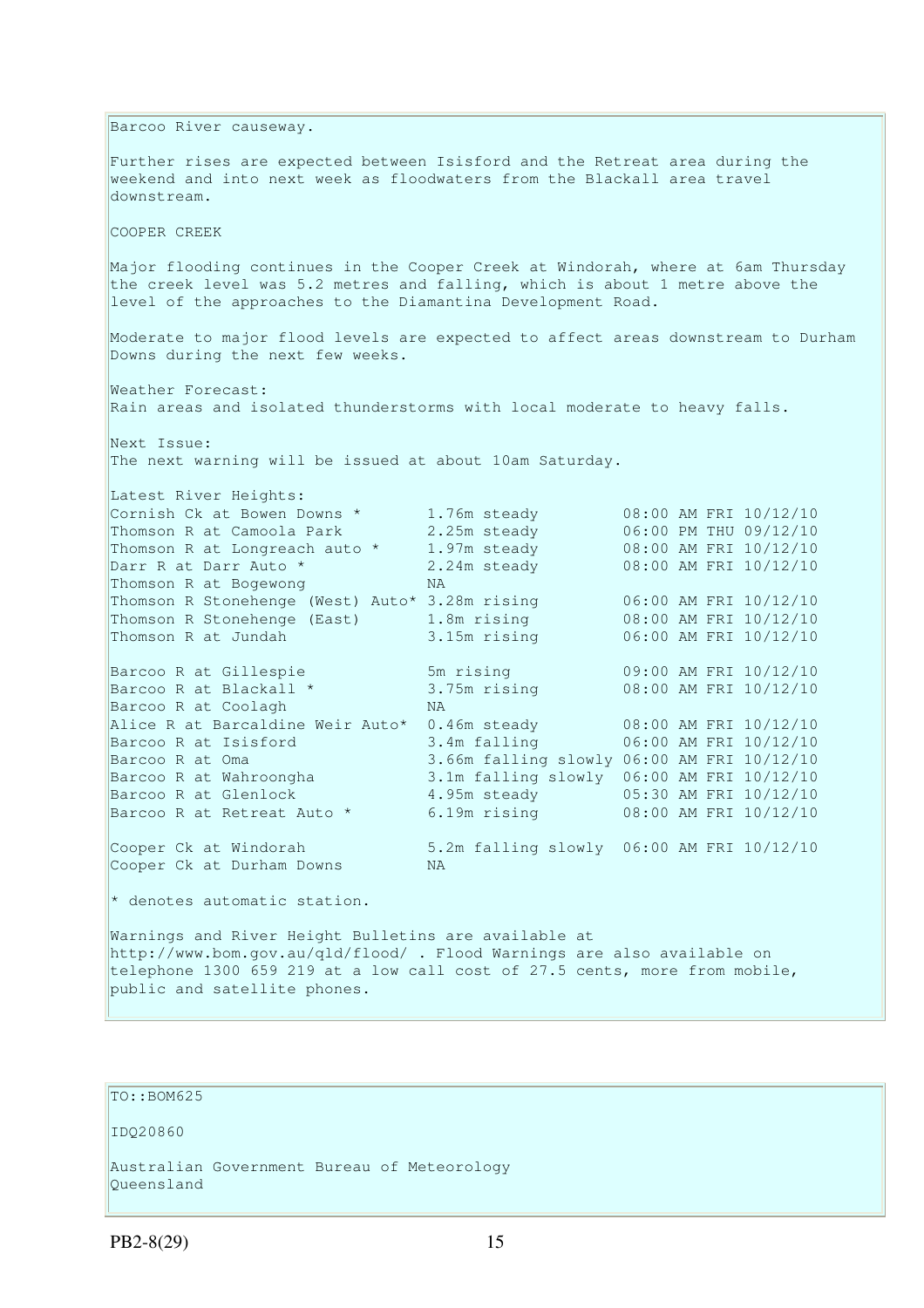FLOOD WARNING FOR THE BARCOO RIVER AND COOPER CREEK Issued at 9:48 AM on Saturday the 11th of December 2010 by the Bureau of Meteorology, Brisbane.

Minor flood levels are generally easing along the Barcoo River whilst renewed rises are being recorded between Blackall and Coolagh following moderate to heavy rainfall during the last few days. Minor flooding continues along the Thomson River at Camoola Park and further downstream between Stonehenge and Jundah. Major flood levels are slowly easing in the Cooper Creek at Windorah.

Further daily rainfall totals recorded to 9am Saturday includes Gillespie 80mm Tambo 80mm, Woodbine 69mm, Longreach 46mm and Blackall 37mm.

BARCOO RIVER

Minor flooding is rising between Blackall and Oma, with major flood levels rising at Coolagh. Minor flood levels are easing downstream between Wahroongha and Glenlock with major flood levels easing at Retreat. At 8am Saturday the river level at Retreat was 6.82 metres, which is about 4.62 metres above the level of the Barcoo River causeway.

Further rises are expected in the upper Barcoo River between Tambo and Coolagh following recent rainfall. These rises will extend downstream to the Retreat area during the weekend and into next week.

COOPER CREEK

Major flooding continues in the Cooper Creek at Windorah, where at 6am Saturday the creek level was 5.15 metres and falling, which is about 0.85 metres above the level of the approaches to the Diamantina Development Road.

Moderate to major flood levels are expected to affect areas downstream to Durham Downs during the next few weeks.

Weather Forecast: Rain areas, showers and isolated thunderstorms. Some moderate falls possible.

Next Issue: The next warning will be issued at about 10am Sunday.

| Latest River Heights:                                                                                           |                                            |  |                       |
|-----------------------------------------------------------------------------------------------------------------|--------------------------------------------|--|-----------------------|
| Cornish Ck at Bowen Downs * 1.84m steady                                                                        |                                            |  | 08:00 AM SAT 11/12/10 |
| Thomson R at Longreach auto * 2.03m steady                                                                      |                                            |  | 08:00 AM SAT 11/12/10 |
| Darr R at Darr Auto *                                                                                           | 2.81m rising 08:00 AM SAT 11/12/10         |  |                       |
| Thomson R Stonehenge (West) Auto* 3.44m steady 04:00 AM SAT 11/12/10                                            |                                            |  |                       |
| Thomson R at Jundah                                                                                             | 3.45m rising slowly 07:00 AM SAT 11/12/10  |  |                       |
|                                                                                                                 |                                            |  |                       |
| Barcoo R at Gillespie                                                                                           | 4.40m falling                              |  | 09:00 AM SAT 11/12/10 |
| Barcoo R at Blackall *                                                                                          | 4.02m rising                               |  | 08:00 AM SAT 11/12/10 |
| Barcoo R at Coolagh and the state of the state of the state of the state of the state of the state of the state | 6.00m rising                               |  | 06:00 AM SAT 11/12/10 |
| Alice R at Barcaldine Weir Auto*                                                                                | $0.33m$ steady                             |  | 08:00 AM SAT 11/12/10 |
| Barcoo R at Isisford                                                                                            | 4.60m steady 06:00 AM SAT 11/12/10         |  |                       |
| Barcoo R at Oma                                                                                                 | 4.66m rising fast 06:00 AM SAT 11/12/10    |  |                       |
| Barcoo R at Wahroongha                                                                                          | 2.90m falling 06:00 AM SAT 11/12/10        |  |                       |
| Barcoo R at Glenlock                                                                                            | 4.60m falling slowly 05:30 AM SAT 11/12/10 |  |                       |
| Barcoo R at Retreat Auto *                                                                                      | 6.82m falling 08:00 AM SAT 11/12/10        |  |                       |
| Cooper Ck at Windorah                                                                                           | 5.15m falling slowly 06:00 AM SAT 11/12/10 |  |                       |
|                                                                                                                 |                                            |  |                       |
| $\star$ from automatic station                                                                                  |                                            |  |                       |
|                                                                                                                 |                                            |  |                       |

Warnings and River Height Bulletins are available at http://www.bom.gov.au/qld/flood/ . Flood Warnings are also available on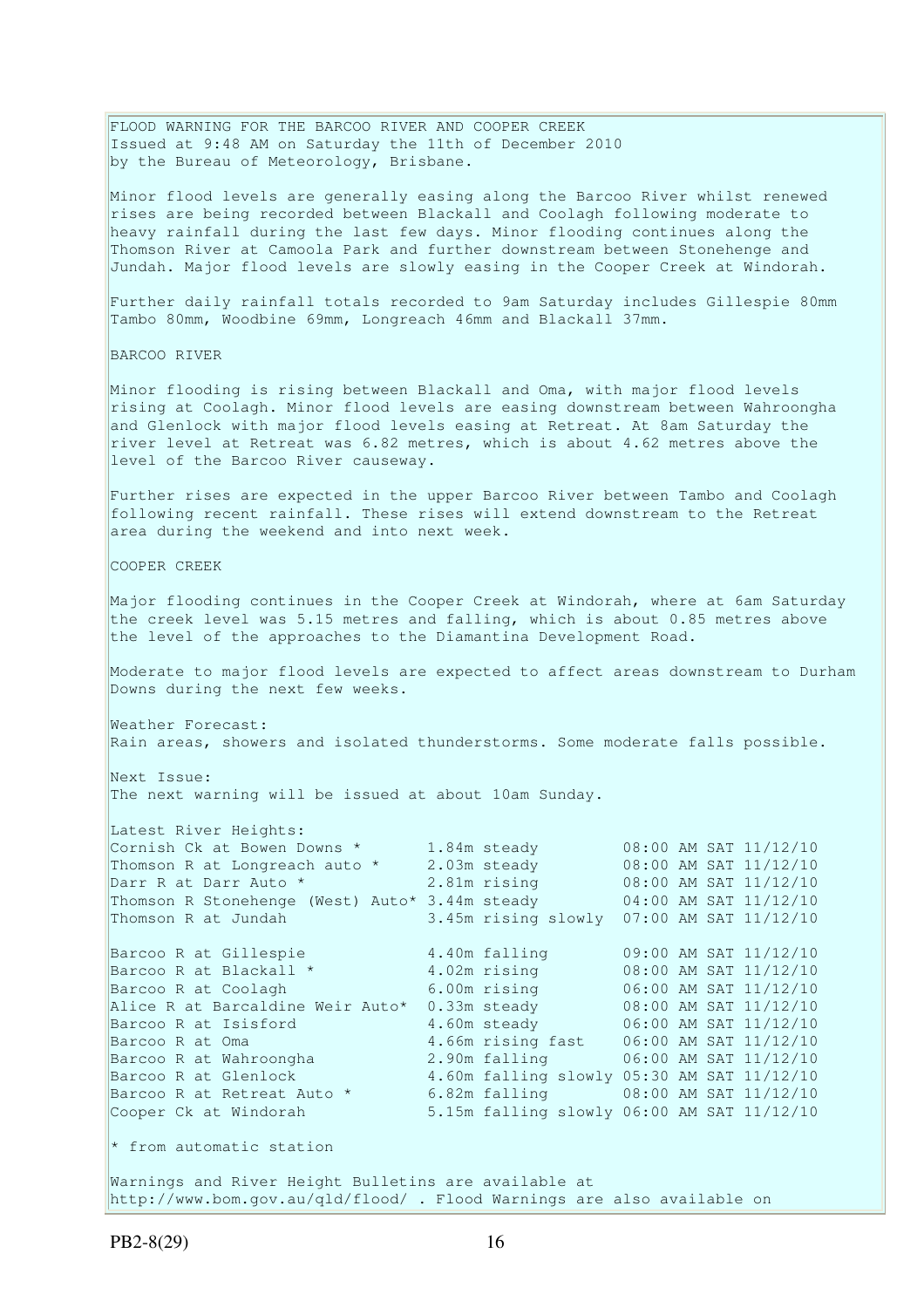telephone 1300 659 219 at a low call cost of 27.5 cents, more from mobile, public and satellite phones.

TO::BOM625 IDQ20860 Australian Government Bureau of Meteorology Queensland FLOOD WARNING FOR THE BARCOO RIVER AND COOPER CREEK Issued at 11:10 AM on Sunday the 12th of December 2010 by the Bureau of Meteorology, Brisbane. Moderate flood levels should be expected at Blackall this week. Moderate to major flood levels are rising on the Barcoo River between Coolagh and Isisford and should be expected downstream to Retreat. Minor flooding continues on the Thomson River between Stonehenge and Jundah. Major flood levels continue on the Cooper Creek at Windorah. BARCOO RIVER Further rises are expected on the upper Barcoo River between Tambo and Blackall following recent rainfall. River levels at Blackall are expected to reach at least moderate flood levels during the next few days. Major flood levels are rising at Coolagh and moderate flooding is occurring at Isisford. A major flood level of at least 7.2 meters at Isisford is expected during Tuesday. Minor flood levels continue between Wahroongha and Glenlock. Further rises to moderate and major flood levels should be expected between Oma and Glenlock this week, with major flood levels returning downstream at Retreat late in the week. At 8am Sunday the river level at Retreat was 5.57 metres, which was about 3.37 metres above the level of the Barcoo River causeway. COOPER CREEK Major flooding continues in the Cooper Creek at Windorah, where at 6am Sunday the creek level was 5.25m metres and rising, which was about 0.95 metres above the level of the approaches to the Diamantina Development Road. Moderate to major flood levels are expected to affect areas downstream to Durham Downs during the next few weeks. Weather Forecast: Dry. Next Issue: The next warning will be issued at about 10am Monday. Latest River Heights: Cornish Ck at Bowen Downs \*  $1.58$ m steady 08:00 AM SUN  $12/12/10$ Thomson R at Longreach auto  $\star$  2.05m steady 08:00 AM SUN 12/12/10 Darr R at Darr Auto \* 3.28m falling 08:00 AM SUN 12/12/10 Thomson R Stonehenge (West) Auto\* 3.61m steady 04:00 AM SUN 12/12/10<br>Thomson R Stonehenge (East) 2.3m rising 07:25 AM SUN 12/12/10 Thomson R Stonehenge (East) 2.3m rising 07:25 AM SUN 12/12/10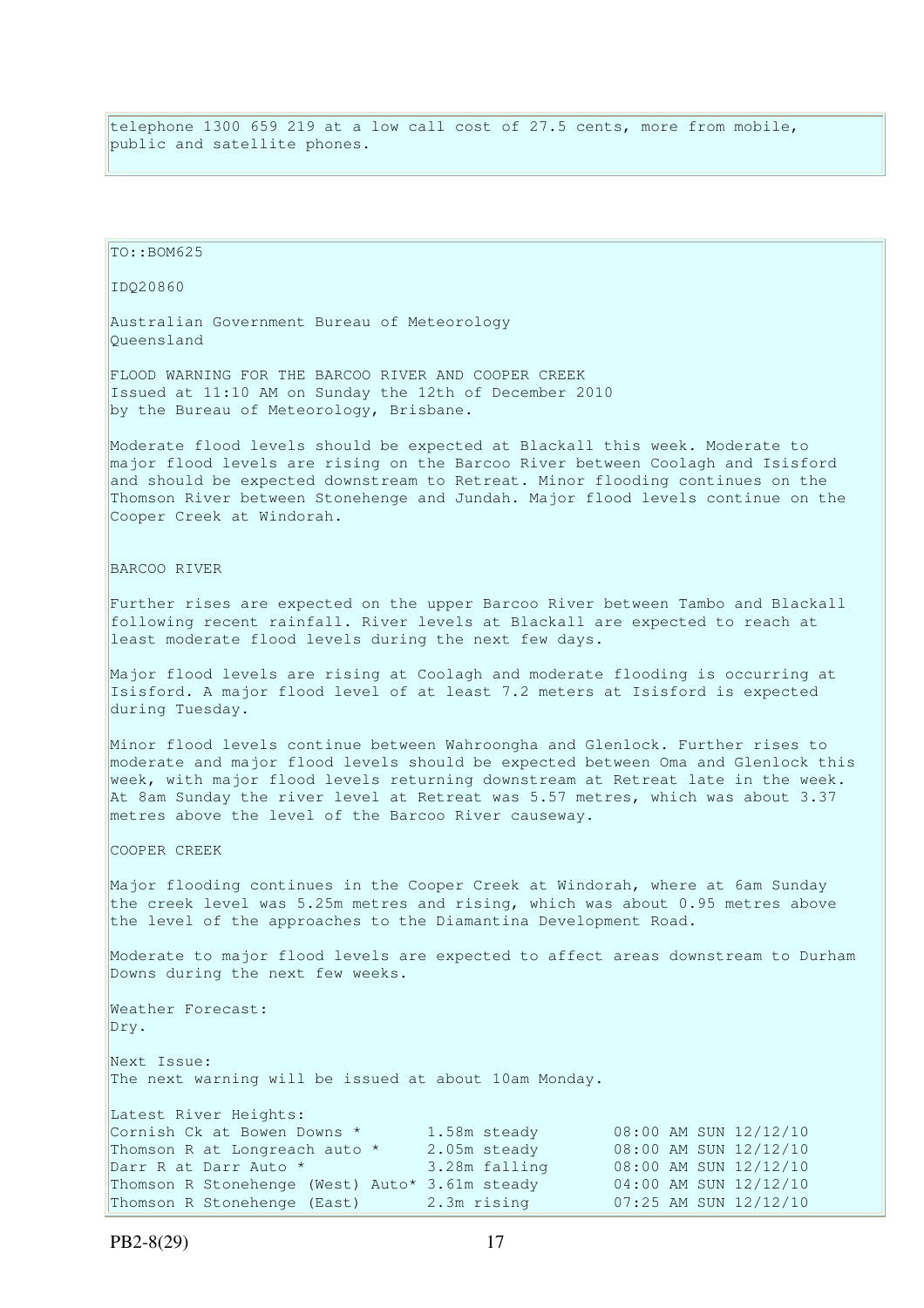Thomson R at Jundah 3.2m falling 07:00 AM SUN 12/12/10 Barcoo R at Gillespie 6.4m rising fast 09:00 AM SUN 12/12/10 Barcoo R at Duneira 2.7m rising 07:00 AM SUN 12/12/10 Barcoo R at Blackall  $*$  4.44m rising 08:00 AM SUN 12/12/10 Barcoo R at Coolagh 6.7m falling slowly 05:30 AM SUN 12/12/10 Alice R at Barcaldine Weir Auto\* 0.24m falling 08:00 AM SUN 12/12/10 Barcoo R at Isisford 5.68m rising 06:00 AM SUN 12/12/10 Barcoo R at Oma 4.93m rising 06:00 AM SUN 12/12/10 Barcoo R at Wahroongha 3.35m rising 06:00 AM SUN 12/12/10 Barcoo R at Glenlock 4.2m falling slowly 05:30 AM SUN 12/12/10 Barcoo R at Retreat Auto \* 5.57m falling 08:00 AM SUN 12/12/10 Cooper Ck at Windorah 5.25m rising 06:00 AM SUN 12/12/10 \* automatic stations. Warnings and River Height Bulletins are available at http://www.bom.gov.au/qld/flood/ . Flood Warnings are also available on telephone 1300 659 219 at a low call cost of 27.5 cents, more from mobile, public and satellite phones.

 $TO: **ROM625**$ 

IDQ20860

Australian Government Bureau of Meteorology Queensland

FLOOD WARNING FOR THE BARCOO RIVER AND COOPER CREEK Issued at 9:55 AM on Monday the 13th of December 2010 by the Bureau of Meteorology, Brisbane.

Moderate to major flood levels peaked during Sunday on the Barcoo River between Blackall and Coolagh and are falling. Major flood levels continue to rise at Isisford. River levels downstream of Isisford are expected to rise as floodwaters move downstream.

Minor flooding continues on the Thomson River between Stonehenge and Jundah. Major flood levels continue on the Cooper Creek at Windorah.

BARCOO RIVER

Moderate flood levels peaked at 5.2 metres at Blackall during Sunday evening and are now falling.

Major flood levels are falling at Coolagh and major flooding is occurring at Isisford. A major flood peak of around 7.2 metres at Isisford is expected overnight.

Minor to moderate flood levels continue between Oma and Retreat. Further rises to moderate and major flood levels should be expected between Oma and Retreat this week. At 8am Monday the river level at Retreat was 4.93 metres, which was about 2.73 metres above the level of the Barcoo River causeway.

COOPER CREEK

Major flooding continues on the Cooper Creek at Windorah, where at 6am Monday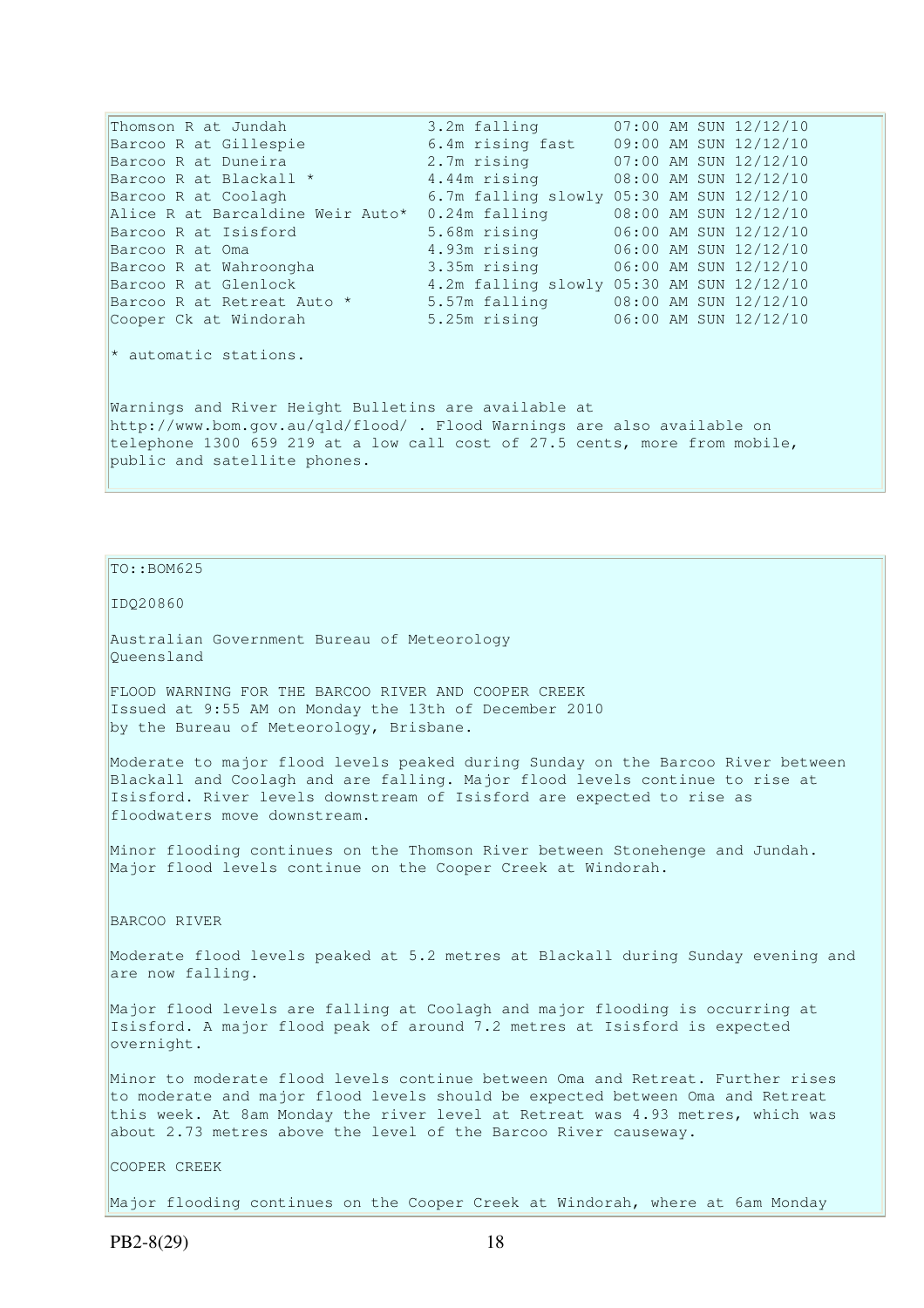the creek level was 5.33m metres and rising, which was about 1.03 metres above the level of the approaches to the Diamantina Development Road. Major flood levels are expected to continue into the weekend. Moderate to major flood levels are expected to affect areas downstream to Durham Downs during the next few weeks. Weather Forecast: Fine. Next Issue: The next warning will be issued at about 10am Tuesday. Latest River Heights: Cornish Ck at Bowen Downs  $\star$  1.45m steady 08:00 AM MON 13/12/10 Thomson R at Longreach auto \* 2.01m steady 08:00 AM MON 13/12/10 Darr R at Darr Auto \* 2.65m falling 08:00 AM MON 13/12/10 Thomson R Stonehenge (West) Auto\* 3.97m rising 08:00 AM MON 13/12/10 Thomson R Stonehenge (East) 2.65m rising 07:30 AM MON 13/12/10 Thomson R at Jundah 3.2m steady 06:00 AM MON 13/12/10 Barcoo R at Gillespie 6.7m falling slowly 09:00 AM MON 13/12/10 Barcoo R at Duneira 2.55m steady 06:00 AM MON 13/12/10 Barcoo R at Blackall \* 4.96m falling 08:00 AM MON 13/12/10 Barcoo R at Coolagh 6.5m falling slowly 06:15 AM MON 13/12/10 Jordan R at Glencoe 2m rising 09:00 AM MON 13/12/10 Alice R at Barcaldine Weir Auto\* 0.2m steady 08:00 AM MON 13/12/10 Barcoo R at Isisford 6.58m rising 06:00 AM MON 13/12/10 Barcoo R at Oma 5.81m rising 06:00 AM MON 13/12/10 Barcoo R at Wahroongha 3.8m rising 06:00 AM MON 13/12/10 Barcoo R at Glenlock 4.05m falling slowly 05:30 AM MON 13/12/10 Barcoo R at Retreat Auto \* 4.93m falling 08:00 AM MON 13/12/10 Cooper Ck at Windorah 5.33m steady 06:00 AM MON 13/12/10

\* automatic station.

Warnings and River Height Bulletins are available at http://www.bom.gov.au/qld/flood/ . Flood Warnings are also available on telephone 1300 659 219 at a low call cost of 27.5 cents, more from mobile, public and satellite phones.

TO::BOM625 IDQ20860 Australian Government Bureau of Meteorology Queensland FLOOD WARNING FOR THE BARCOO RIVER AND COOPER CREEK Issued at 9:41 AM on Tuesday the 14th of December 2010 by the Bureau of Meteorology, Brisbane.

Moderate to major flood levels continue on the Barcoo River between Blackall and Isisford and are currently steady. Moderate to major flood levels are rising between Oma and Wahroongha. River levels downstream of Wahroongha are expected to rise as floodwaters move downstream.

Minor flooding continues on the Thomson River between Stonehenge and Jundah. Minor flooding continues on the Barcoo River upstream of Blackall between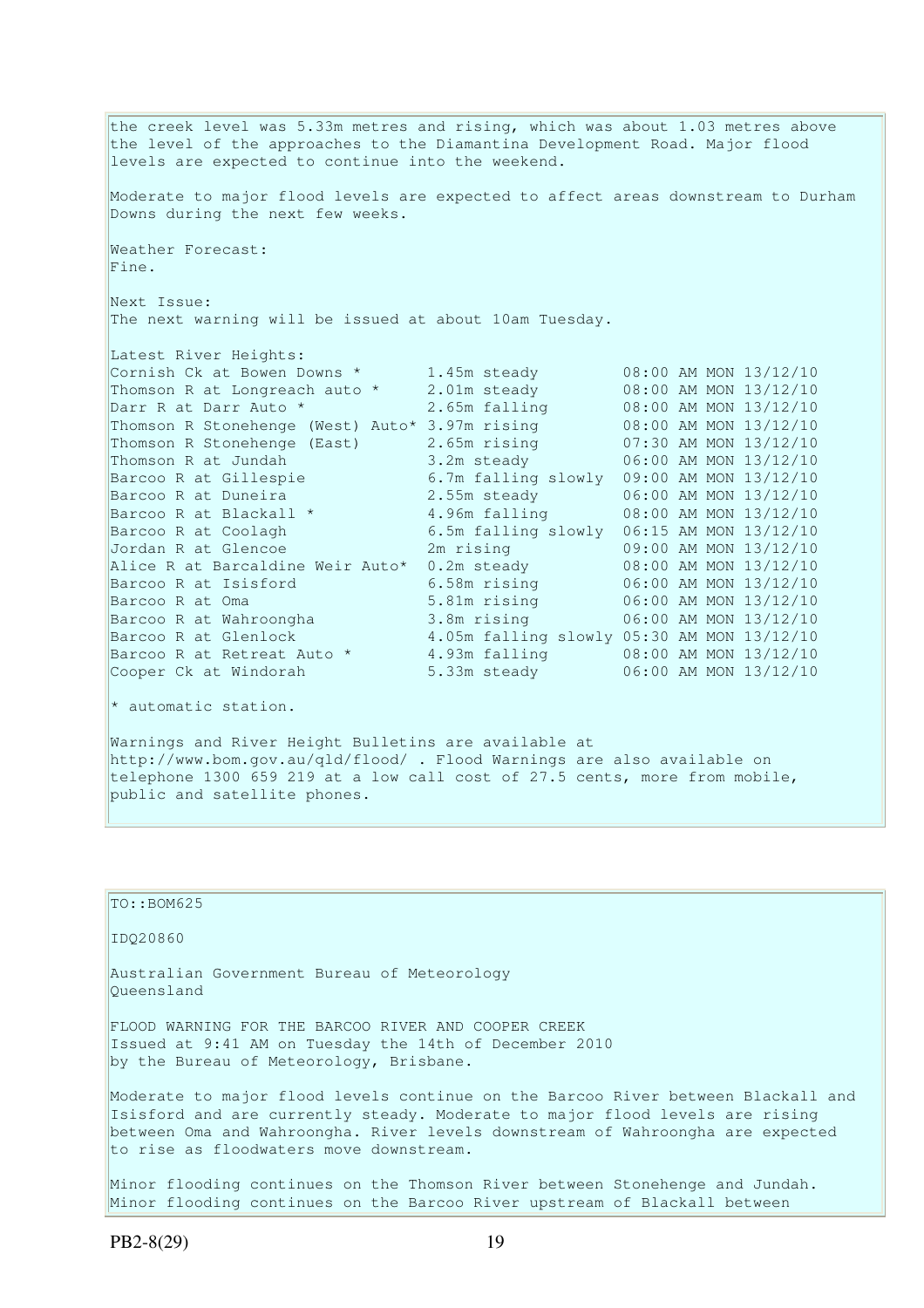Gillespie and Duneira. Major flood levels continue on the Cooper Creek at Windorah. BARCOO RIVER Major flood levels peaked at 6.84 metres at Isisford during on Monday night and are now steady. Major flood levels are rising at Oma and expected to peak at around 6.4 metres during today. Moderate flood levels are rising at Wahroongha and are expected to reach a major flood peak of around 5.2 metres late today. Minor flood levels continue between Glenlock and Retreat. Further rises to moderate and major flood levels should be expected downstream of Wahroongha to Retreat this week. At 8am Tuesday the river level at Retreat was 4.46 metres and falling, which was about 2.26 metres above the level of the Barcoo River causeway. COOPER CREEK Major flooding continues on the Cooper Creek at Windorah, where at 6am Tuesday the creek level was 5.1 metres and falling, which was about 0.8 metres above the level of the approaches to the Diamantina Development Road. Major flood levels are expected to continue into the weekend. Moderate to major flood levels are expected to affect areas downstream to Durham Downs during the next few weeks. Weather Forecast: Fine. Next Issue: The next warning will be issued at about 10am Wednesday. Latest River Heights: Cornish Ck at Bowen Downs \* 3.03m rising 08:00 AM TUE 14/12/10 Thomson R at Longreach auto \* 1.96m steady 08:00 AM TUE 14/12/10 Darr R at Darr Auto \* 2.43m steady 08:00 AM TUE 14/12/10 Thomson R Stonehenge (West) Auto\* 3.98m steady 04:00 AM TUE 14/12/10 Thomson R Stonehenge (East) 2.65m steady 07:20 AM TUE 14/12/10 Thomson R at Jundah 3.4m rising slowly 07:00 AM TUE 14/12/10 Barcoo R at Gillespie 5.6m falling 06:00 AM TUE 14/12/10 Barcoo R at Duneira 2.55m falling 06:00 AM TUE 14/12/10 Barcoo R at Blackall \* 5.24m falling 08:00 AM TUE 14/12/10 Barcoo R at Coolagh 6.4m steady 06:00 AM TUE 14/12/10 Alice R at Barcaldine Weir Auto\* 0.17m steady 08:00 AM TUE 14/12/10 Barcoo R at Isisford 6.81m falling slowly 06:00 AM TUE 14/12/10 Barcoo R at Oma 6.33m rising slowly 06:00 AM TUE 14/12/10<br>Barcoo R at Wahroongha 4.45m rising 06:00 AM TUE 14/12/10  $4.45m$  rising 06:00 AM TUE 14/12/10 Barcoo R at Glenlock 4.25m rising slowly 05:30 AM TUE 14/12/10 Barcoo R at Retreat Auto  $*$  4.46m falling  $08:00$  AM TUE  $14/12/10$ Cooper Ck at Windorah 5.1m falling 06:00 AM TUE 14/12/10 \* automatic station. Warnings and River Height Bulletins are available at http://www.bom.gov.au/qld/flood/ . Flood Warnings are also available on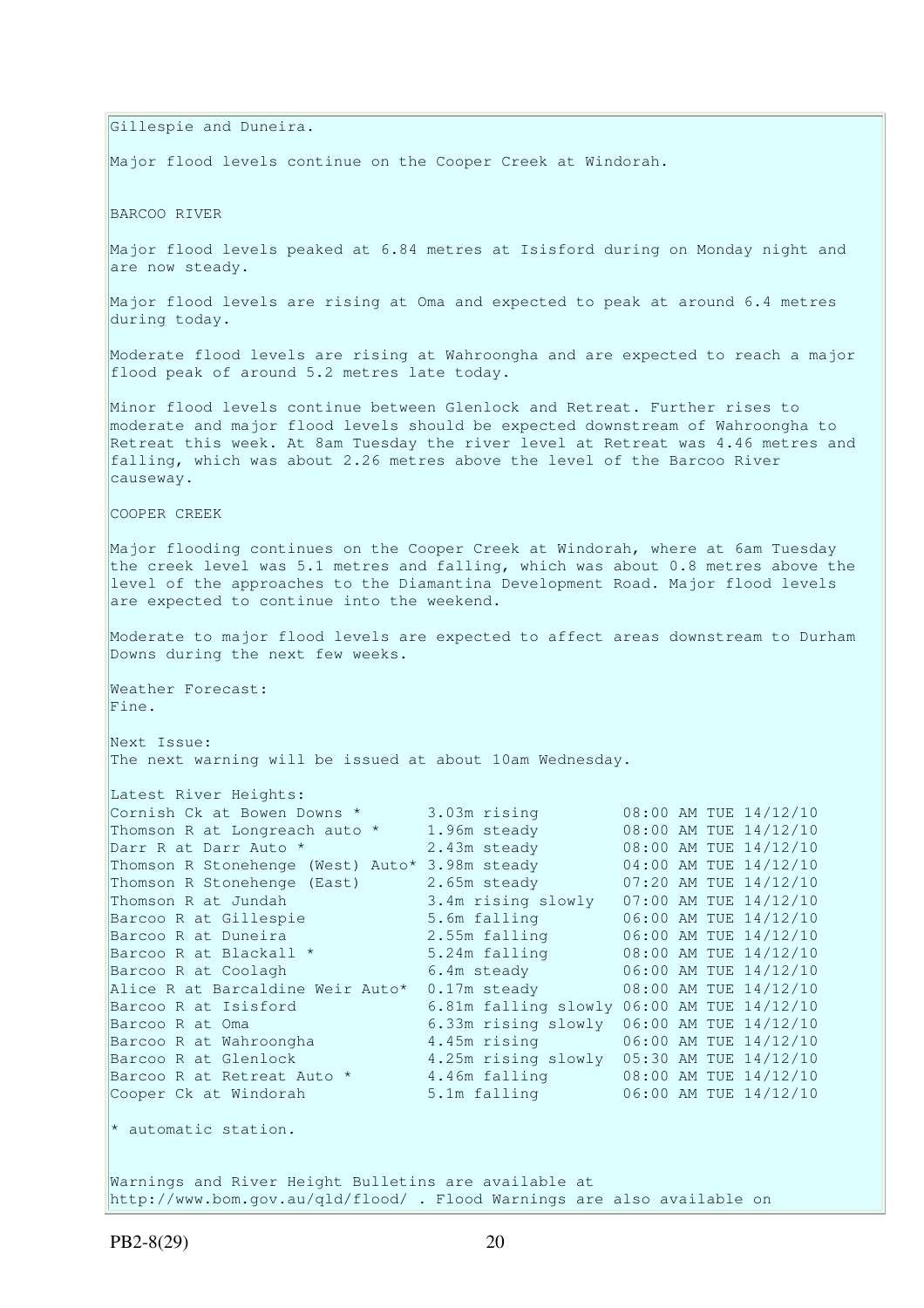telephone 1300 659 219 at a low call cost of 27.5 cents, more from mobile, public and satellite phones.

TO::BOM625 IDQ20860 Australian Government Bureau of Meteorology Queensland FLOOD WARNING FOR THE BARCOO RIVER AND COOPER CREEK Issued at 9:55 AM on Tuesday the 14th of December 2010 by the Bureau of Meteorology, Brisbane. Moderate to major flood levels continue on the Barcoo River between Blackall and Isisford and are currently steady. Moderate to major flood levels are rising between Oma and Wahroongha. River levels downstream of Wahroongha are expected to rise as floodwaters move downstream. Minor flooding continues on the Thomson River between Stonehenge and Jundah. Minor flooding continues on the Barcoo River upstream of Blackall between Gillespie and Duneira. Major flood levels continue on the Cooper Creek at Windorah. BARCOO RIVER Major flood levels peaked at 6.84 metres at Isisford on Monday night and are now steady. Major flood levels are rising at Oma and expected to peak at around 6.4 metres during today. Moderate flood levels are rising at Wahroongha and are expected to reach a major flood peak of around 5.2 metres late today. Minor flood levels continue between Glenlock and Retreat. Further rises to moderate and major flood levels should be expected downstream of Wahroongha to Retreat this week. At 8am Tuesday the river level at Retreat was 4.46 metres and falling, which was about 2.26 metres above the level of the Barcoo River causeway. COOPER CREEK Major flooding continues on the Cooper Creek at Windorah, where at 6am Tuesday the creek level was 5.1 metres and falling, which was about 0.8 metres above the level of the approaches to the Diamantina Development Road. Major flood levels are expected to continue into the weekend. Moderate to major flood levels are expected to affect areas downstream to Durham Downs during the next few weeks. Weather Forecast: Fine. Next Issue: The next warning will be issued at about 10am Wednesday.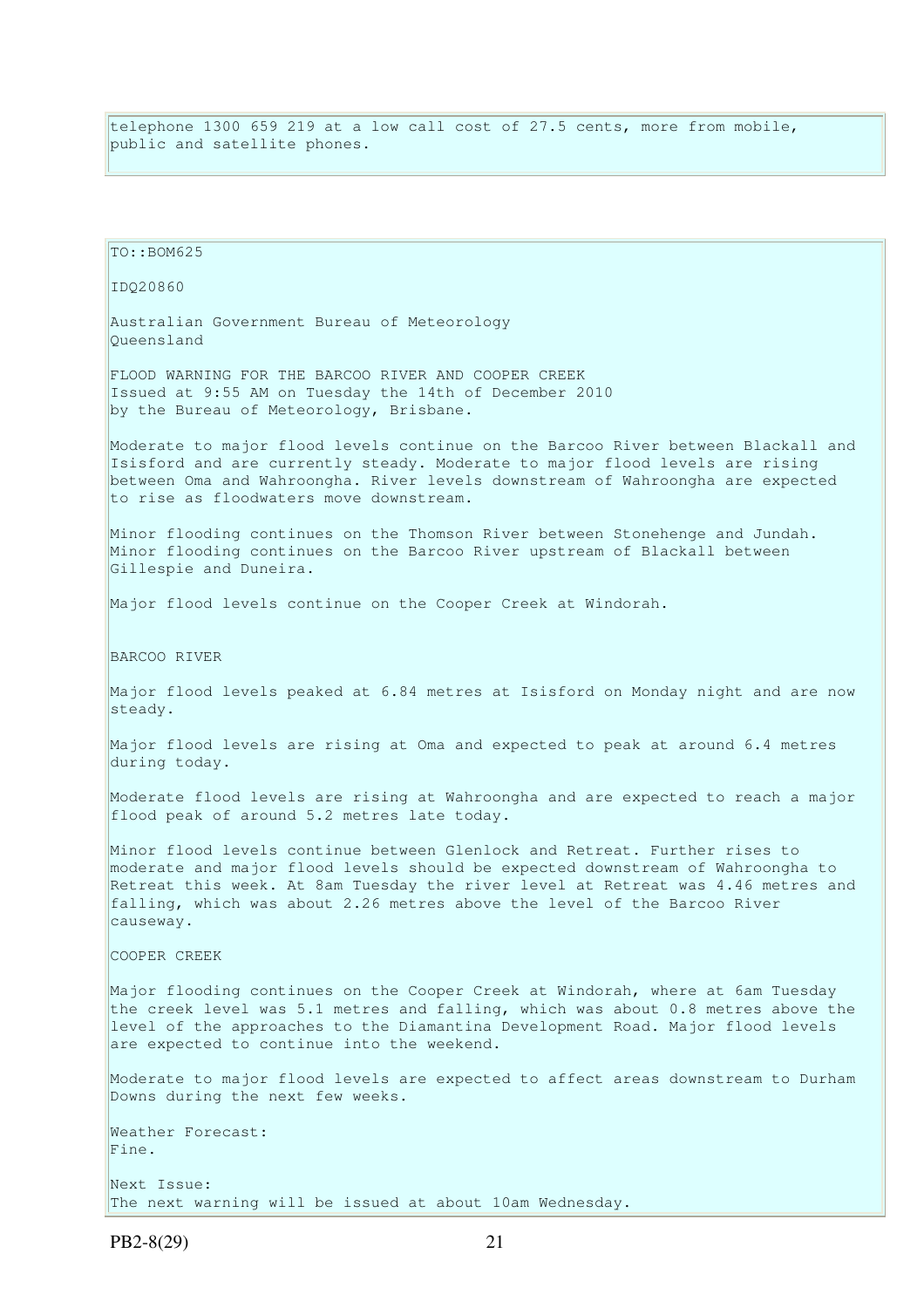Latest River Heights: Cornish Ck at Bowen Downs  $\star$  3.03m rising  $\qquad 08:00$  AM TUE 14/12/10 Thomson R at Longreach auto \* 1.96m steady 08:00 AM TUE 14/12/10 Darr R at Darr Auto \* 2.43m steady 08:00 AM TUE 14/12/10 Thomson R Stonehenge (West) Auto\* 3.98m steady 04:00 AM TUE 14/12/10 Thomson R Stonehenge (East) 2.65m steady 07:20 AM TUE 14/12/10 Thomson R at Jundah 3.4m rising slowly 07:00 AM TUE 14/12/10 Barcoo R at Gillespie 5.6m falling 06:00 AM TUE 14/12/10 Barcoo R at Duneira 2.55m falling 06:00 AM TUE 14/12/10 Barcoo R at Blackall \* 5.24m falling 08:00 AM TUE 14/12/10 Barcoo R at Coolagh 6.4m steady 06:00 AM TUE 14/12/10  $A$ lice R at Barcaldine Weir Auto\* 0.17m steady 08:00 AM TUE 14/12/10<br>Alice R at Barcaldine Weir Auto\* 0.17m steady 08:00 AM TUE 14/12/10 Barcoo R at Isisford 6.81m falling slowly 06:00 AM TUE 14/12/10 Barcoo R at Oma 6.33m rising slowly 06:00 AM TUE 14/12/10 Barcoo R at Wahroongha 4.45m rising 06:00 AM TUE 14/12/10 Barcoo R at Glenlock 4.25m rising slowly 05:30 AM TUE 14/12/10 Barcoo R at Retreat Auto  $*$   $4.46m$  falling  $08:00$  AM TUE  $14/12/10$ Cooper Ck at Windorah 5.1m falling 06:00 AM TUE 14/12/10

\* automatic station.

Warnings and River Height Bulletins are available at http://www.bom.gov.au/qld/flood/ . Flood Warnings are also available on telephone 1300 659 219 at a low call cost of 27.5 cents, more from mobile, public and satellite phones.

## $To::BOM625$

IDQ20860

Australian Government Bureau of Meteorology Queensland

FLOOD WARNING FOR THE BARCOO RIVER AND COOPER CREEK Issued at 9:43 AM on Wednesday the 15th of December 2010 by the Bureau of Meteorology, Brisbane.

Moderate to major flooding continues to ease on the Barcoo River between Coolagh and Oma. Minor to moderate flood levels are rising downstream between Wahroongha and Retreat, with the flood peak currently approaching the Wahroongha area. Minor flooding continues on the upper Barcoo River between Duneira and Blackall.

Minor flooding continues on the Thomson River between Stonehenge and Jundah, with moderate flooding easing downstream on the Cooper Creek at Windorah.

BARCOO RIVER: Major flooding is easing between Coolagh and Oma, with moderate flood levels rising downstream at Wahroongha. Minor flood levels are also rising between Glenlock and Retreat. At 8am Wednesday the river level at Retreat was 4.21 metres and rising, which was about 2.0 metres above the level of the Barcoo River causeway.

COOPER CREEK: Moderate flooding is easing on the Cooper Creek at Windorah, where at 6am Tuesday the creek level was 4.86 metres, which was about 0.56 metres above the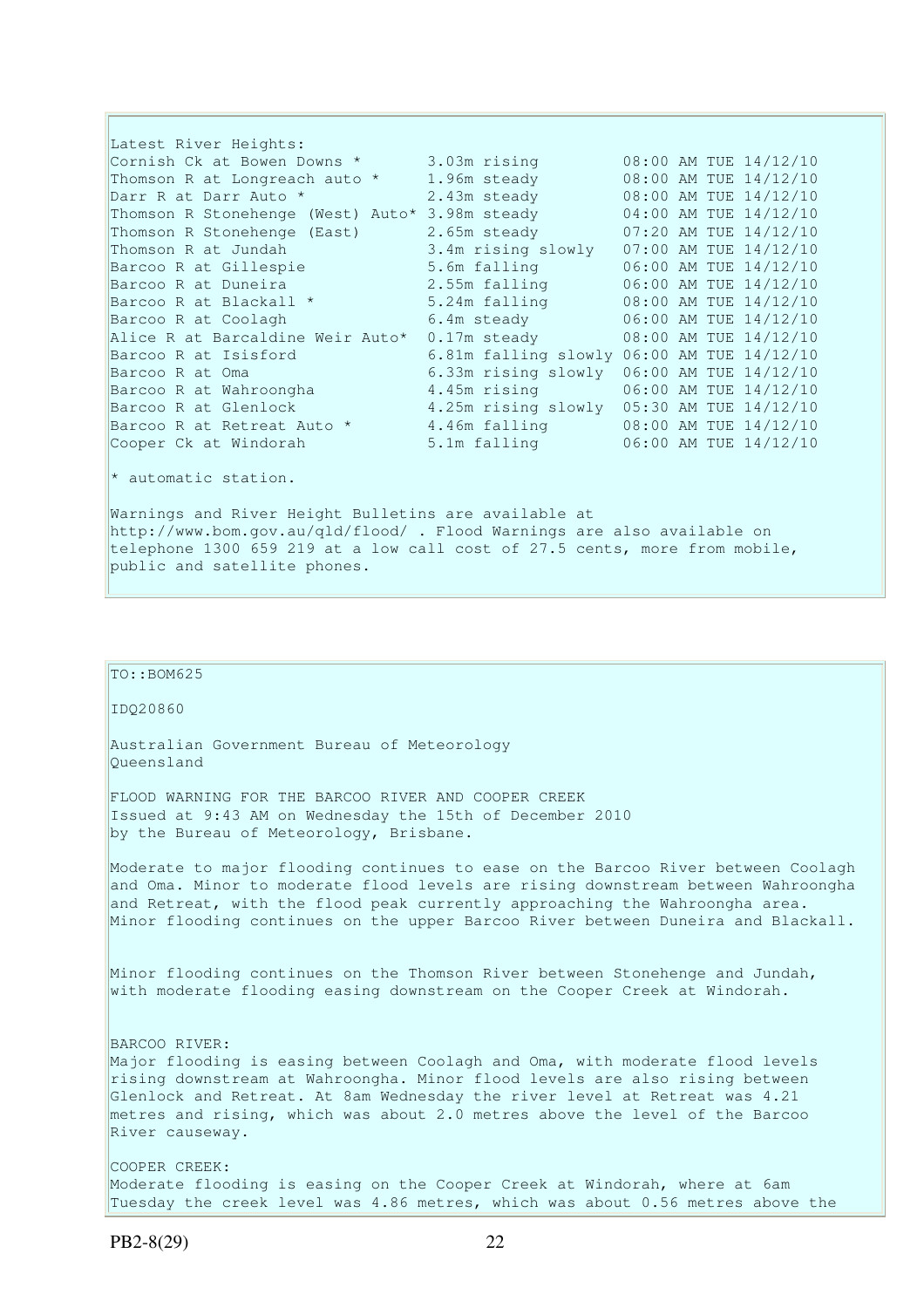level of the approaches to the Diamantina Development Road. High river levels are expected to continue into the weekend. Moderate to major flood levels are expected to affect areas downstream to Durham Downs during the next few weeks. Weather Forecast: Mostly fine. Possible late showers and thunderstorms in the south. Next Issue: The next warning will be issued at about 10am Thursday. Latest River Heights: Cornish Ck at Bowen Downs  $\star$  3.48m steady 08:00 AM WED 15/12/10 Thomson R at Longreach auto \* 1.96m steady 08:00 AM WED 15/12/10 Darr R at Darr Auto \* 2.38m steady 08:00 AM WED 15/12/10 Thomson R at Bogewong NA Thomson R Stonehenge (West) Auto\* 3.82m steady 04:00 AM WED 15/12/10 Thomson R Stonehenge (East) 2.5m falling slowly 07:00 AM WED 15/12/10 Thomson R at Jundah 3.7m rising 06:00 AM WED 15/12/10 Barcoo R at Gillespie 4m falling 06:00 AM WED 15/12/10 Barcoo R at Blackall \* 3.53m falling 08:00 AM WED 15/12/10 Barcoo R at Coolagh 6.35m falling slowly 06:00 AM WED 15/12/10 Alice R at Barcaldine Weir Auto\* 0.24m steady 08:00 AM WED 15/12/10 Barcoo R at Isisford 6.59m falling slowly 06:00 AM WED 15/12/10 Barcoo R at Oma 6.19m falling slowly 06:00 AM WED 15/12/10 Barcoo R at Wahroongha 4.8m rising 06:00 AM WED 15/12/10 Barcoo R at Glenlock 4.85m rising 05:30 AM WED 15/12/10 Barcoo R at Retreat Auto \* 4.21m rising 08:00 AM WED 15/12/10 Cooper Ck at Windorah 4.86m falling 06:00 AM WED 15/12/10 Cooper Ck at Durham Downs

 $*$  denotes automatic station.

Warnings and River Height Bulletins are available at http://www.bom.gov.au/qld/flood/ . Flood Warnings are also available on telephone 1300 659 219 at a low call cost of 27.5 cents, more from mobile, public and satellite phones.

TO::BOM625 IDQ20860 Australian Government Bureau of Meteorology Queensland FLOOD WARNING FOR THE BARCOO RIVER AND COOPER CREEK Issued at 9:14 AM on Thursday the 16th of December 2010 by the Bureau of Meteorology, Brisbane. Moderate to major flooding continues to ease on the Barcoo River between Coolagh and Wahroongha. Moderate flood levels are rising downstream between Glenlock and Retreat, with the flood peak currently approaching the Glenlock area. Minor flooding continues on the upper Barcoo River at Blackall.

Minor flooding continues on the Thomson River between Stonehenge and Jundah,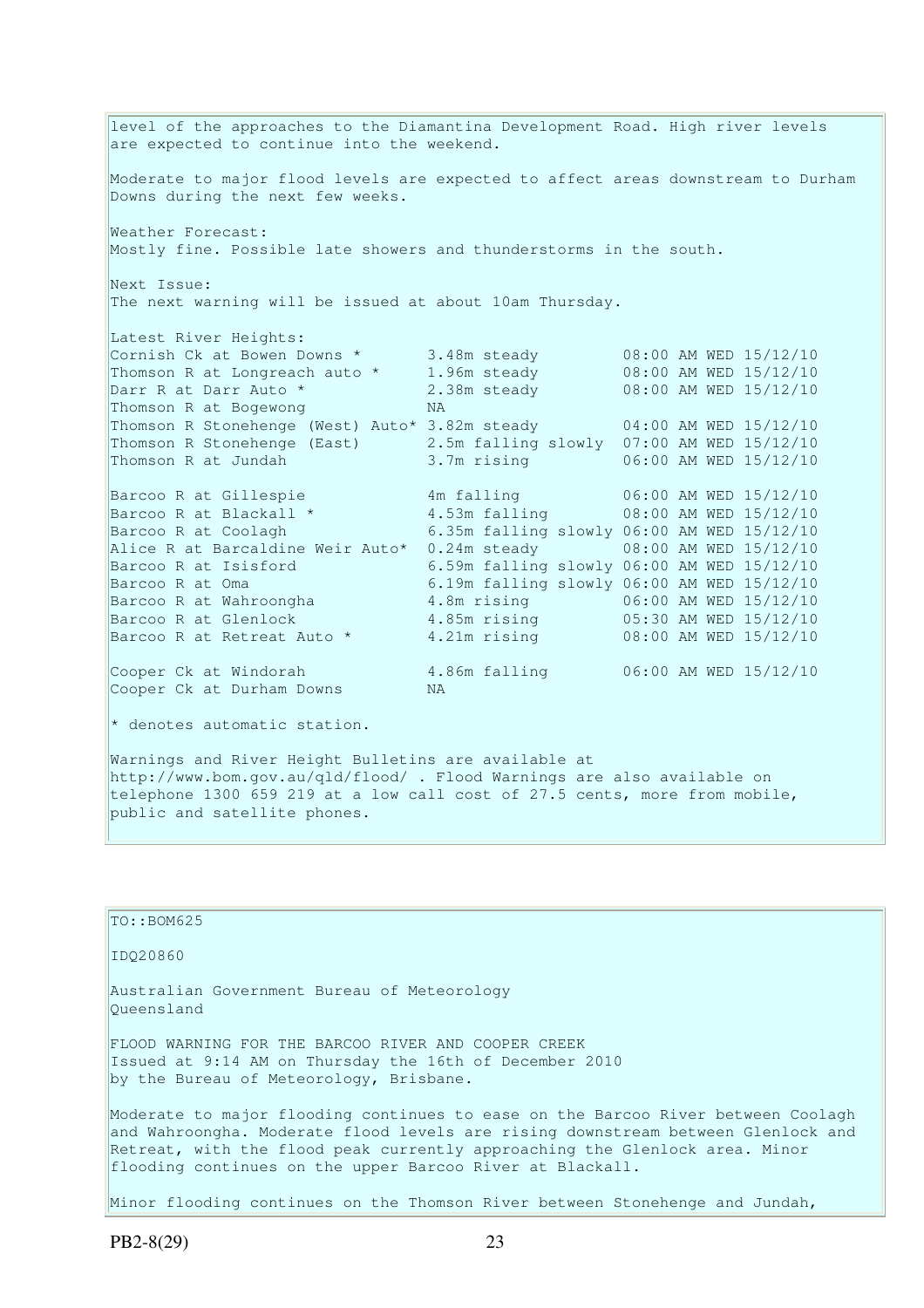with moderate flooding easing downstream on the Cooper Creek at Windorah. BARCOO RIVER: Moderate to major flooding is easing between Coolagh and Oma, with moderate flood levels rising downstream between Glenlock and Retreat. At 8am Thursday the river level at Retreat was 5.23 metres and rising, which was about 3.0 metres above the level of the Barcoo River causeway. COOPER CREEK: Moderate flooding is easing on the Cooper Creek at Windorah, where at 6am Thursday the creek level was 4.72 metres, which was about 0.42 metres above the level of the approaches to the Diamantina Development Road. High river levels are expected to continue into the weekend. Moderate to major flood levels are expected to affect areas downstream to Durham Downs during the next few weeks. Weather Forecast: Mostly fine, only isolated showers and thunderstorms in the afternoon and evening. Next Issue: The next warning will be issued at about 10am Friday. Latest River Heights: Thomson R at Longreach auto \* 1.99m steady 08:00 AM THU 16/12/10 Darr R at Darr Auto \* 2.34m falling 08:00 AM THU 16/12/10 Thomson R Stonehenge (West) Auto\* 3.61m falling 04:00 AM THU 16/12/10 Thomson R Stonehenge (East) 2.25m falling 06:45 AM THU 16/12/10 Thomson R at Jundah 3.80m steady 07:00 AM THU 16/12/10 Barcoo R at Blackall \* 3.78m falling 07:00 AM THU 16/12/10 Barcoo R at Coolagh 6.30m falling slowly 06:00 PM WED 15/12/10 Alice R at Barcaldine Weir Auto\*  $0.29$ m steady  $0.00$  AM THU 16/12/10 Barcoo R at Isisford 6.55m falling slowly 06:00 AM THU 16/12/10 Barcoo R at Oma 6.12m falling slowly 07:00 PM WED 15/12/10<br>Barcoo R at Wahroongha 4.75m falling slowly 06:00 AM THU 16/12/10 Barcoo R at Wahroongha 4.75m falling slowly 06:00 AM THU 16/12/10 Barcoo R at Glenlock 5.30m rising 05:30 AM THU 16/12/10 Barcoo R at Retreat Auto \* 5.23m rising 08:00 AM THU 16/12/10 Cooper Ck at Windorah 4.72m falling 06:00 AM THU 16/12/10 \* from automatic station Warnings and River Height Bulletins are available at http://www.bom.gov.au/qld/flood/ . Flood Warnings are also available on telephone 1300 659 219 at a low call cost of 27.5 cents, more from mobile, public and satellite phones.

TO::BOM625

IDQ20860

Australian Government Bureau of Meteorology Queensland

FLOOD WARNING FOR THE BARCOO RIVER AND COOPER CREEK Issued at 9:54 AM on Friday the 17th of December 2010 by the Bureau of Meteorology, Brisbane.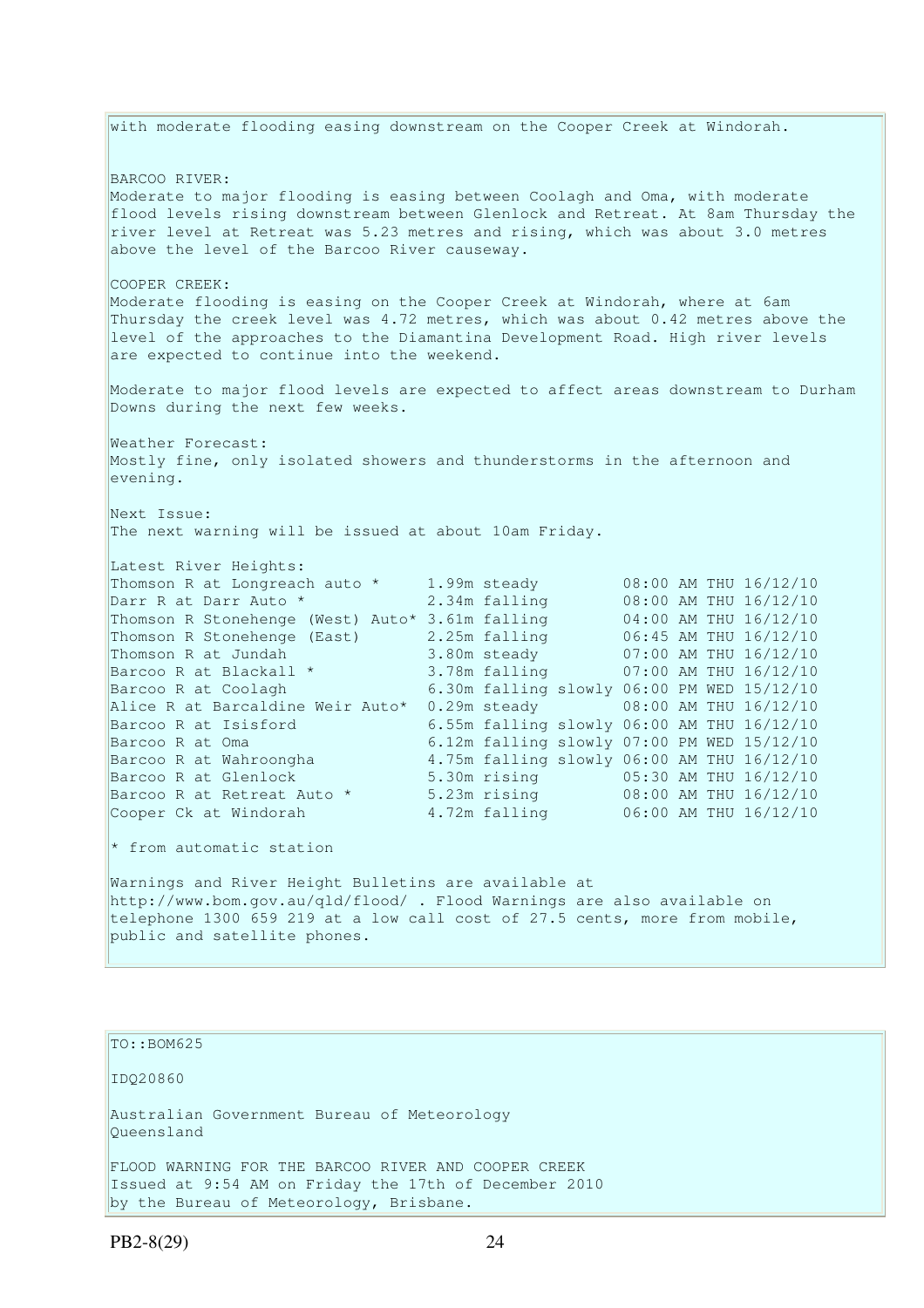Moderate to major flooding continues to ease on the Barcoo River between Coolagh and Wahroongha, with moderate to major flood levels rising downstream between Glenlock and Retreat, with the flood peak currently in the Glenlock area. Minor flooding continues on the Thomson River between Stonehenge and Jundah, with moderate flood levels occurring further downstream on the Cooper Creek at Windorah. BARCOO RIVER: Moderate to major flooding is easing between Coolagh and Wahroongha, with moderate to major flood levels rising downstream between Glenlock and Retreat. At 8am Friday the river level at Retreat was 6.57 metres and rising, which was about 4.37 metres above the level of the Barcoo River causeway. COOPER CREEK: Moderate flooding continues on the Cooper Creek at Windorah, where at 6am Thursday the creek level was 4.78 metres, which was about 0.48 metres above the level of the approaches to the Diamantina Development Road. High river levels are expected to continue during the weekend and into next week. Moderate to major flood levels are expected to affect areas downstream to Durham Downs during the next few weeks. Weather Forecast: Isolated showers and thunderstorms, chiefly in the afternoon and evening. Next Issue: The next warning will be issued at about 10am Saturday. Latest River Heights: Cornish Ck at Bowen Downs  $\star$  3.85m steady 08:00 AM FRI 17/12/10 Thomson R at Longreach auto \* 2.04m steady 08:00 AM FRI 17/12/10 Darr R at Darr Auto \* 2.31m steady 08:00 AM FRI 17/12/10 Thomson R Stonehenge (West) Auto\* 3.2m falling 08:00 AM FRI 17/12/10 Thomson R at Jundah 3.55m falling 08:00 AM FRI 17/12/10 Barcoo R at Blackall  $\star$  2.74m falling 08:00 AM FRI 17/12/10 Barcoo R at Coolagh 5.5m falling 06:00 AM FRI 17/12/10 Alice R at Barcaldine Weir Auto\* 0.26m steady 08:00 AM FRI 17/12/10 Barcoo R at Isisford 6.36m falling slowly 06:00 AM FRI 17/12/10 Barcoo R at Oma 6.07m falling slowly 06:00 PM THU 16/12/10 Barcoo R at Wahroongha 4.65m falling slowly 12:00 PM THU 16/12/10 Barcoo R at Glenlock NA Barcoo R at Retreat Auto \* 6.57m rising 08:00 AM FRI 17/12/10 Cooper Ck at Windorah 4.78m rising slowly 06:00 AM FRI 17/12/10 Cooper Ck at Durham Downs MA \* denotes automatic station. Warnings and River Height Bulletins are available at http://www.bom.gov.au/qld/flood/ . Flood Warnings are also available on telephone 1300 659 219 at a low call cost of 27.5 cents, more from mobile, public and satellite phones.

TO::BOM625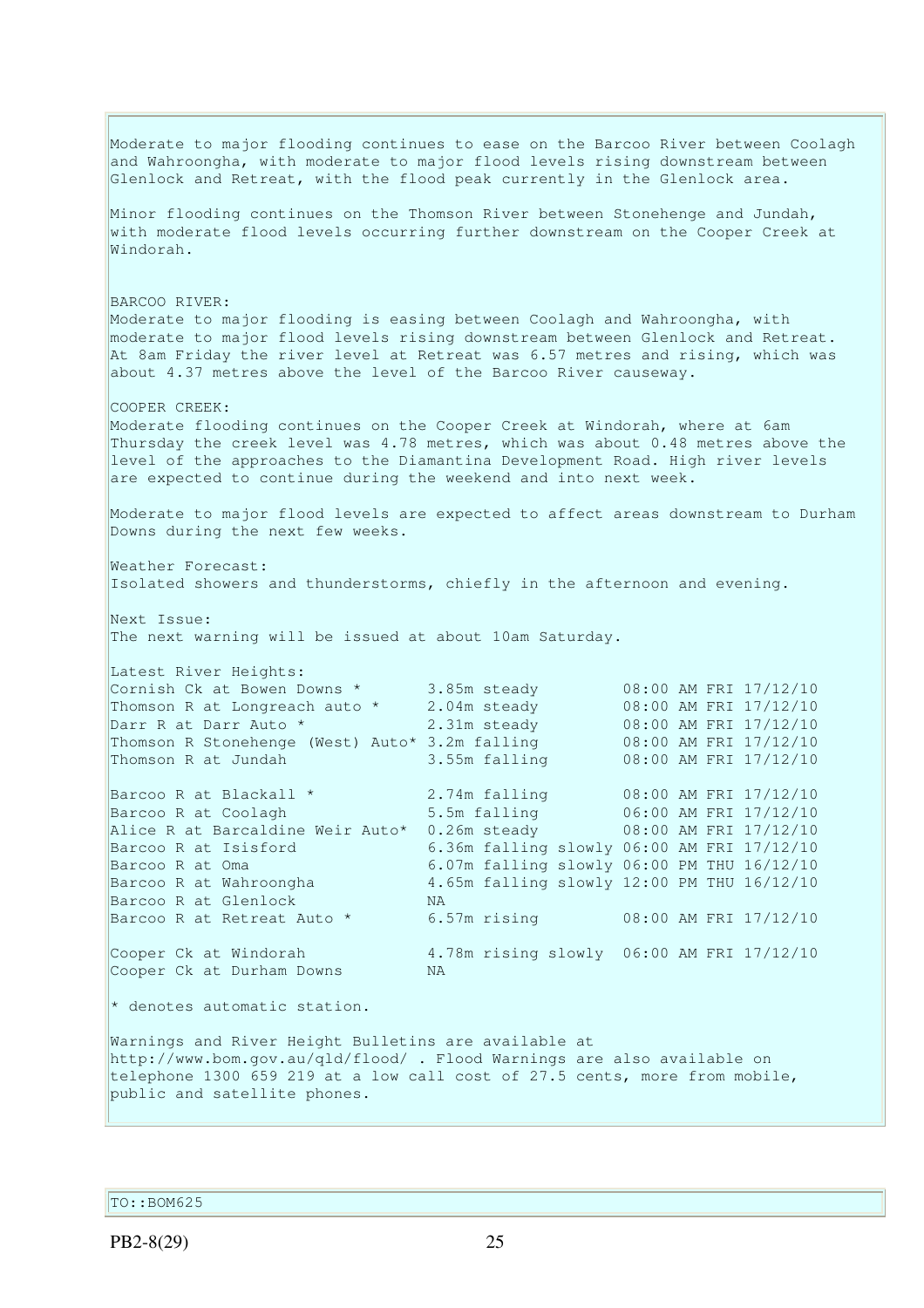IDQ20860 Australian Government Bureau of Meteorology Queensland FLOOD WARNING FOR THE BARCOO RIVER AND COOPER CREEK Issued at 9:22 AM on Saturday the 18th of December 2010 by the Bureau of Meteorology, Brisbane. Heavy rainfall during the week has caused rises in Cornish Creek at Bowen Downs with rises and minor flooding expected to develop downstream to Camoola Park and Longreach by late next week. Minor flooding continues on the Thompson river at Jundah, with moderate flood levels occurring further downstream on the Cooper Creek at Windorah. Rainfall from thunderstorms overnight is expected to cause further rises in the Upper Barcoo River around Blackall later in the weekend and early next week. Moderate flooding continues to ease on the Barcoo River between Coolagh and Wahroongha. A moderate flood peak is currently in the Glenlock area with further rises and major flooding downstream at Retreat. BARCOO RIVER: Moderate flooding continues to ease between Coolagh and Wahroongha. A moderate flood peak is currently in the Glenlocak area with further rises and major flooding occurring downstream at Retreat. At 8am Saturday the river level at Retreat was 7.53 metres and rising, which was about 5.33 metres above the level of the Barcoo River causeway. COOPER CREEK: Moderate flooding continues on the Cooper Creek at Windorah, where at 6am Saturday the creek level was 4.94 metres, which was about 0.64 metres above the level of the approaches to the Diamantina Development Road. High river levels are expected to continue during the weekend and into next week. Moderate to major flood levels are expected to affect areas downstream to Durham Downs during the next few weeks. Weather Forecast: Scattered showers and thunderstorms. Next Issue: The next warning will be issued at about 10am Sunday. Latest River Heights: Cornish Ck at Bowen Downs \* 3.93m steady 08:00 AM SAT 18/12/10 Thomson R at Longreach auto \* 2.1m steady 06:00 AM SAT 18/12/10 Darr R at Darr Auto \* 2.3m steady 06:00 AM SAT 18/12/10 Thomson R Stonehenge (West) Auto\* 2.79m falling 04:00 AM SAT 18/12/10 Barcoo R at Blackall \* 2.29m falling 06:00 AM SAT 18/12/10 Barcoo R at Isisford 5.9m falling slowly 06:00 AM SAT 18/12/10 Barcoo R at Wahroongha 4.6m falling slowly 06:00 AM SAT 18/12/10 Barcoo R at Glenlock 5.55m steady 05:30 AM SAT 18/12/10 Barcoo R at Retreat Auto \* 7.53m rising 08:00 AM SAT 18/12/10 Cooper Ck at Windorah 4.94m rising slowly 06:00 AM SAT 18/12/10 Warnings and River Height Bulletins are available at http://www.bom.gov.au/qld/flood/ . Flood Warnings are also available on telephone 1300 659 219 at a low call cost of 27.5 cents, more from mobile,

public and satellite phones.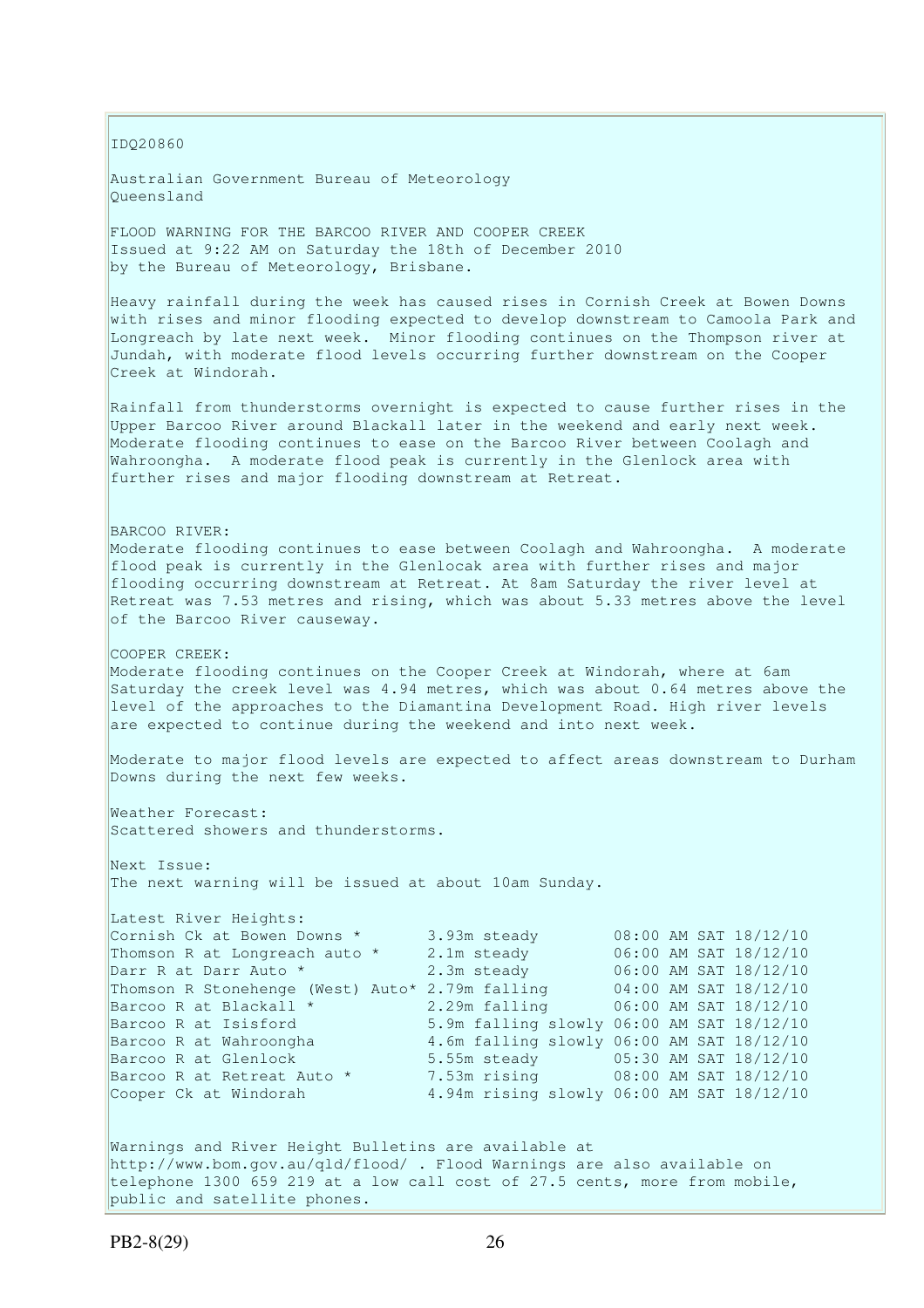TO::BOM625 IDQ20860 Australian Government Bureau of Meteorology Queensland FLOOD WARNING FOR THE BARCOO RIVER AND COOPER CREEK Issued at 10:34 AM on Sunday the 19th of December 2010 by the Bureau of Meteorology, Brisbane. River level rises in Cornish Creek at Bowen Downs are expected to extend downstream to Longreach by late next week with minor flooding possible. Major flood levels continue in the Cooper Creek at Windorah. Moderate flooding continues to ease in the Barcoo River between Isisford and Glenlock with a major flood peak currently in the Retreat area. BARCOO RIVER: Moderate flooding continues to ease between Isisford and Glenlock. Major flooding continues to rise in the Retreat area, where at 8am Sunday the river level was 7.89 metres and rising, which was about 5.69 metres above the level of the Barcoo River causeway. Rainfall from thunderstorms overnight is expected to cause further rises in the upper Barcoo River around Blackall early this week. Renewed rises and a return to high levels are forecast along the Barcoo River at Coolagh and Isisford during this week. COOPER CREEK: Moderate flooding continues in the Cooper Creek at Windorah, where at 6am Sunday the creek level was 5.1 metres, which was about 0.8 metres above the level of the approaches to the Diamantina Development Road. High river levels are expected to continue during this week. Weather Forecast: Scattered showers and thunderstorms. Next Issue: The next warning will be issued at about 10am Monday. Latest River Heights: Cornish Ck at Bowen Downs \* 3.73m falling 08:00 AM SUN 19/12/10 Thomson R at Longreach auto  $*$  2.16m steady 09:00 AM SUN 19/12/10 Darr R at Darr Auto \* 2.31m steady 09:00 AM SUN 19/12/10 Thomson R Stonehenge (West) Auto\* 2.46m steady 08:00 AM SUN 19/12/10 Thomson R at Jundah 2.45m falling 07:00 AM SUN 19/12/10 Barcoo R at Blackall \* 2.74m rising 09:08 AM SUN 19/12/10 Alice R at Barcaldine Weir Auto\* 0.38m steady 08:00 AM SUN 19/12/10 Barcoo R at Isisford 5.10m falling 06:00 AM SUN 19/12/10 Barcoo R at Oma 5.16m falling 06:00 AM SUN 19/12/10 Barcoo R at Wahroongha 4.40m falling slowly 06:00 AM SUN 19/12/10 Barcoo R at Glenlock 5.50m falling slowly 05:30 AM SUN 19/12/10<br>Barcoo R at Retreat Auto \* 7.89m steady 08:00 AM SUN 19/12/10 Barcoo R at Retreat Auto \* 7.89m steady 08:00 AM SUN 19/12/10 Cooper Ck at Windorah 5.10m rising 06:00 AM SUN 19/12/10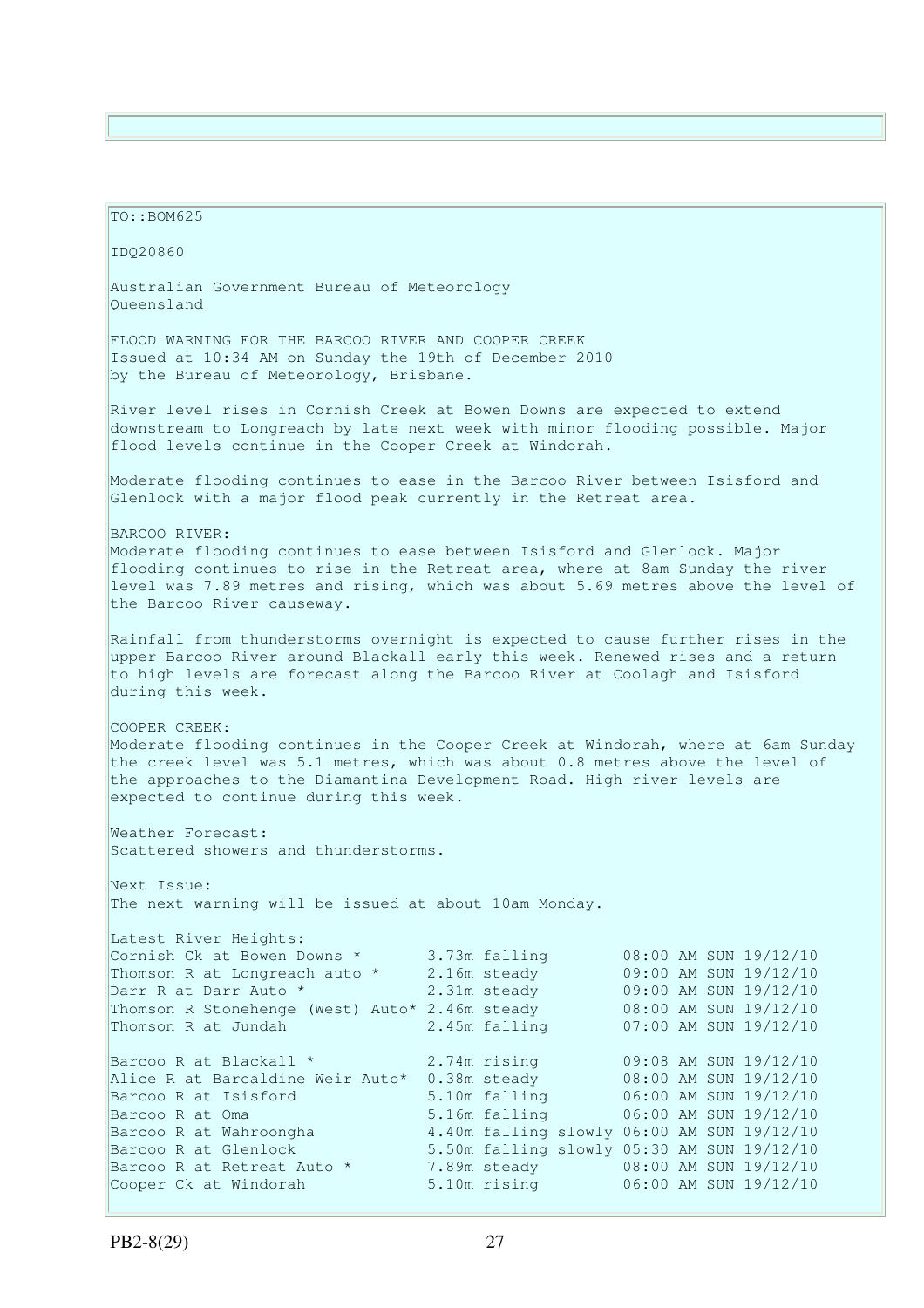## \* from automatic station

Warnings and River Height Bulletins are available at http://www.bom.gov.au/qld/flood/ . Flood Warnings are also available on telephone 1300 659 219 at a low call cost of 27.5 cents, more from mobile, public and satellite phones.

TO::BOM625 IDQ20860 Australian Government Bureau of Meteorology Queensland FLOOD WARNING FOR THE BARCOO RIVER AND COOPER CREEK Issued at 9:05 AM on Monday the 20th of December 2010 by the Bureau of Meteorology, Brisbane. River level rises in Cornish Creek at Bowen Downs are expected to extend downstream to Longreach by late next week with minor flooding possible. Major flood levels continue in the Cooper Creek at Windorah. Minor to moderate flood levels continue in the Barcoo River between Blackall and Glenlock with a major flood peak currently in the Retreat area. BARCOO RIVER: Minor to moderate flooding continues to ease between Isisford and Glenlock. Major flooding has peaked at Retreat, where at 8am Monday the river level was 7.84 metres and easing, which was about 5.64 metres above the level of the Barcoo River causeway. River level rises causing minor flooding are being recorded in the upper Barcoo River at Blackall. Renewed rises and a return to high levels are forecast along the Barcoo River at Coolagh and Isisford during this week. COOPER CREEK: Moderate flooding continues in the Cooper Creek at Windorah, where at 6am Sunday the creek level was 5.13 metres, which was about 0.83 metres above the level of the approaches to the Diamantina Development Road. High river levels are expected to continue during this week. Weather Forecast: Scattered showers and thunderstorms. Next Issue: The next warning will be issued at about 10am Tuesday. Latest River Heights: Cornish Ck at Bowen Downs  $\star$  3.03m falling 08:00 AM MON 20/12/10 Thomson R at Longreach auto  $*$  2.15m steady 05:00 AM MON 20/12/10 Darr R at Darr Auto \* 2.60m falling 06:00 AM MON 20/12/10 Thomson R Stonehenge (West) Auto\* 2.50m rising 04:00 AM MON 20/12/10 Barcoo R at Blackall \* 4.12m rising 06:00 AM MON 20/12/10 Alice R at Barcaldine Weir Auto\* 0.45m rising 08:00 AM MON 20/12/10 Barcoo R at Isisford 4.39m falling slowly 06:00 AM MON 20/12/10 Barcoo R at Oma 4.48m falling 06:00 AM MON 20/12/10 Barcoo R at Wahroongha 4.15m falling 06:00 AM MON 20/12/10 Barcoo R at Glenlock 5.40m falling slowly 05:30 AM MON 20/12/10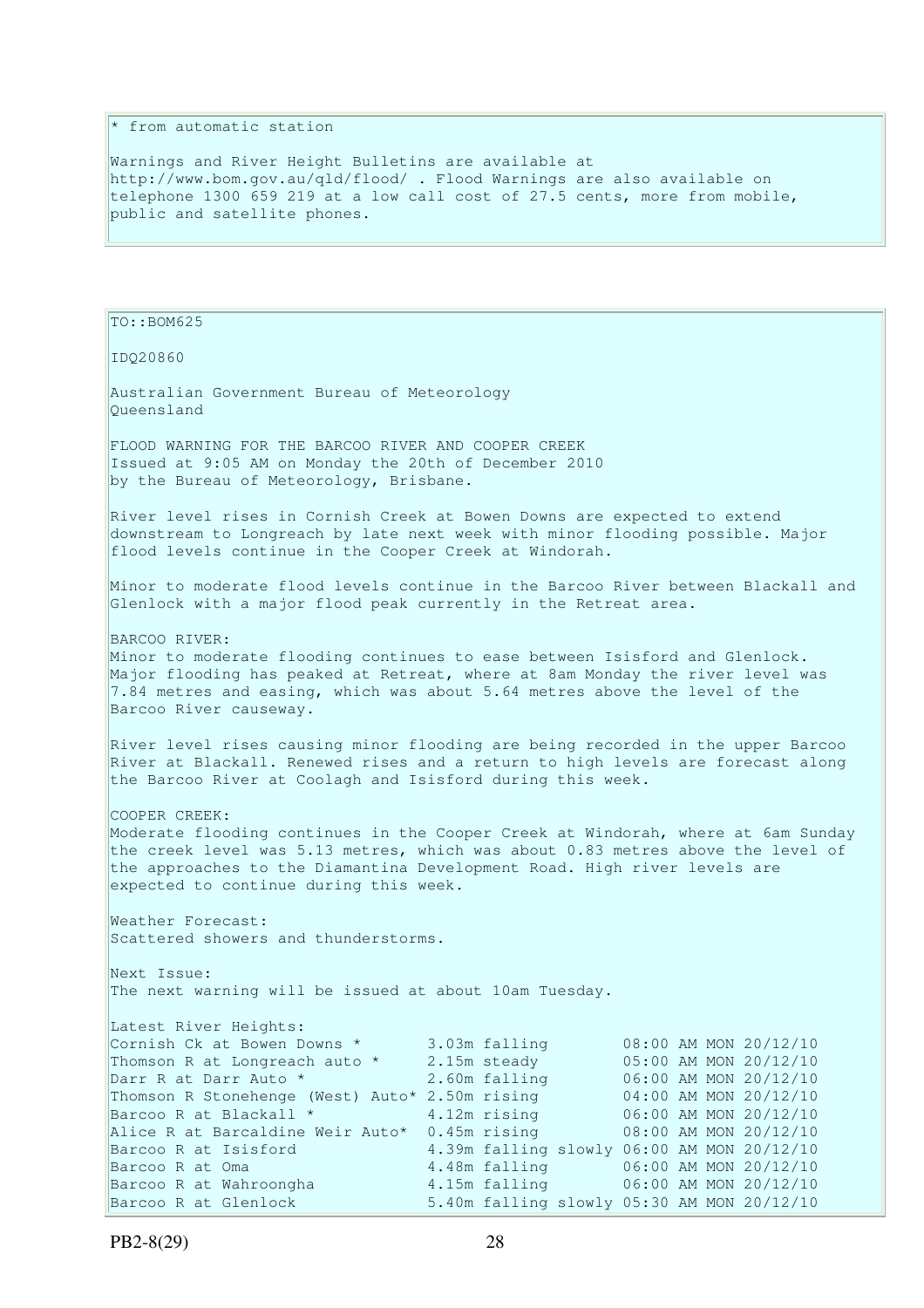| Barcoo R at Retreat Auto *<br>Cooper Ck at Windorah                                                                                                                                                                                                                                                              | 7.84m falling                                   | 08:00 AM MON 20/12/10<br>5.13m rising slowly 06:00 AM MON 20/12/10 |
|------------------------------------------------------------------------------------------------------------------------------------------------------------------------------------------------------------------------------------------------------------------------------------------------------------------|-------------------------------------------------|--------------------------------------------------------------------|
| * from automatic stationA                                                                                                                                                                                                                                                                                        |                                                 |                                                                    |
| Warnings and River Height Bulletins are available at<br>http://www.bom.gov.au/qld/flood/ . Flood Warnings are also available on<br>telephone 1300 659 219 at a low call cost of 27.5 cents, more from mobile,<br>public and satellite phones.                                                                    |                                                 |                                                                    |
|                                                                                                                                                                                                                                                                                                                  |                                                 |                                                                    |
| TO::BOM625                                                                                                                                                                                                                                                                                                       |                                                 |                                                                    |
| IDQ20860                                                                                                                                                                                                                                                                                                         |                                                 |                                                                    |
| Australian Government Bureau of Meteorology<br>Oueensland                                                                                                                                                                                                                                                        |                                                 |                                                                    |
| FLOOD WARNING FOR THE BARCOO RIVER AND COOPER CREEK<br>Issued at 10:11 AM on Tuesday the 21st of December 2010<br>by the Bureau of Meteorology, Brisbane.                                                                                                                                                        |                                                 |                                                                    |
| River level rises in Cornish Creek at Bowen Downs are expected to extend<br>downstream to Longreach later this week with minor flooding possible. Major<br>flood levels continue in the Cooper Creek at Windorah.                                                                                                |                                                 |                                                                    |
| Minor to moderate flood levels continue in the Barcoo River between Blackall and<br>Glenlock with a major flood peak currently in the Retreat area.                                                                                                                                                              |                                                 |                                                                    |
| BARCOO RIVER:<br>Minor to moderate flooding continues to ease between Isisford and Glenlock.<br>Major flooding continues at Retreat, where at 8am Monday the river level was<br>7.61 metres and easing, which was about 5.41 metres above the level of the<br>Barcoo River causeway.                             |                                                 |                                                                    |
| Moderate flood levels have peaked in the upper Barcoo River at Blackall. Renewed<br>rises and a return to high levels are forecast along the Barcoo River between<br>Coolagh and Isisford into the weekend. River levels in the Isisford area are<br>forecast to reach around 6 metres during the next few days. |                                                 |                                                                    |
| COOPER CREEK:<br>Moderate flooding continues in the Cooper Creek at Windorah, where at 6am Sunday<br>the creek level was 5.1 metres, which was about 0.8 metres above the level of<br>the approaches to the Diamantina Development Road. High river levels are<br>expected to continue during this week.         |                                                 |                                                                    |
| Predicted River Heights/Flows:<br>Barcoo River:                                                                                                                                                                                                                                                                  |                                                 |                                                                    |
| Isisford                                                                                                                                                                                                                                                                                                         | Reach around 6 metres during the next few days. |                                                                    |
| Next Issue:<br>The next warning will be issued at about 10am Wednesday.                                                                                                                                                                                                                                          |                                                 |                                                                    |
| Latest River Heights:<br>Cornish Ck at Bowen Downs *<br>Thomson R at Longreach auto *                                                                                                                                                                                                                            | 2.91m falling<br>2.09m steady                   | 08:00 AM TUE 21/12/10<br>08:00 AM TUE 21/12/10                     |

Darr R at Darr Auto \* 2.34m steady 08:00 AM TUE 21/12/10 Thomson R Stonehenge (West) Auto\* 2.99m rising 04:00 AM TUE 21/12/10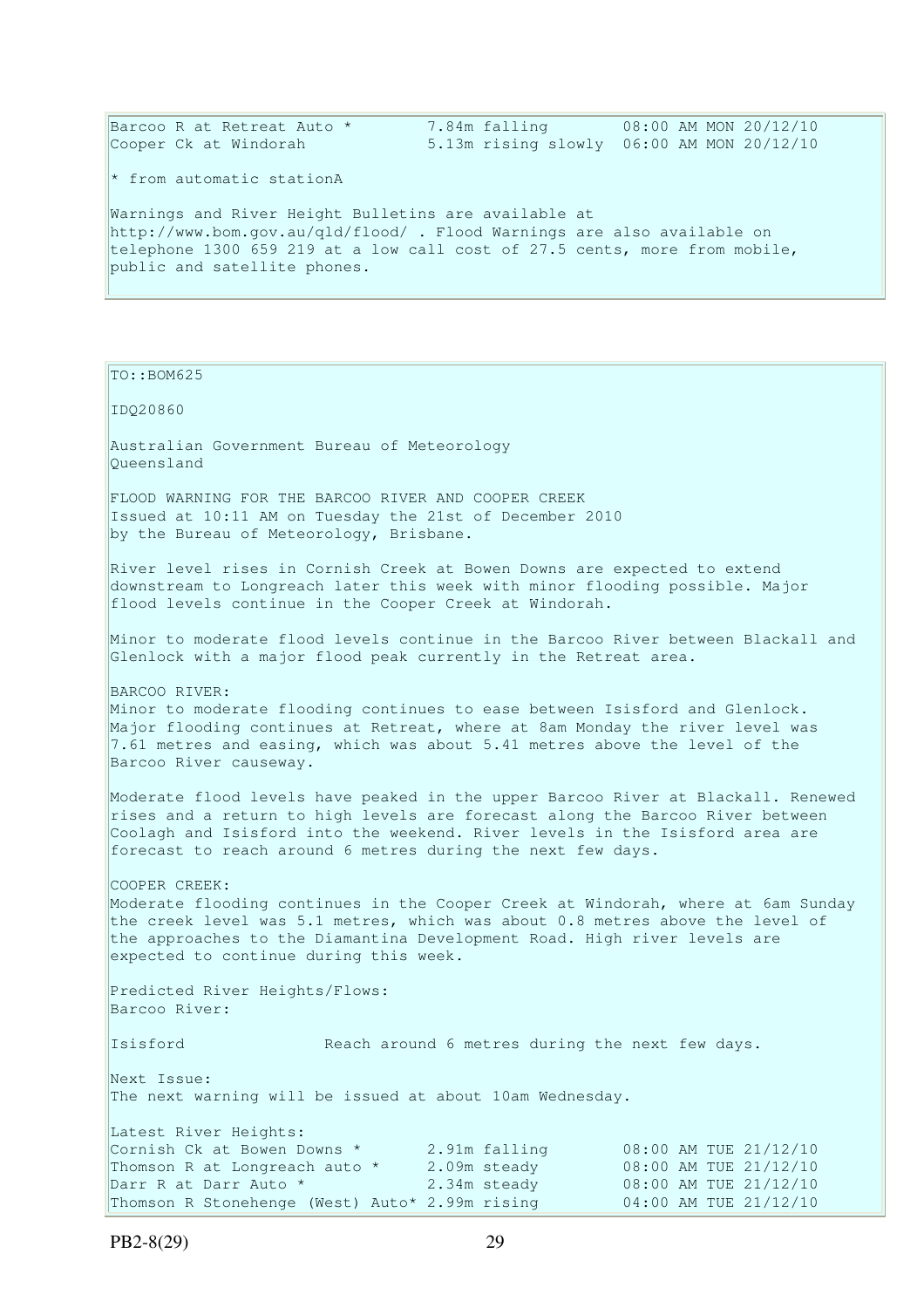Barcoo R at Gillespie 6.60m steady 06:00 AM TUE 21/12/10 Barcoo R at Duneira 2.50m falling 06:00 AM TUE 21/12/10 Barcoo R at Blackall \*  $5.14$ m falling  $08:00$  AM TUE 21/12/10<br>Jordan R at Glencoe  $0.05$  and  $0.05$  and  $0.000$   $0.000$   $0.000$   $0.000$   $0.000$   $0.000$   $0.000$   $0.000$   $0.000$   $0.000$   $0.000$   $0.000$   $0.000$   $0.000$   $0.0$ Jordan R at Glencoe 2.25m steady 09:00 AM TUE 21/12/10<br>Alice R at Barcaldine Weir Auto\* 0.46m steady 08:00 AM TUE 21/12/10 Alice R at Barcaldine Weir Auto\* 0.46m steady 08:00 AM TUE 21/12/10 Barcoo R at Isisford 4.29m rising slowly 06:00 AM TUE 21/12/10 Barcoo R at Oma 4.51m falling slowly 06:00 AM TUE 21/12/10 Barcoo R at Wahroongha 3.80m falling 06:00 AM TUE 21/12/10 Barcoo R at Glenlock 5.30m falling slowly 05:30 AM TUE 21/12/10 Barcoo R at Retreat Auto \* 7.61m falling 08:00 AM TUE 21/12/10 Barcoo R at Retreat Auto \* 7.61m falling slowly 03:30 AM TUE 21/12/10<br>Cooper Ck at Windorah 5.10m falling slowly 06:00 AM TUE 21/12/10 \* from automatic station Warnings and River Height Bulletins are available at http://www.bom.gov.au/qld/flood/ . Flood Warnings are also available on telephone 1300 659 219 at a low call cost of 27.5 cents, more from mobile, public and satellite phones.

### $To::BOM625$

IDQ20860

Australian Government Bureau of Meteorology Queensland

FLOOD WARNING FOR THE BARCOO RIVER AND COOPER CREEK Issued at 9:58 AM on Wednesday the 22nd of December 2010 by the Bureau of Meteorology, Brisbane.

High levels experienced last weekend in Cornish Creek at Bowen Downs are expected to extend downstream to Longreach later this weekend with some minor flooding possible. Major flooding continues in the Cooper Creek at Windorah, with high river levels expected to continue into next week.

Minor to moderate flooding is occurring in the upper Barcoo River in the Blackall area with rises and major flooding extending downstream to Coolagh. Renewed rises and a return to high river levels are expected to extend downstream along the lower Barcoo River during this week, where major flood levels are currently easing in the Retreat area.

BARCOO RIVER:

Minor to moderate flooding is easing slowly in the upper Barcoo River between Duneira and Blackall, with rises and major flooding occurring downstream at Coolagh. Renewed rises and a return to high river levels are forecast along the lower Barcoo River during this week and into the weekend.

Minor to moderate flooding continues to along the lower Barcoo River between Isisford and Glenlock, with major flooding easing at Retreat. At 8am Wednesday the river level at Retreat was 7.22 metres, which was about 5.02 metres above the level of the Barcoo River causeway.

#### COOPER CREEK:

Major flooding is easing slowly in the Cooper Creek at Windorah. At 6am Wednesday the creek level was 5.0 metres, which was about 0.7 metres above the level of the approaches to the Diamantina Development Road. High river levels are expected to continue going into next week.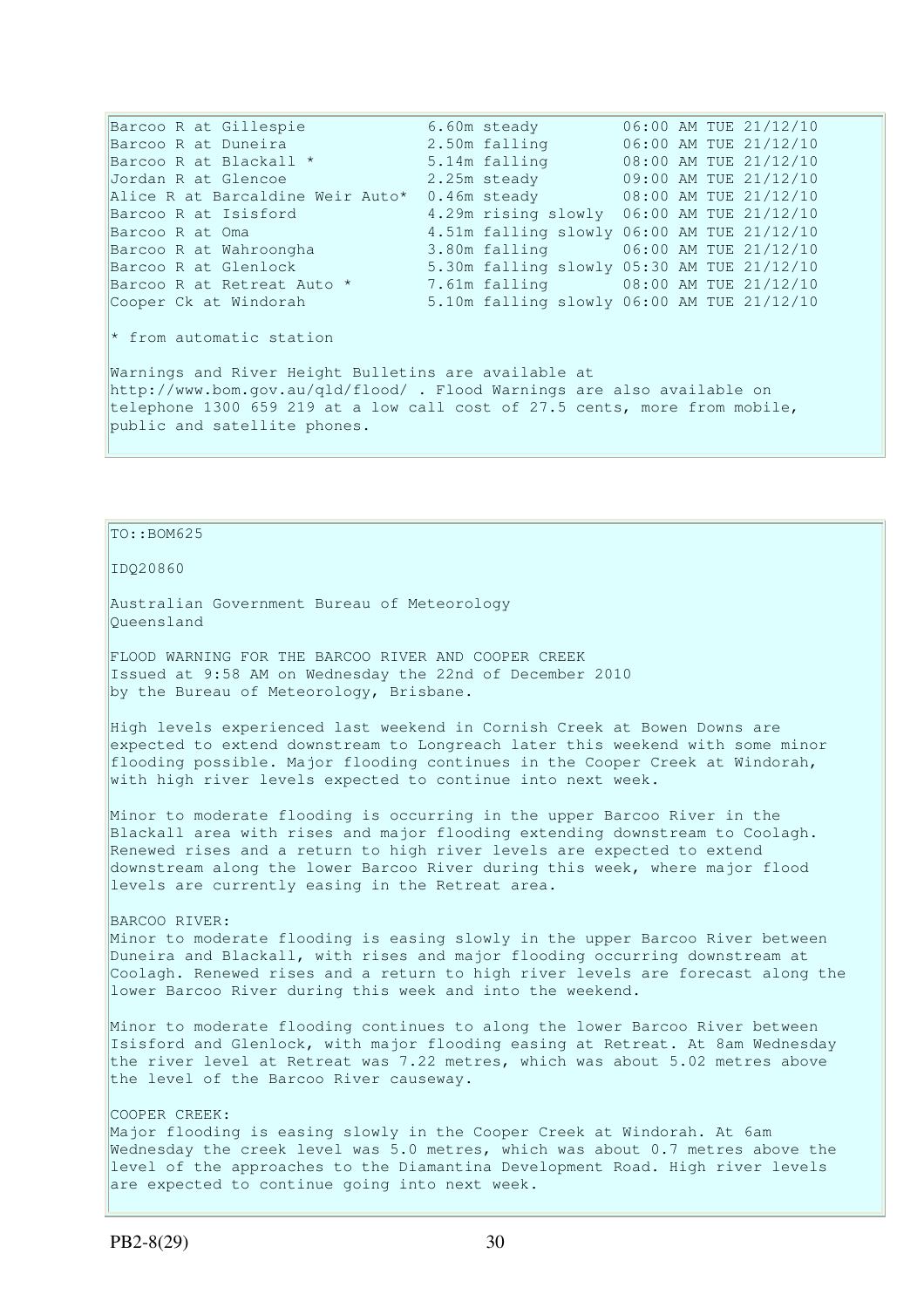Weather Forecast: Scattered showers and rain areas developing northeast of about Winton to Blackall during the afternoon and evening. Fine elsewhere. Next Issue: The next warning will be issued at about 10am Thursday. Latest River Heights: Cornish Ck at Bowen Downs  $\star$  2.84m rising  $\qquad 08:00$  AM WED 22/12/10 Thomson R at Longreach auto \* 2.02m steady 08:00 AM WED 22/12/10 Darr R at Darr Auto \* 2.29m steady 08:00 AM WED 22/12/10 Thomson R at Bogewong NA Thomson R Stonehenge (West) Auto\* 3.12m steady 04:00 AM WED 22/12/10 Thomson R at Jundah NA Barcoo R at Gillespie 6m falling slowly 06:00 AM WED 22/12/10 Barcoo R at Duneira 2.55m steady 06:00 AM WED 22/12/10 Barcoo R at Blackall \* 5.06m steady 08:00 AM WED 22/12/10 Barcoo R at Coolagh 6.2m rising 06:00 AM WED 22/12/10 Jordan R at Glencoe 2.1m falling slowly 09:00 AM WED 22/12/10<br>Jordan R at Jericho 1988 NA Jordan R at Jericho NA Barcoo R at Isisford 4.55m falling 06:00 AM WED 22/12/10 Barcoo R at Oma 4.76m rising 05:00 PM TUE 21/12/10 Barcoo R at Wahroongha 3.5m falling 06:00 AM WED 22/12/10 Barcoo R at Glenlock 5.05m falling slowly 05:30 AM WED 22/12/10  $BatCOO$  R at Gienrock<br>Barcoo R at Retreat Auto \* 7.22m falling 08:00 AM WED 22/12/10 Cooper Ck at Windorah 5m falling slowly 06:00 AM WED 22/12/10<br>Cooper Ck at Durham Downs NA Cooper Ck at Durham Downs  $*$  denotes automatic station. Warnings and River Height Bulletins are available at http://www.bom.gov.au/qld/flood/ . Flood Warnings are also available on telephone 1300 659 219 at a low call cost of 27.5 cents, more from mobile, public and satellite phones.

### TO::BOM625

IDQ20860

Australian Government Bureau of Meteorology Queensland

FLOOD WARNING FOR THE BARCOO RIVER AND COOPER CREEK Issued at 9:35 AM on Thursday the 23rd of December 2010 by the Bureau of Meteorology, Brisbane.

High river levels experienced last weekend in Cornish Creek at Bowen Downs are expected to extend downstream to Longreach but river levels are now expected to remain below minor. Moderate flooding continues in the Cooper Creek at Windorah, with renewed rises and further major flooding expected late next week.

Minor flooding is occurring in the upper Barcoo River in the Blackall area with rises and major flooding extending downstream to Isisford. Renewed rises and a return to high river levels are expected to extend downstream along the lower Barcoo River during this week, where major flood levels are currently easing in the Retreat area.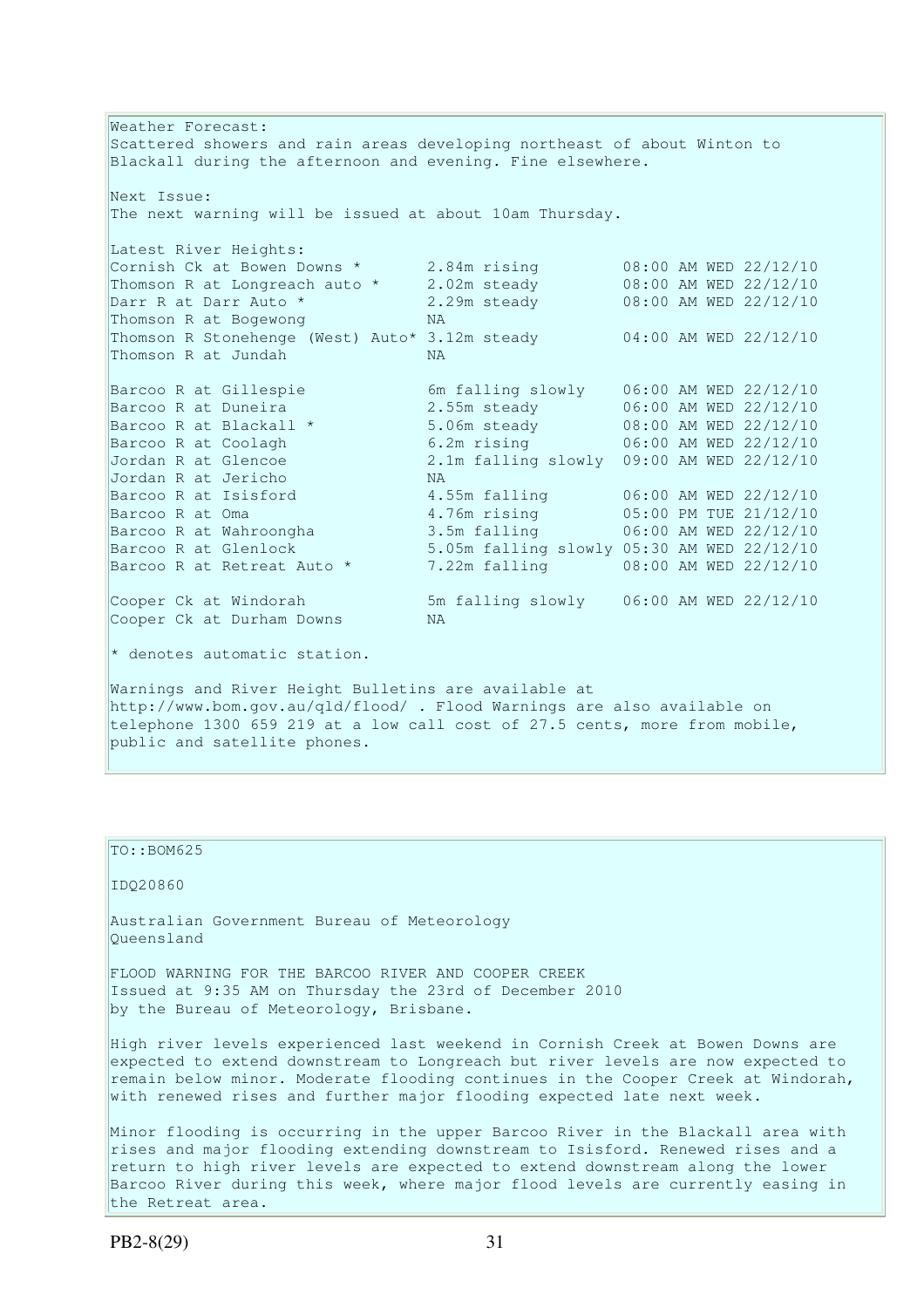BARCOO RIVER: Minor flooding is easing in the upper Barcoo River between Gillespie and Blackall, with rises and major flooding occurring downstream at Coolagh and Isisford. Minor to moderate flooding continues along the lower Barcoo River between Oma and Glenlock with major flooding easing at Retreat. At 8am Thursday the river level at Retreat was 6.55 metres, which was about 4.35 metres above the level of the Barcoo River causeway. Renewed rises and a return to high river levels are forecast along the lower Barcoo River during this week and into the weekend. COOPER CREEK: Moderate flooding is easing slowly in the Cooper Creek at Windorah. At 6am Thursday the creek level was 4.92 metres, which was about 0.62 metres above the level of the approaches to the Diamantina Development Road. Rises and a return to major flooding is expected late next week. Weather Forecast: Isolated showers and thunderstorms. Next Issue: The next warning will be issued at about 10am Friday. Latest River Heights: Cornish Ck at Bowen Downs \* 2.95m rising 08:00 PM WED 22/12/10 Thomson R at Longreach auto \* 1.95m steady 06:00 AM THU 23/12/10 Darr R at Darr Auto \* 2.28m steady 06:00 AM THU 23/12/10 Thomson R Stonehenge (West) Auto\* 3.23m steady 05:00 AM THU 23/12/10 Barcoo R at Gillespie 4m falling slowly 06:00 AM THU 23/12/10 Barcoo R at Duneira 2.15m falling 06:00 AM THU 23/12/10 Barcoo R at Blackall \* 4.67m falling 06:00 AM THU 23/12/10 Barcoo R at Coolagh 6.25m steady 06:00 AM THU 23/12/10 Jordan R at Glencoe 2.1m falling slowly 09:00 AM WED 22/12/10 Alice R at Barcaldine Weir Auto\* 0.45m falling 08:07 PM WED 22/12/10 Barcoo R at Isisford 5.95m rising 06:00 AM THU 23/12/10 Barcoo R at Wahroongha 3.6m steady 06:00 AM THU 23/12/10 Barcoo R at Glenlock 4.85m falling 05:30 AM THU 23/12/10 Barcoo R at Retreat Auto \* 6.95m falling 08:00 PM WED 22/12/10 Cooper Ck at Windorah 4.92m falling slowly 06:00 AM THU 23/12/10  $*$  denotes automatic station. Warnings and River Height Bulletins are available at http://www.bom.gov.au/qld/flood/ . Flood Warnings are also available on telephone 1300 659 219 at a low call cost of 27.5 cents, more from mobile, public and satellite phones. TO::BOM625 IDQ20860 Australian Government Bureau of Meteorology Queensland

FLOOD WARNING FOR THE BARCOO RIVER AND COOPER CREEK Issued at 9:37 AM on Friday the 24th of December 2010 by the Bureau of Meteorology, Brisbane.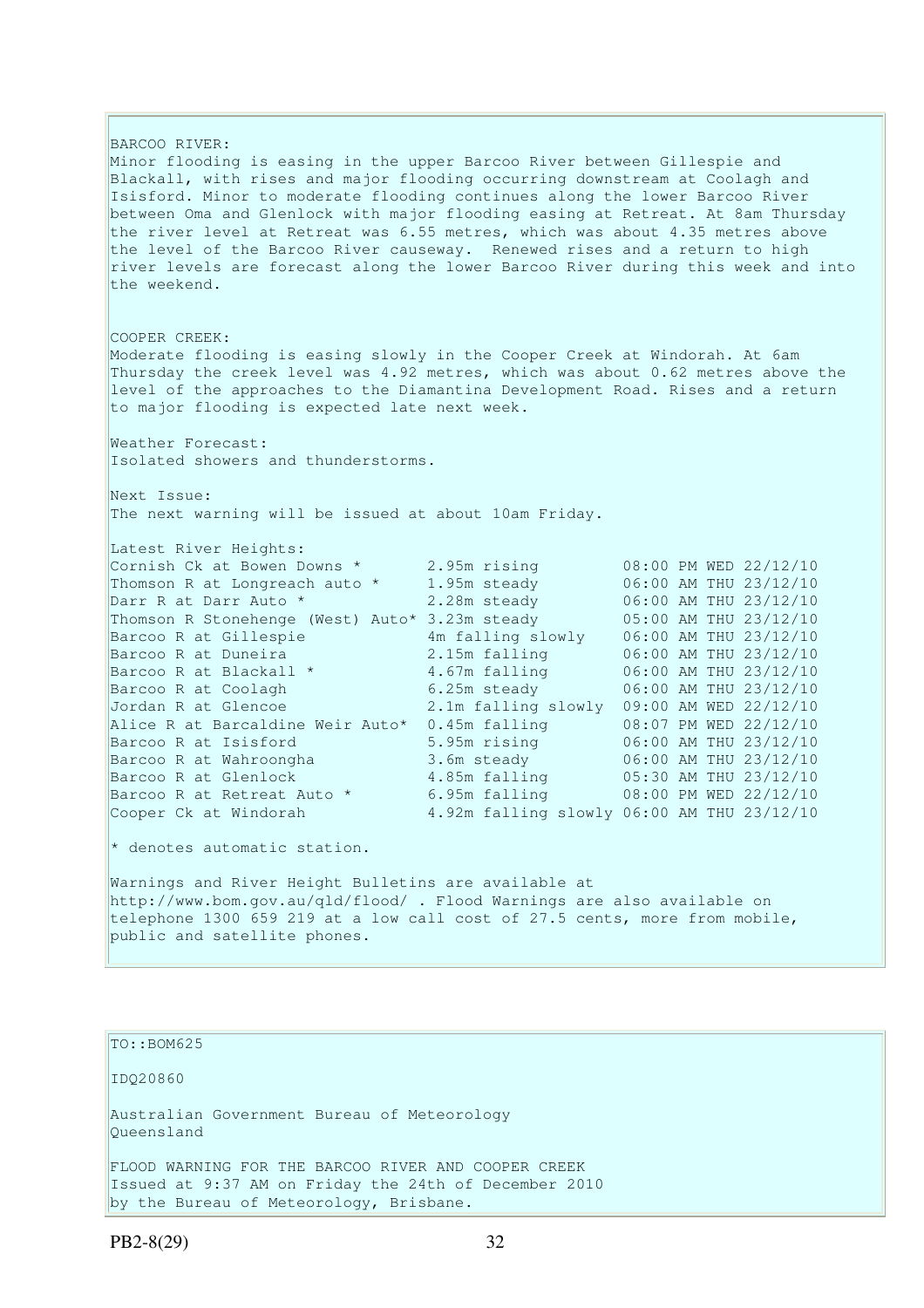Minor to moderate flooding is easing in the Barcoo River between Blackall and Coolagh, with rises and moderate to major flooding extending downstream to Wahroongha. Minor to moderate flooding is easing in the Retreat area, however renewed rises are expected during the weekend. Moderate flooding continues in the Cooper Creek at Windorah, with renewed rises and further major flooding expected late next week. Small rises are occurring at Longreach however river levels will remain below minor. Minor flooding continues at Stonehenge (automatic station). BARCOO RIVER: Minor flooding continues to ease in the upper Barcoo River in the Blackall area, with moderate flooding easing downstream along the lower Barcoo River at Coolagh. Moderate to major flooding is rising between Isisford and Wahroongha, with high river levels forecast along the lower Barcoo River during this weekend and into next week. Minor to moderate flooding continues to ease downstream between Glenlock and Retreat. At 8am Friday the river level at Retreat was 6.67 metres, which is about 3.4 metres above the level of the Barcoo River causeway. COOPER CREEK: Moderate flooding continues to slowly ease in the Cooper Creek at Windorah. At 6am Thursday the creek level was 4.85 metres, which was about 0.55 metres above the level of the approaches to the Diamantina Development Road. Rises and a return to major flooding is expected late next week. Weather Forecast: Rain areas and local thunder in the east with some moderate to locally heavy falls possible. Isolated showers and thunderstorms elsewhere. Next Issue: The next warning will be issued at about 10am Saturday. Latest River Heights: Cornish Ck at Bowen Downs  $\star$  2.98m steady 08:00 AM FRI 24/12/10 Thomson R at Longreach auto  $\star$  2.28m steady 08:00 AM FRI 24/12/10 Darr R at Darr Auto \* 3.03m falling 08:00 AM FRI 24/12/10 Thomson K at Donylous<br>Darr R at Darr Auto \* 3.1<br>Thomson R at Boqewong NA Thomson R Stonehenge (West) Auto\* 3.23m steady 04:00 AM FRI 24/12/10 Thomson R at Jundah 2.1m rising 03:00 PM THU 23/12/10 Thomson R at Jundah <br>Barcoo R at Blackall \* 3.88m falling 08:00 AM FRI 24/12/10<br>Barcoo R at Coolagh 5.95m falling slowly 07:30 AM FRI 24/12/10 5.95m falling slowly 07:30 AM FRI 24/12/10 Jordan R at Glencoe 2.1m rising slowly 09:00 AM FRI 24/12/10<br>Alice R at Barcaldine Weir Auto\* 0.6m rising 08:00 AM FRI 24/12/10 Alice R at Barcaldine Weir Auto\*  $0.6m$  rising Barcoo R at Isisford 6.4m rising slowly 06:00 AM FRI 24/12/10 Barcoo R at Oma 5.84m rising 06:00 AM FRI 24/12/10 Barcoo R at Wahroongha 3.95m rising 06:00 AM FRI 24/12/10 Barcoo R at Glenlock 4.65m falling slowly 05:30 AM FRI 24/12/10 Barcoo R at Retreat Auto \* 5.67m falling 08:00 AM FRI 24/12/10 Cooper Ck at Windorah 4.85m falling slowly 06:00 AM FRI 24/12/10 Cooper Ck at Durham Downs NA  $*$  denotes automatic station. Warnings and River Height Bulletins are available at http://www.bom.gov.au/qld/flood/ . Flood Warnings are also available on telephone 1300 659 219 at a low call cost of 27.5 cents, more from mobile, public and satellite phones.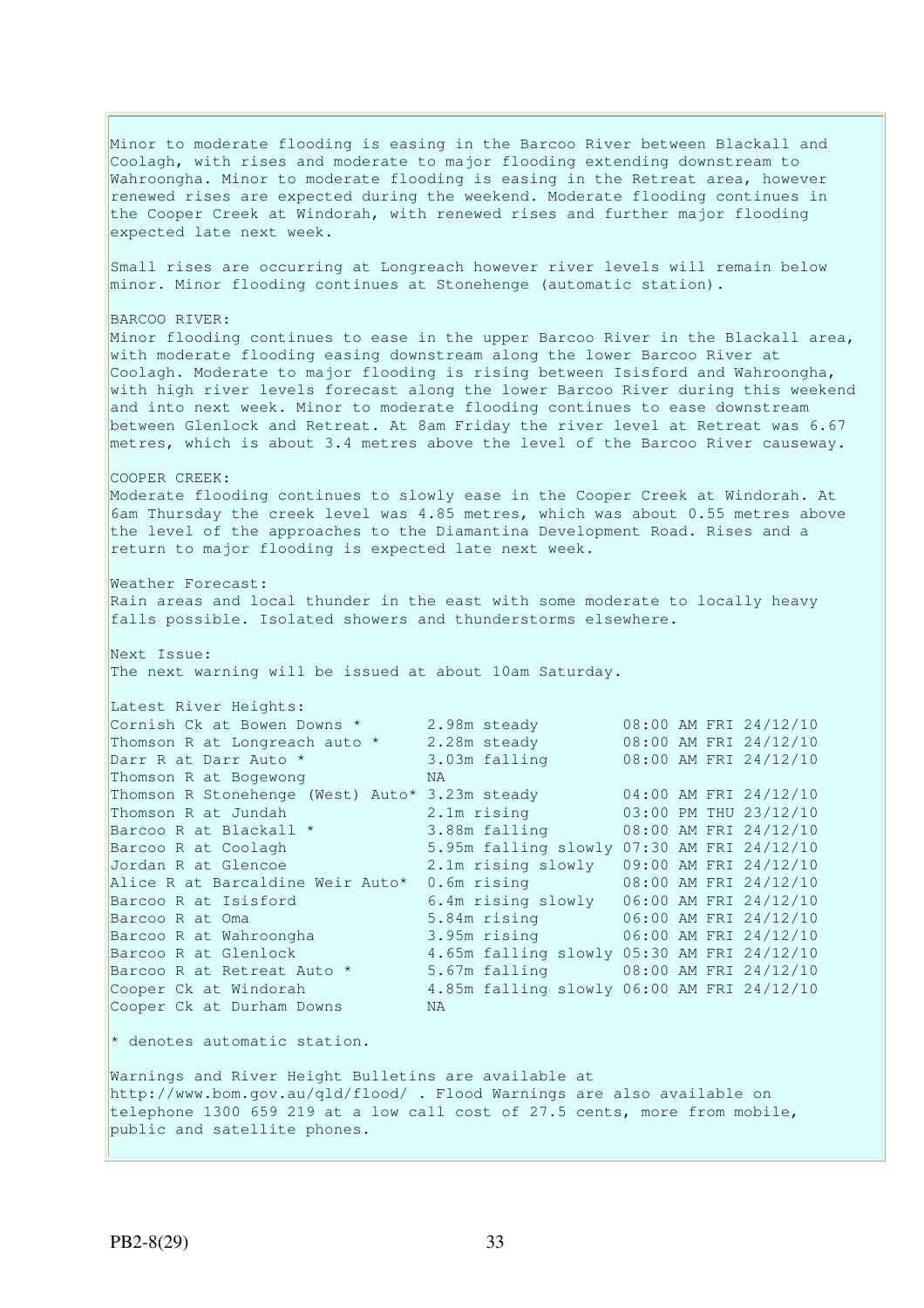TO::BOM625 IDQ20860 Australian Government Bureau of Meteorology Queensland FLOOD WARNING FOR THE BARCOO RIVER AND COOPER CREEK Issued at 6:36 PM on Friday the 24th of December 2010 by the Bureau of Meteorology, Brisbane. Renewed rises reported upstream of Jericho this afternoon are expected to cause rises to near the major flood level of 3 metres at Jericho during Saturday. Flood levels are expected to be at least similar to the January 2008 flood and possibly higher. Minor to moderate flooding is easing in the Barcoo River between Blackall and Coolagh, with rises and moderate to major flooding extending downstream to Wahroongha. Minor to moderate flooding is easing in the Retreat area, however renewed rises are expected during the weekend. Moderate flooding continues in the Cooper Creek at Windorah, with renewed rises and further major flooding expected late next week. JORDAN RIVER: On the Jordan River at Glencoe, river rises slightly above the level of the Jan 2008 flood have been reported this (Friday) afternoon. Jericho is expected to reach at least 3 metres by midday Saturday with possible further rises. This is similar to the Jan 2008 flood. BARCOO RIVER: Minor flooding continues to ease in the upper Barcoo River in the Blackall area, with moderate flooding easing downstream along the lower Barcoo River at Coolagh. Moderate to major flooding is rising between Isisford and Wahroongha, with high river levels forecast along the lower Barcoo River during this weekend and into next week. Minor to moderate flooding continues to ease downstream between Glenlock and Retreat. COOPER CREEK: Moderate flooding continues to slowly ease in the Cooper Creek at Windorah. At  $3$ pm Friday the creek level was 4.81 metres, which was about 0.5 metres above the level of the approaches to the Diamantina Development Road. Rises and a return to major flooding is expected late next week. Predicted River Heights/Flows: Jericho: Reach at least 3 metres by midday Saturday with possible further rises. This is similar to the Jan 2008 flood. Next Issue: The next warning will be issued at about 10am Saturday. Latest River Heights: Thomson R at Longreach auto \* 2.37m steady 05:00 PM FRI 24/12/10 Darr R at Darr Auto \* 2.7m falling 05:00 PM FRI 24/12/10 Thomson R Stonehenge (West) Auto\* 3.16m steady 04:00 PM FRI 24/12/10 Thomson R at Jundah 2.15m rising slowly 08:00 AM FRI 24/12/10 Barcoo R at Blackall  $*$  3.62m falling 05:00 PM FRI 24/12/10 Barcoo R at Coolagh 5.75m falling slowly 06:00 PM FRI 24/12/10 Jordan R at Glencoe 2.65m rising 05:00 PM FRI 24/12/10 Jordan R at Jericho NA Alice R at Barcaldine Weir Auto\* 0.6m rising 08:00 AM FRI 24/12/10 Barcoo R at Isisford 6.43m steady 12:00 PM FRI 24/12/10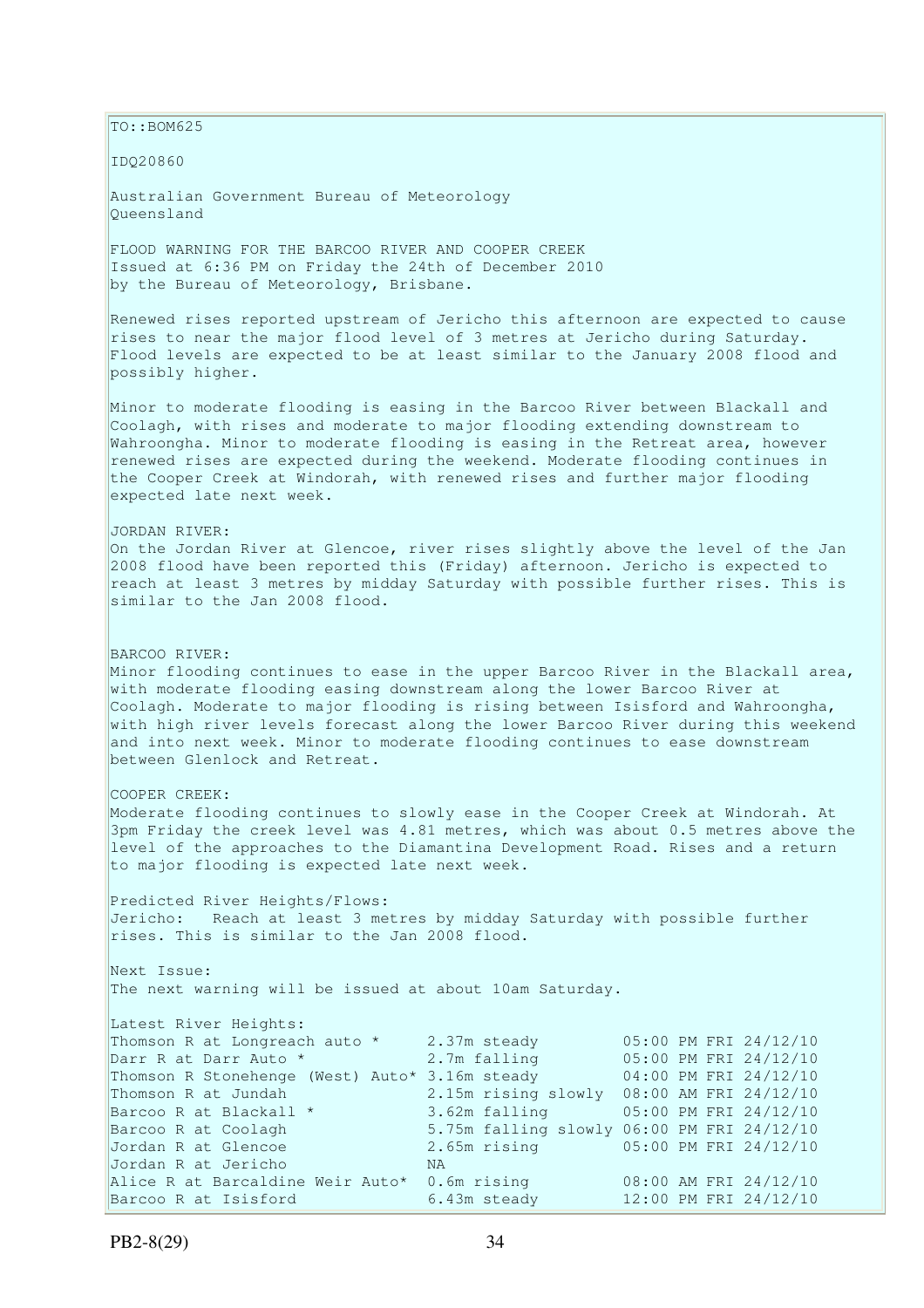| Barcoo R at Oma                                                            | 5.96m rising slowly 04:00 PM FRI 24/12/10  |
|----------------------------------------------------------------------------|--------------------------------------------|
| Barcoo R at Wahroongha                                                     | 4.2m rising fast 03:00 PM FRI 24/12/10     |
| Barcoo R at Glenlock                                                       | 4.65m falling slowly 05:30 AM FRI 24/12/10 |
| Barcoo R at Retreat Auto *                                                 | 5.67m falling 08:00 AM FRI 24/12/10        |
| Cooper Ck at Windorah                                                      | 4.81m falling slowly 03:00 PM FRI 24/12/10 |
|                                                                            |                                            |
| Warnings and River Height Bulletins are available at                       |                                            |
| http://www.bom.gov.au/gld/flood/ . Flood Warnings are also available on    |                                            |
| telephone 1300 659 219 at a low call cost of 27.5 cents, more from mobile, |                                            |
| public and satellite phones.                                               |                                            |

TO::BOM625 IDQ20860 Australian Government Bureau of Meteorology Queensland FLOOD WARNING FOR THE BARCOO RIVER AND COOPER CREEK Issued at 10:19 AM on Saturday the 25th of December 2010 by the Bureau of Meteorology, Brisbane. Rises are nearing a peak of 3 metres at Jericho expected today. Minor to moderate flooding is easing in the Barcoo River between Blackall and Isisford, with rises and moderate to major flooding extending downstream to Retreat during next week. JORDAN RIVER: On the Jordan River at Glencoe, river rises slightly above the level of the Jan 2008 flood were observed during Friday. Jericho is expected to reach around 3 metres by midday Saturday. BARCOO RIVER: Minor flooding continues to ease in the upper Barcoo River in the Blackall area, with moderate flooding easing downstream along the lower Barcoo River at Isisford. The flood peak is currently in the Oma area and will extend downstream with moderate to major flood levels forecast into next week. COOPER CREEK: Moderate flooding continues in the Cooper Creek at Windorah. At 6am Saturday the creek level was 4.74 metres, which was about 0.4 metres above the level of the approaches to the Diamantina Development Road. A return to major flood levels is expected late next week. Predicted River Heights/Flows: Jericho: Peak around 3 metres by midday Saturday. Next Issue: The next warning will be issued at about 10:30am Sunday. Latest River Heights: Cornish Ck at Bowen Downs  $*$  2.97m steady 08:00 AM SAT 25/12/10 Thomson R at Longreach auto  $*$  2.58m rising 08:00 AM SAT 25/12/10 Darr R at Darr Auto \*  $2.41m$  steady  $08:00$  AM SAT  $25/12/10$ Thomson R Stonehenge (West)  $Aut \circ^* 3.06m$  steady 08:00 AM SAT 25/12/10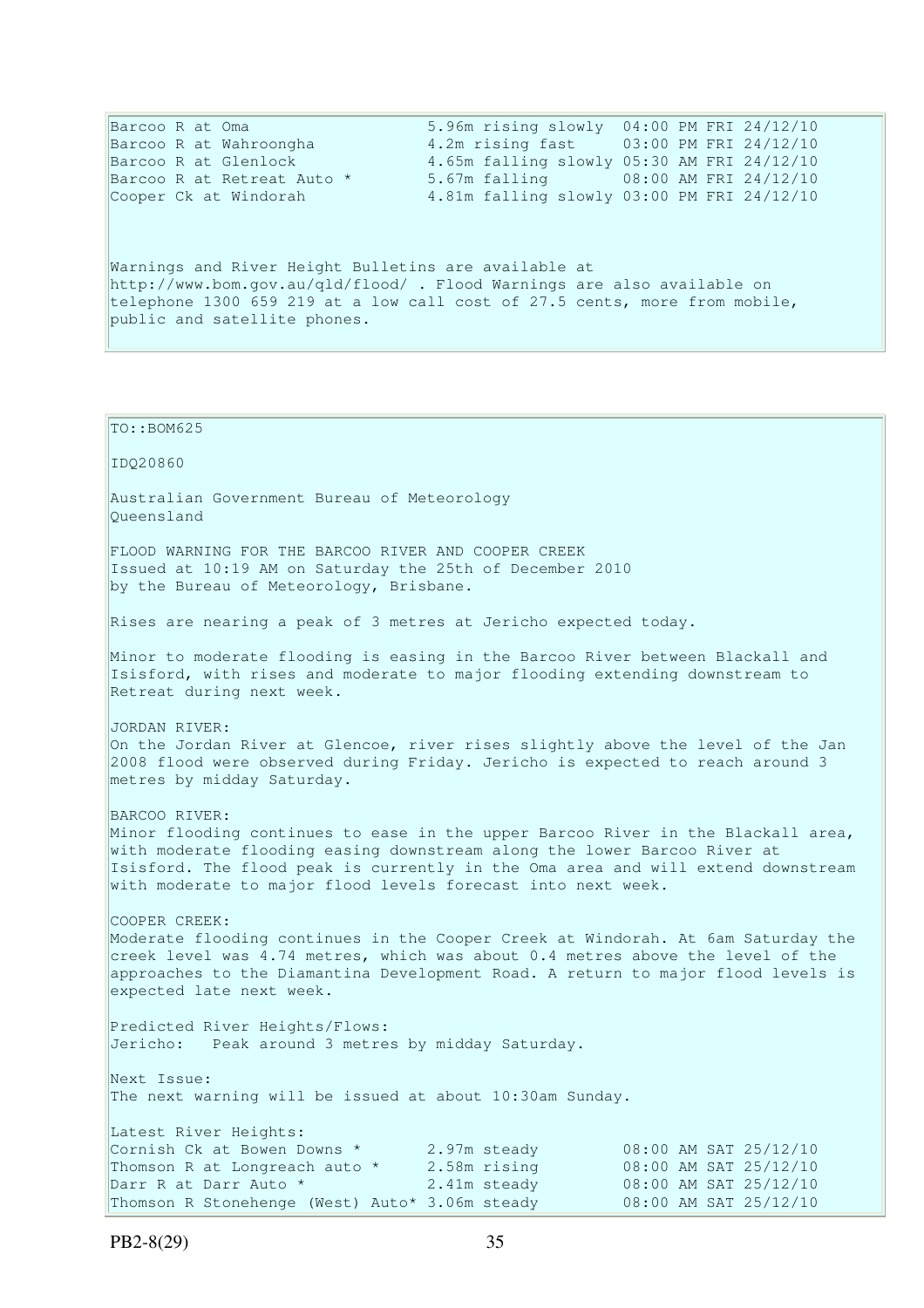Barcoo R at Blackall \* 2.96m falling 08:00 AM SAT 25/12/10 Barcoo R at Coolagh 5.55m falling slowly 06:00 AM SAT 25/12/10 Jordan R at Glencoe 2.45m falling slowly 09:00 AM SAT 25/12/10 Alice R at Barcaldine Weir Auto\* 1.85m steady 08:00 AM SAT 25/12/10 Barcoo R at Isisford 6.28m falling slowly 06:00 AM SAT 25/12/10 Barcoo R at Oma 5.96m rising slowly 04:00 PM FRI 24/12/10 Barcoo R at Wahroongha 4.45m rising 06:00 AM SAT 25/12/10 Barcoo R at Glenlock 4.65m steady 05:30 AM SAT 25/12/10 Barcoo R at Retreat Auto \* 5.1m falling 08:00 AM SAT 25/12/10 Cooper Ck at Windorah 4.74m falling slowly 06:00 AM SAT 25/12/10 \*Automatic station Warnings and River Height Bulletins are available at http://www.bom.gov.au/qld/flood/ . Flood Warnings are also available on telephone 1300 659 219 at a low call cost of 27.5 cents, more from mobile, public and satellite phones.

### $To::BOM625$

IDQ20860

Australian Government Bureau of Meteorology Queensland

FLOOD WARNING FOR THE BARCOO RIVER AND COOPER CREEK Issued at 10:45 AM on Sunday the 26th of December 2010 by the Bureau of Meteorology, Brisbane.

Minor to moderate flooding is occurring in the Jordan and Barcoo Rivers through to Isisford, with rises and moderate to major flooding extending further downstream to Retreat during this week. Moderate flooding is occurring at Windorah on the Cooper Creek with a return to major flood levels expected later this week.

JORDAN RIVER: Minor flooding is easing in the Jordan River at Glencoe, with rises expected downstream at Jericho and the Capricorn Highway during this week. Minor flooding continues at Barcaldine Weir.

BARCOO RIVER: Moderate flooding continues along the Barcoo River with the flood peak currently in the Oma area. Renewed rises causing moderate to major flooding will extend downstream to Retreat during this week.

COOPER CREEK: Moderate flooding continues to ease in the Cooper Creek at Windorah with a return to major flood levels expected later this week. At 6am Sunday the creek level was 4.55 metres, which was about 0.25 metres above the level of the approaches to the Diamantina Development Road.

Weather Forecast: Isolated afternoon and evening showers and thunderstorms, tending to patchy light rain in the northeast.

Next Issue: The next warning will be issued at about 10:30am Monday.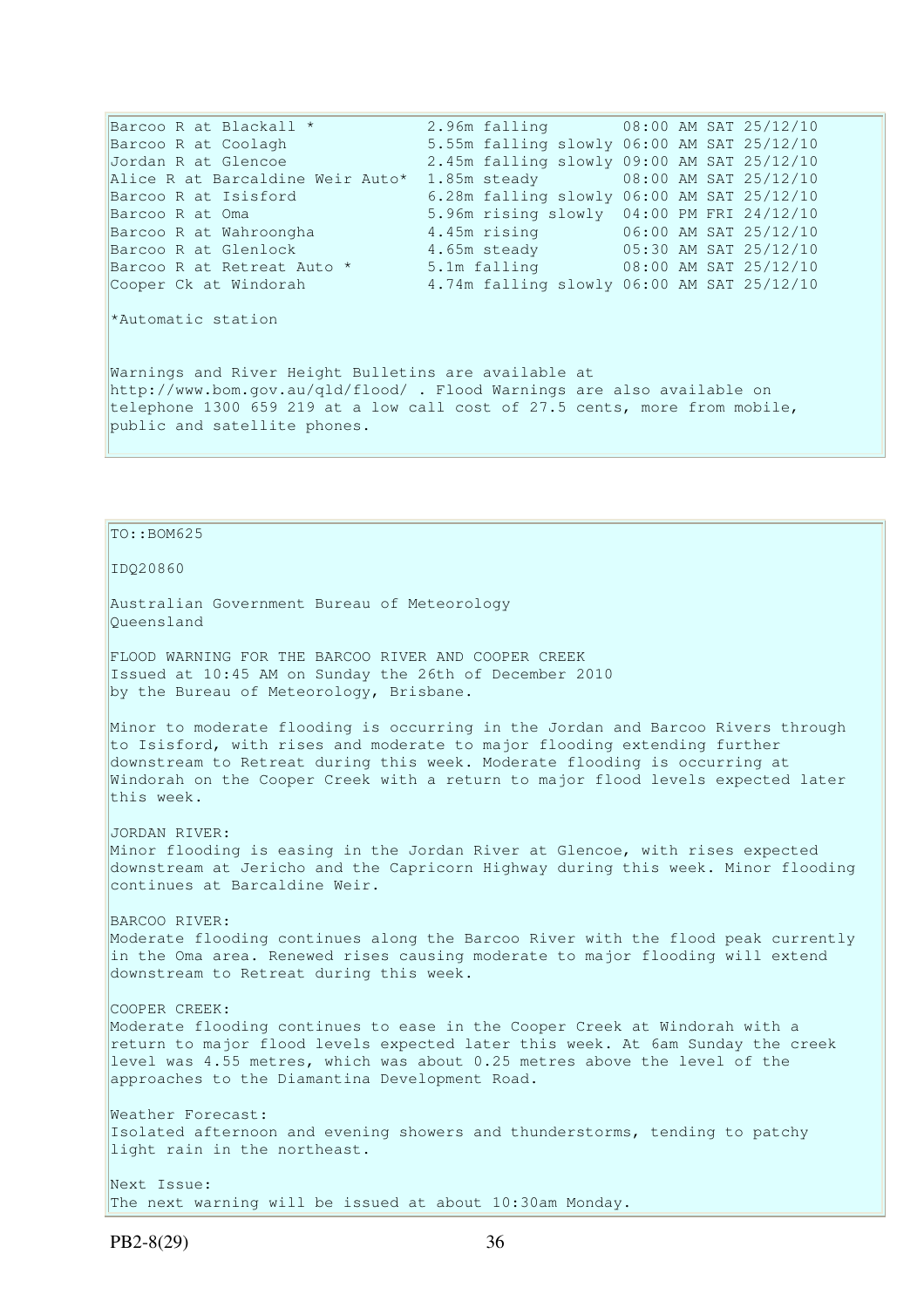Latest River Heights: Cornish Ck at Bowen Downs  $\star$  2.95m steady 08:00 AM SUN 26/12/10 Thomson R at Longreach auto \* 2.83m steady 09:00 AM SUN 26/12/10 Darr R at Darr Auto \* 2.32m steady 09:00 AM SUN 26/12/10 Thomson R at Bogewong NA Thomson R Stonehenge (West) Auto\* 3.2m steady 08:00 AM SUN 26/12/10 Thomson R Stonehenge (East) 1.9m rising 07:30 AM SUN 26/12/10 Thomson R at Jundah NA Barcoo R at Blackall \* 2.69m rising 09:00 AM SUN 26/12/10 Barcoo R at Coolagh 4.7m falling 09:00 AM SUN 26/12/10 Jordan R at Glencoe 2.2m falling slowly 09:00 AM SUN 26/12/10 Jordan R at Jericho NA Alice R at Barcaldine Weir Auto\* 1.54m steady 08:00 AM SUN 26/12/10 Barcoo R at Isisford 5.98m falling slowly 06:00 AM SUN 26/12/10 Barcoo R at Oma NA Barcoo R at Wahroongha 4.6m rising 06:00 AM SUN 26/12/10 Barcoo R at Glenlock 5m rising 05:30 AM SUN 26/12/10 Barcoo R at Retreat Auto  $*$  5.03m steady 68:00 AM SUN 26/12/10 Cooper Ck at Windorah 4.55m falling 06:00 AM SUN 26/12/10 Cooper Ck at Durham Downs NA \* denotes automatic station.

Warnings and River Height Bulletins are available at http://www.bom.gov.au/qld/flood/ . Flood Warnings are also available on telephone 1300 659 219 at a low call cost of 27.5 cents, more from mobile, public and satellite phones.

| TO::BOM625                                                                                                                                                                                                                                                                                                        |
|-------------------------------------------------------------------------------------------------------------------------------------------------------------------------------------------------------------------------------------------------------------------------------------------------------------------|
| ID020860                                                                                                                                                                                                                                                                                                          |
| Australian Government Bureau of Meteorology<br>Oueensland                                                                                                                                                                                                                                                         |
| FLOOD WARNING FOR THE BARCOO RIVER AND COOPER CREEK<br>Issued at 10:45 AM on Monday the 27th of December 2010<br>by the Bureau of Meteorology, Brisbane.                                                                                                                                                          |
| Locally moderate to heavy rainfall of up to 140mm has been recorded in the upper<br>Thomson and Alice River catchments in the 24 hours to 9am Monday. Renewed river<br>level rises are expected downstream to Longreach during this week and are<br>occurring in the Barcaldine area causing minor flooding.      |
| Minor to moderate flooding is occurring in the Jordan, lower Thomson and in the<br>Barcoo River through to Isisford, with major flooding being recorded downstream<br>at Retreat. Moderate flooding is occurring at Windorah on the Cooper Creek with<br>a return to major flood levels expected later this week. |
| JORDAN/ALICE RIVER:<br>Minor flooding is rising slowly in the Jordan River at Glencoe, with rises<br>expected downstream at Jericho and the Capricorn Highway during this week. Minor<br>flooding is rising at Barcaldine Weir as a result of local overnight rainfalls<br>of about 115mm.                        |

BARCOO RIVER: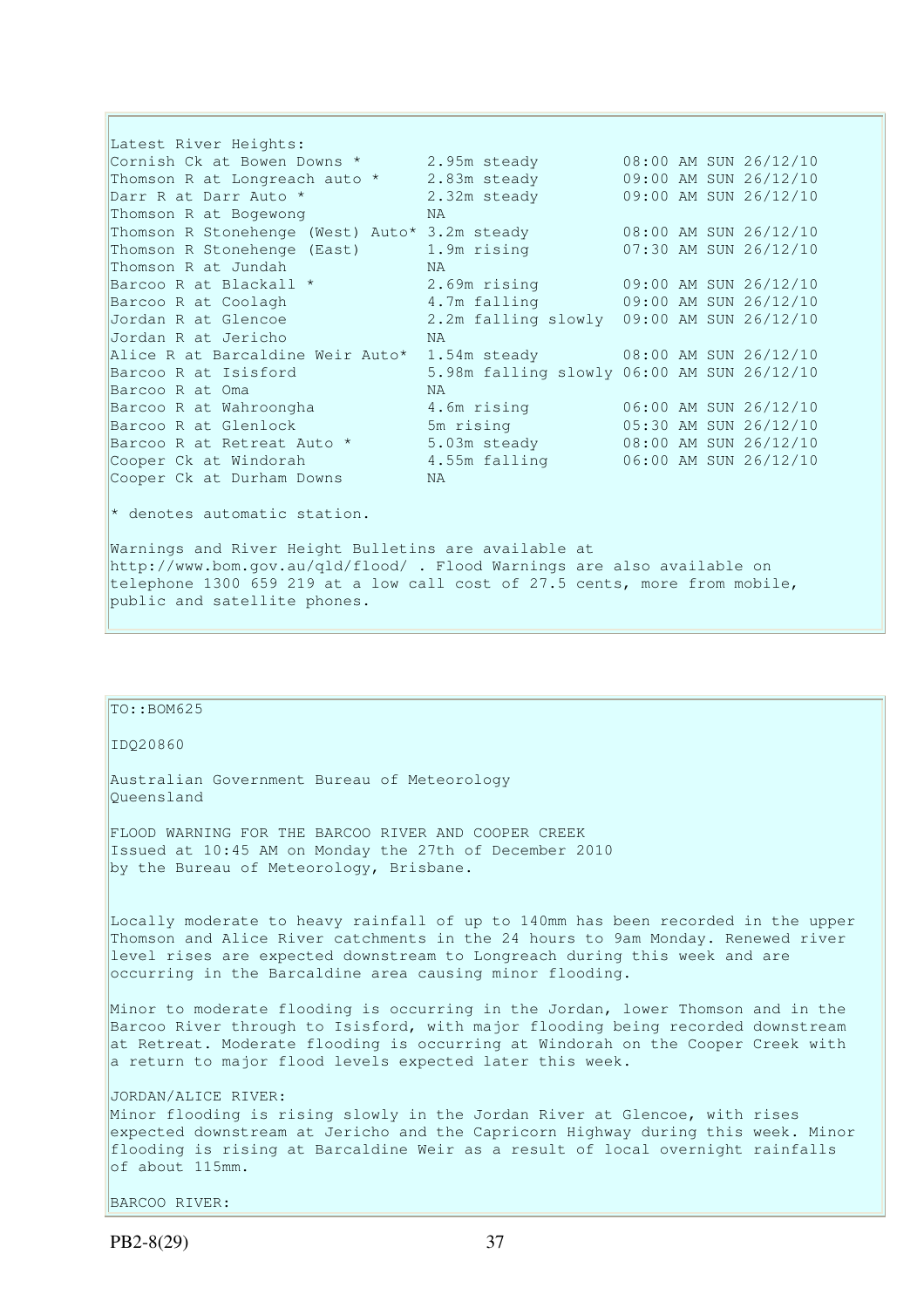Moderate flooding continues along the Barcoo River with the flood peak approaching the Glenlock area. Major flood levels continue to rise in the Retreat area with further rises to about the 7 metre level likely during the next few days. COOPER CREEK: Moderate flooding continues to ease in the Cooper Creek at Windorah with a return to major flood levels expected later this week. At 6am Monday the creek level was 4.45 metres, which was about 0.15 metres above the level of the approaches to the Diamantina Development Road. Moderate flood levels continue to rise downstream at Durham Downs with further rises likely as upstream floodwaters from the Windorah area arrive. Weather Forecast: Scattered showers, rain areas and isolated thunderstorms, with some possible moderate to locally heavy falls in the north. Next Issue: The next warning will be issued at about 10:30am Tuesday. Latest River Heights: Cornish Ck at Bowen Downs  $*$  3.08m rising Cornish Ck at Bowen Downs \* 3.08m rising  $\begin{array}{l} 0.300 \text{ P N} \text{ SUN } 26/12/10 \\ \text{Thomson R at Longreach auto * } 2.58 \text{ m falling} \\ \text{Darr R at Darr Auto * } 3.19 \text{ m falling} \\ \end{array}$ Darr R at Darr Auto \* 3.19m falling 08:00 AM MON 27/12/10 Thomson R Stonehenge (West) Auto\* 3.41m steady 08:00 AM MON 27/12/10 Barcoo R at Gillespie 4.05m rising 09:00 AM MON 27/12/10 Barcoo R at Blackall \* 3.49m rising 08:00 AM MON 27/12/10 Barcoo R at Coolagh 4.7m steady 08:00 AM MON 27/12/10 Barcoo R at Coolagh 2.7m steady 3.00 AM MON 27/12/10<br>Jordan R at Glencoe 2.15m rising slowly 09:00 AM MON 27/12/10 Alice R at Barcaldine Weir Auto\* 1.51m rising 08:00 AM MON 27/12/10<br>Barcoo R at Isisford 5.62m falling slowly 06:00 AM MON 27/12/10 8.62m falling slowly 06:00 AM MON 27/12/10<br>5.32m falling 06:30 AM MON 27/12/10<br>4.5m falling slowly 06:00 AM MON 27/12/10 Barcoo R at Oma 5.32m falling 06:30 AM MON 27/12/10 Barcoo R at Wahroongha 4.5m falling slowly 06:00 AM MON 27/12/10 Barcoo R at Glenlock 5.35m rising slowly 05:30 AM MON 27/12/10 Barcoo R at Retreat Auto \* 5.8m rising 68:00 AM MON 27/12/10 Cooper Ck at Windorah 4.45m falling slowly 06:00 AM MON 27/12/10 Cooper Ck at Durham Downs 2.91m rising slowly 09:00 AM MON 27/12/10  $*$  from automatic station Warnings and River Height Bulletins are available at http://www.bom.gov.au/qld/flood/ . Flood Warnings are also available on telephone 1300 659 219 at a low call cost of 27.5 cents, more from mobile, public and satellite phones.

TO::BOM625 IDQ20860 Australian Government Bureau of Meteorology Queensland FLOOD WARNING FOR THE BARCOO RIVER AND COOPER CREEK INCLUDING JORDAN RIVER TO JERICHO Issued at 12:02 AM on Tuesday the 28th of December 2010 by the Bureau of Meteorology, Brisbane.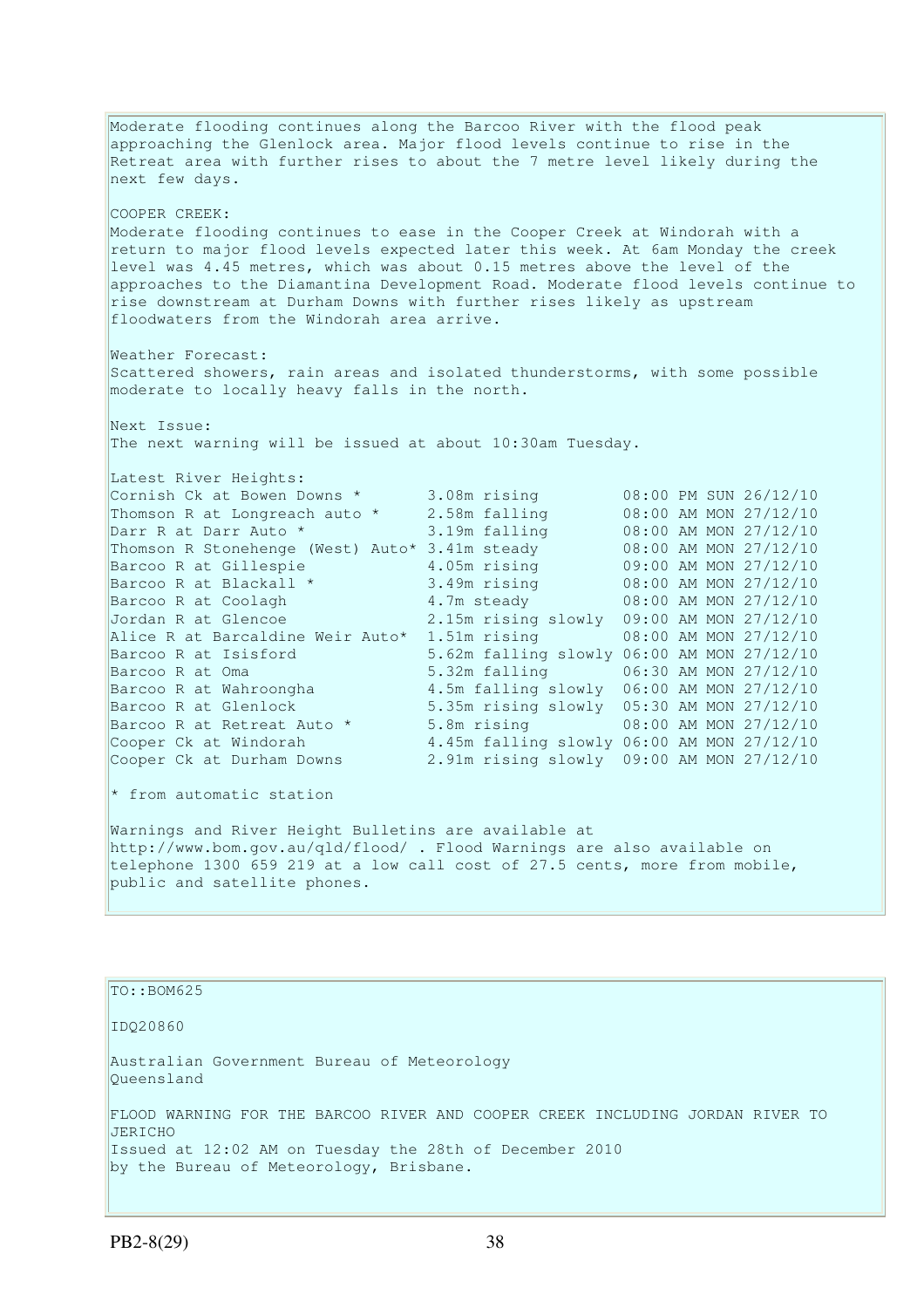The Jordan River at Jericho is expected to rise above the major flood level of 3 metres tonight. Locally moderate to heavy rainfall of up to 140mm has been recorded in the upper Thomson and Alice River catchments in the 24 hours to 9am Monday. Renewed river level rises are expected downstream to Longreach during this week and are occurring in the Barcaldine area causing minor flooding. Minor to moderate flooding is occurring in the lower Thomson and in the Barcoo River through to Isisford, with major flooding being recorded downstream at Retreat. Moderate flooding is occurring at Windorah on the Cooper Creek with a return to major flood levels expected later this week. JORDAN/ALICE RIVER: The Jordan River at Jericho is expected to rise above the major flood level of 3 metres tonight. Glencoe reported a peak of 3.5 metres at 8pm Monday night. Minor flooding is rising at Barcaldine Weir as a result of Sunday night rainfalls of about 115mm. BARCOO RIVER: Moderate flooding continues along the Barcoo River with the flood peak approaching the Glenlock area. Major flood levels continue to rise in the Retreat area with further rises to about the 7 metre level likely during the next few days. COOPER CREEK: Moderate flooding continues to ease in the Cooper Creek at Windorah with a return to major flood levels expected later this week. At 6am Monday the creek level was 4.45 metres, which was about 0.15 metres above the level of the approaches to the Diamantina Development Road. Moderate flood levels continue to rise downstream at Durham Downs with further rises likely as upstream floodwaters from the Windorah area arrive. Next Issue: The next warning will be issued at about 10:30am Tuesday. Latest River Heights: Thomson R at Camoola Park 2.5m rising slowly 07:00 PM MON 27/12/10 Thomson R at Longreach auto \* 2.17m falling 10:00 PM MON 27/12/10 Darr R at Darr Auto \* 2.66m falling 10:00 PM MON 27/12/10 Thomson R Stonehenge (West) Auto\* 3.49m steady 08:00 PM MON 27/12/10 Barcoo R at Gillespie 5.5m rising slowly 03:00 PM MON 27/12/10 Barcoo R at Blackall \* 3.75m rising 10:00 PM MON 27/12/10 Barcoo R at Coolagh 4.7m steady 06:00 PM MON 27/12/10 Jordan R at Glencoe 3.45m steady 10:00 PM MON 27/12/10 Alice R at Barcaldine Weir Auto\* 2.11m rising 08:00 PM MON 27/12/10 Barcoo R at Isisford 5.44m falling slowly 06:00 PM MON 27/12/10 Barcoo R at Oma 5.19m falling slowly 06:00 PM MON 27/12/10<br>Barcoo R at Wahroongha 4.35m falling 03:00 PM MON 27/12/10 8.135m falling 0.000 PM MON 27/12/10 Barcoo R at Glenlock 5.4m rising slowly 03:00 PM MON 27/12/10 Barcoo R at Retreat Auto \* 6.36m rising 08:00 PM MON 27/12/10 Cooper Ck at Windorah 4.42m falling slowly 03:00 PM MON 27/12/10 Cooper Ck at Durham Downs 2.91m rising slowly 09:00 AM MON 27/12/10 Warnings and River Height Bulletins are available at http://www.bom.gov.au/qld/flood/ . Flood Warnings are also available on telephone 1300 659 219 at a low call cost of 27.5 cents, more from mobile, public and satellite phones.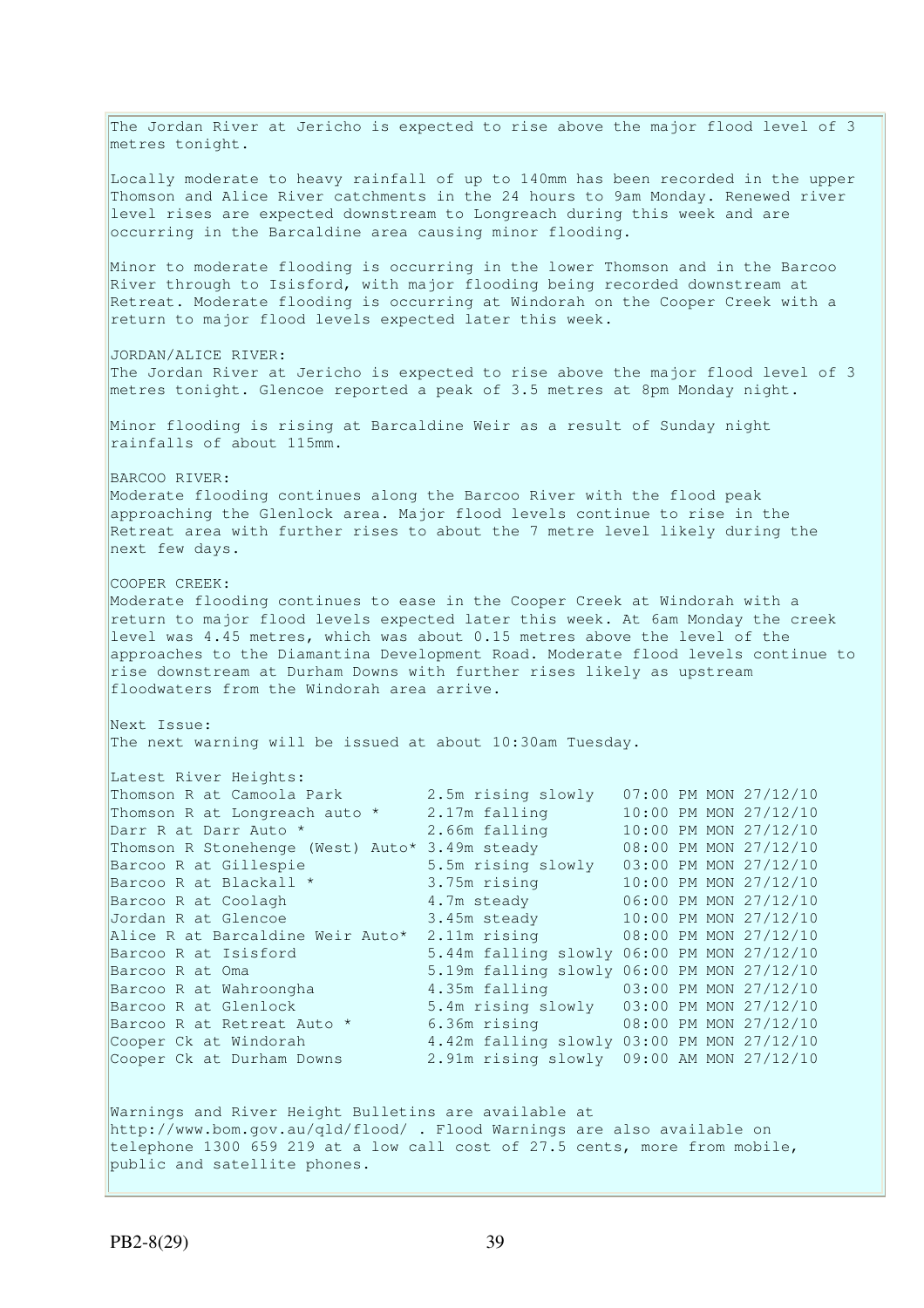$TO: **ROM625**$ 

IDQ20860

Australian Government Bureau of Meteorology Queensland

FLOOD WARNING FOR THE BARCOO RIVER AND COOPER CREEK INCLUDING JORDAN RIVER TO JERICHO Issued at 10:17 AM on Tuesday the 28th of December 2010 by the Bureau of Meteorology, Brisbane.

Major flooding is occurring in the Jordan River at Glencoe and Jericho, with major flooding expected downstream at Blackall and at Barcaldine within the next few days. Renewed rises and major flooding is expected downstream along the Barcoo River to Isisford within the next few days.

River rises and minor flooding is occurring in the Thomson River at Camoola Park, with rises expected downstream to Longreach during this week.

Moderate to major flooding continues along the lower Barcoo River through to Retreat. Moderate flooding is occurring at Windorah on the Cooper Creek with a return to major flood levels expected later this week.

JORDAN/ALICE RIVER:

Major flooding is occurring in the Jordan River at Glencoe and Jericho. River rises and moderate flooding is occurring downstream in the Alice River at Barcaldine Weir, where further rises and major flooding is expected within 24 hours.

BARCOO RIVER: Minor flooding is rising in the upper Barcoo River between Gillespie and Blackall, with moderate flood levels expected at Blackall during this week.

Renewed river rises and major flooding is expected downstream along the lower Barcoo River through to Isisford within the next few days. Moderate to major flooding continues to rise further downstream at Glenlock and Retreat. At 8am Tuesday the river level at Retreat was 6.84 metres, which is about 4.6 metres above the level of the Barcoo River Causeway.

#### COOPER CREEK:

Moderate flooding has commenced to rise in the Cooper Creek at Windorah with a return to major flood levels expected later this week. At 6am Tuesday the creek level was 4.45 metres, which was about 0.15 metres above the level of the approaches to the Diamantina Development Road. Moderate flooding continues downstream at Durham Downs with renewed rises and moderate flooding in the next few weeks as upstream floodwaters from the Windorah area arrive.

Weather Forecast: Scattered showers, mostly in northeast parts. Isolated thunderstorms during the afternoon and evening.

Next Issue: The next warning will be issued at about 10:30am Wednesday.

| Latest River Heights:        |              |                                           |
|------------------------------|--------------|-------------------------------------------|
| Cornish Ck at Bowen Downs *  | 3.79m rising | 08:00 AM TUE 28/12/10                     |
| Landsborough R at Muttaburra | 3.55m rising | 09:00 AM TUE 28/12/10                     |
| Thomson R at Camoola Park    |              | 3.05m rising slowly 06:00 AM TUE 28/12/10 |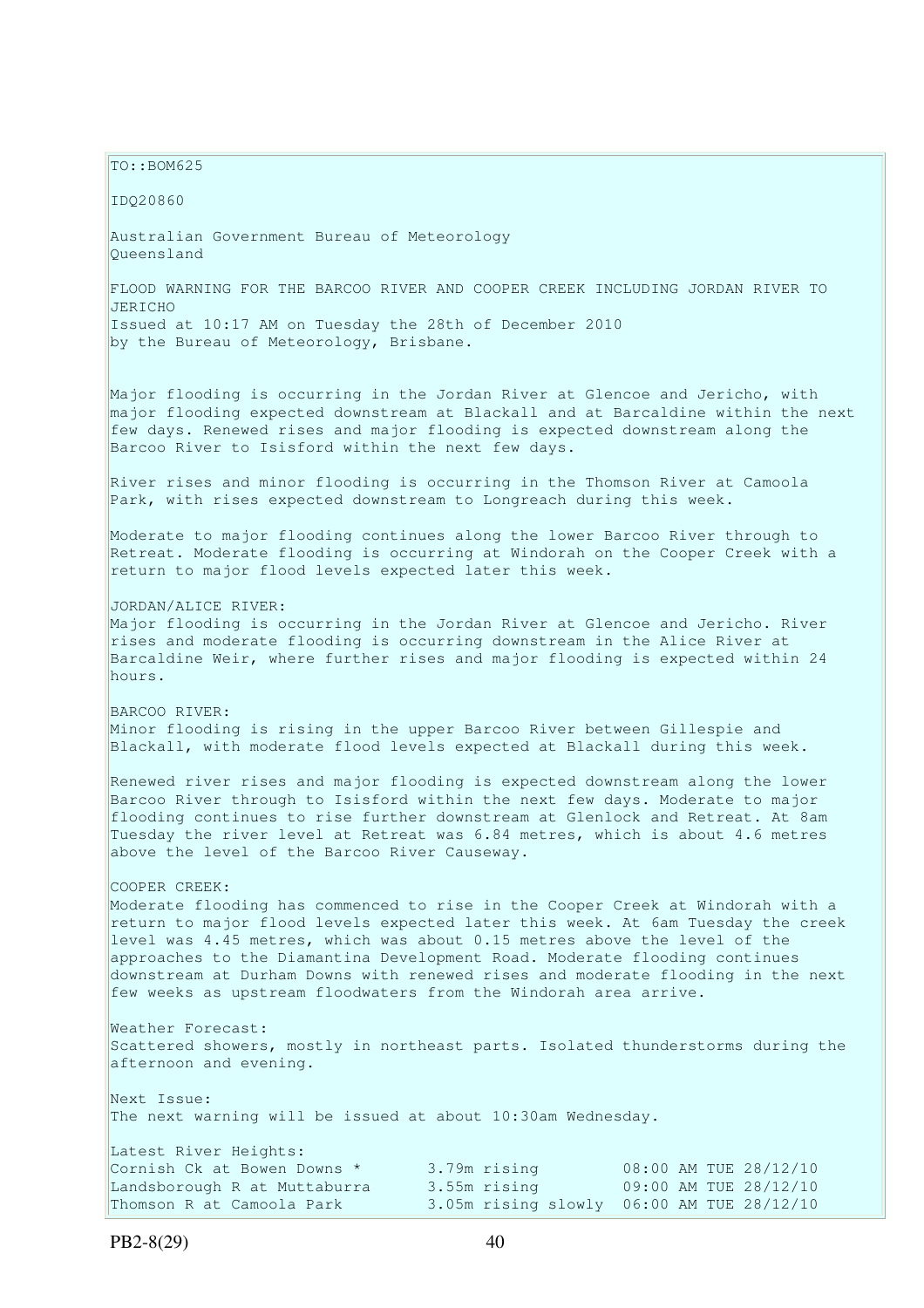Thomson R at Longreach auto \* 1.98m steady 09:00 AM TUE 28/12/10 Darr R at Darr Auto \* 2.47m falling 08:00 AM TUE 28/12/10 Thomson R at Bogewong NAT NAT NATE AND RESERVE TO MA Thomson R Stonehenge (West) Auto\* 3.55m steady 04:00 AM TUE 28/12/10 Thomson R at Jundah NA Barcoo R at Gillespie 6.1m rising slowly 06:00 AM TUE 28/12/10 Barcoo R at Duneira MA<br>Barcoo R at Blackall \* 4.09m rising Barcoo K at Duneira<br>Barcoo R at Blackall \* 4.09m rising 09:00 AM TUE 28/12/10<br>Barcoo R at Coolagh 1.7m steady 06:00 AM TUE 28/12/10 Barcoo R at Coolagh 1.7m steady 06:00 AM TUE 28/12/10<br>Jordan R at Glencoe 2.8m falling 09:00 AM TUE 28/12/10 09:00 AM TUE 28/12/10 Jordan R at Jericho MA<br>Alice R at Barcaldine Weir Auto\* 2.76m rising Alice R at Barcaldine Weir Auto\* 2.76m rising 08:00 AM TUE 28/12/10 Barcoo R at Isisford 5.41m steady 06:00 AM TUE 28/12/10 Barcoo R at Oma 5.06m falling slowly 06:00 AM TUE 28/12/10<br>Barcoo R at Wahroongha 4.1m falling 06:00 AM TUE 28/12/10 Barcoo R at Wahroongha 4.1m falling 06:00 AM TUE 28/12/10 Barcoo R at Glenlock 5.45m rising slowly 05:30 AM TUE 28/12/10 Barcoo R at Retreat Auto \* 6.84m rising 68:00 AM TUE 28/12/10 Cooper Ck at Windorah 4.45m rising slowly 06:00 AM TUE 28/12/10 Cooper Ck at Durham Downs 2.91m at peak 06:00 AM TUE 28/12/10 Cooper Ck at Nappa Merrie NA \* denotes automatic station. Warnings and River Height Bulletins are available at http://www.bom.gov.au/qld/flood/ . Flood Warnings are also available on telephone 1300 659 219 at a low call cost of 27.5 cents, more from mobile, public and satellite phones.

TO::BOM625 IDQ20860 Australian Government Bureau of Meteorology Queensland FLOOD WARNING FOR THE BARCOO RIVER AND COOPER CREEK INCLUDING JORDAN RIVER TO JERICHO Issued at 10:37 AM on Wednesday the 29th of December 2010 by the Bureau of Meteorology, Brisbane. Major flooding is occurring in the Alice River at Barcaldine, with minor flooding occurring in the upper Barcoo River at Blackall. Renewed rises and major flooding is expected downstream along the Barcoo River to Retreat during this week and into next week. River rises and moderate flooding is occurring in the Thomson River at Camoola Park, with rises and moderate flooding expected to extend downstream to Longreach later this week. Moderate to major flooding continues along the lower Barcoo River through to Retreat. Moderate flooding is rising at Windorah on the Cooper Creek with a return to major flood levels expected later this week. JORDAN/ALICE RIVER: River levels are falling in the Jordan River at Glencoe and Jericho. Major flooding is occuring in the Alice River at Barcaldine where levels remain near a peak of 3.14 metres.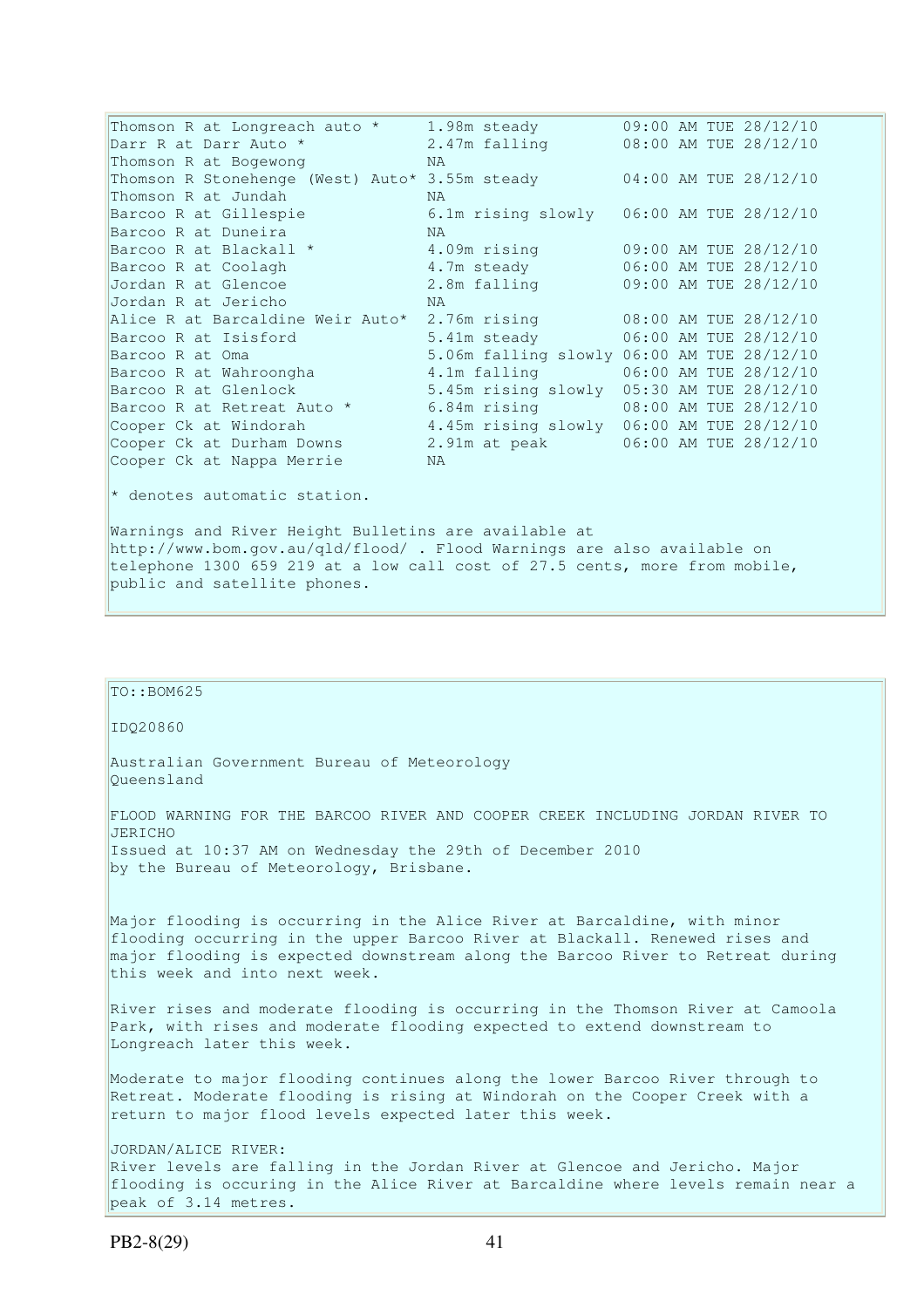BARCOO RIVER: Minor flooding remains near a peak in the upper Barcoo River at Blackall. River rises and moderate flooding is rising downstream along the lower Barcoo River between Coolagh and Oma with major flooding expected this week. Moderate to major flooding continues between Wahroongah and Retreat. At 8am Wednesday, the river level at Retreat was 7.36 metres and rising, which is about 5.16 metres above the level of the Barcoo River Causeway. COOPER CREEK: Moderate flooding is rising in the Cooper Creek at Windorah with a return to major flood levels expected in the next few days. At 6am Tuesday the creek level was 4.63 metres, which was about 0.33 metres above the level of the approaches to the Diamantina Development Road. Moderate flooding continues downstream at Durham Downs with renewed rises and moderate flooding expected in the next few weeks as upstream floodwaters from the Windorah area arrive. Next Issue: The next warning will be issued at about 10:30am Thursday. Latest River Heights: Cornish Ck at Bowen Downs  $*$  4.16m steady 68:00 AM WED 29/12/10 Thomson R at Camoola Park 4m rising slowly 06:00 AM WED 29/12/10 Thomson R at Longreach auto \* 2.14m rising 08:00 AM WED 29/12/10 Thomson R at Bogewong NA Thomson R Stonehenge (West) Auto\* 3.8m rising 04:00 AM WED 29/12/10 Thomson R Stonehenge (East) 2.6m rising 07:45 AM WED 29/12/10 Thomson R at Jundah 2.55m rising slowly 06:00 AM WED 29/12/10 Barcoo R at Gillespie 6m falling slowly 06:00 AM WED 29/12/10 Barcoo R at Duneira 2.3m steady 07:00 AM WED 29/12/10 Barcoo R at Blackall \* 4.47m steady 08:00 AM WED 29/12/10 Barcoo R at Coolagh 5.5m rising slowly 06:00 AM WED 29/12/10 Jordan R at Glencoe 2.3m falling slowly 09:00 AM WED 29/12/10 Jordan R at Jericho NA Alice R at Barcaldine Weir Auto\* 3.13m falling 08:00 AM WED 29/12/10 Barcoo R at Isisford 5.85m rising slowly 06:00 AM WED 29/12/10 Barcoo R at Oma 5.39m rising 06:00 AM WED 29/12/10 Barcoo R at Wahroongha 3.85m falling 06:00 AM WED 29/12/10 Barcoo R at Glenlock 5.35m falling slowly 05:30 AM WED 29/12/10 Barcoo R at Retreat Auto \* 7.36m rising 08:00 AM WED 29/12/10 Cooper Ck at Windorah 4.63m rising 06:00 AM WED 29/12/10 Cooper Ck at Durham Downs 2.89m falling slowly 07:00 AM WED 29/12/10 Cooper Ck at Nappa Merrie NA  $*$  denotes automatic station. Warnings and River Height Bulletins are available at http://www.bom.gov.au/qld/flood/ . Flood Warnings are also available on telephone 1300 659 219 at a low call cost of 27.5 cents, more from mobile,

```
public and satellite phones.
```
## TO::BOM625

IDQ20860

Australian Government Bureau of Meteorology Queensland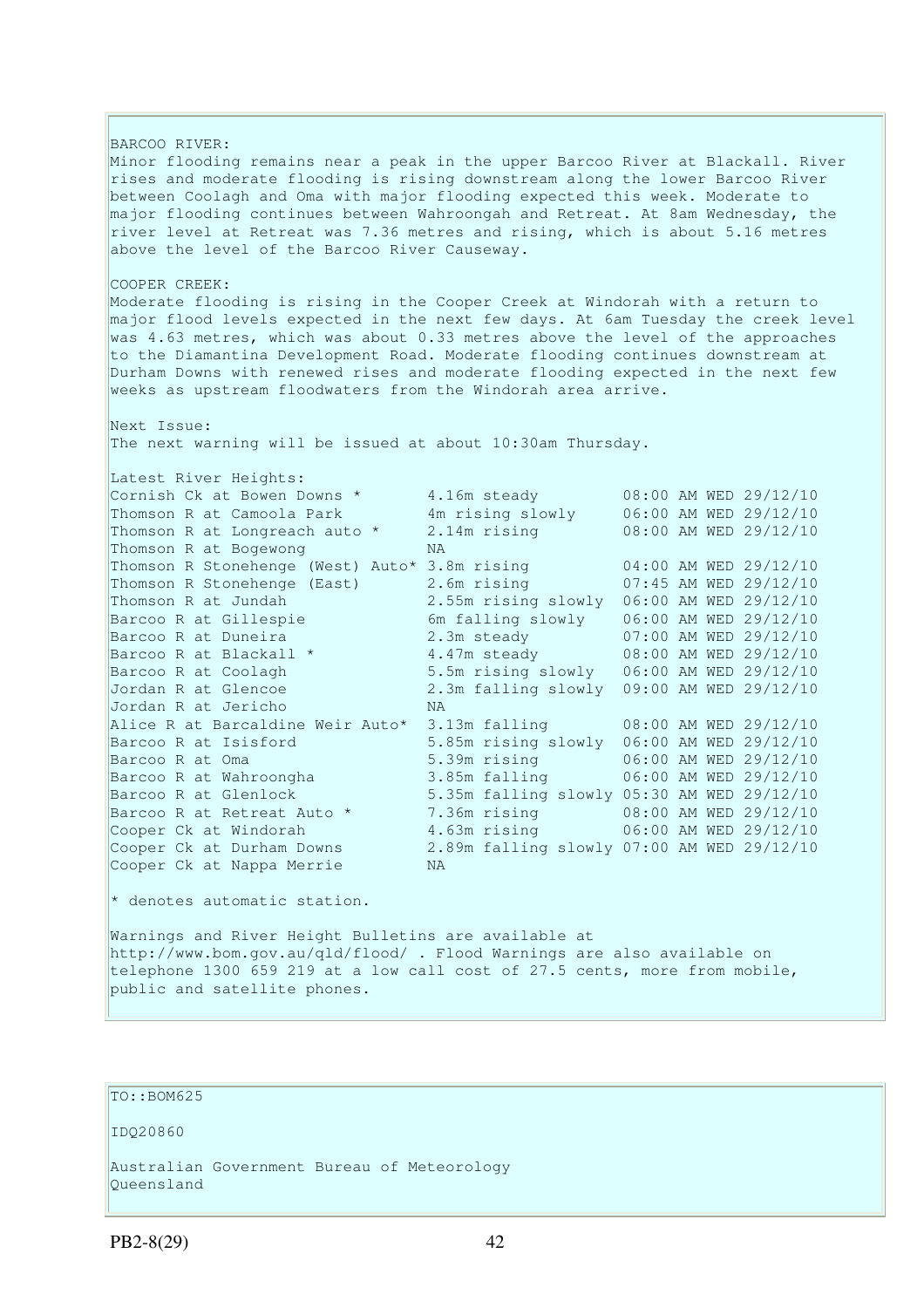FLOOD WARNING FOR THE BARCOO RIVER AND COOPER CREEK INCLUDING JORDAN RIVER TO JERICHO Issued at 10:18 AM on Thursday the 30th of December 2010 by the Bureau of Meteorology, Brisbane. Moderate flooding is occurring in the Alice River at Barcaldine, with minor flooding easing in the upper Barcoo River at Blackall. Renewed rises and major flooding is expected downstream along the Barcoo River to Retreat during this week and into next week. Moderate flooding is occurring in the Thomson River at Camoola Park, with rises and minor to moderate flooding expected to develop downstream to Longreach during today and Friday. Minor to moderate flooding is rising downstream along the Thomson River between Stonehenge and Jundah. Moderate to major flooding continues along the lower Barcoo River through to Retreat. Moderate flooding is rising at Windorah on the Cooper Creek with a return to major flood levels in the next few days. JORDAN/ALICE RIVER: Minor flooding is easing in the Jordan River at Glencoe and Jericho. Moderate flooding continues in the Alice River at Barcaldine where the level peaked at 3.14 metres on Wednesday and is now falling. BARCOO RIVER: Minor flooding is easing in the upper Barcoo River. River rises and major flooding is occurring along the lower Barcoo River between Coolagh and Isisford where levels should peak in the next few days. Moderate to major flooding continues between Oma and Retreat, with further rises expected into next week. At 8am Thursday, the river level at Retreat was 7.26 metres, which is about 5.1 metres above the Barcoo River Causeway. COOPER CREEK: Moderate flooding is rising in the Cooper Creek at Windorah with a return to major flood levels expected in the next few days. At 6am Thursday the creek level was 4.8 metres, which was about 0.50 metres above the level of the approaches to the Diamantina Development Road. Moderate flooding is easing downstream at Durham Downs however renewed rises and moderate flooding is expected later next week as upstream floodwaters from the Windorah area arrive. Next Issue: The next warning will be issued at about 10:30am Friday. Latest River Heights:<br>Cornish Ck at Bowen Downs \* Cornish Ck at Bowen Downs  $*$  4.6m rising  $08:00$  AM THU 30/12/10 Landsborough R at Muttaburra 4.45m rising slowly 09:00 AM THU 30/12/10 Thomson R at Camoola Park 4m falling slowly 06:00 AM THU 30/12/10 Thomson R at Longreach auto \* 2.56m rising 08:00 AM THU 30/12/10 Darr R at Darr Auto \* 2.3m steady 08:00 AM THU 30/12/10 Thomson R at Bogewong NA Thomson R Stonehenge (West) Auto\* 4.1m steady 04:00 AM THU 30/12/10 Thomson R Stonehenge (East) 2.95m rising 06:45 AM THU 30/12/10 Thomson R at Jundah 2.9m rising slowly 06:00 AM THU 30/12/10 Barcoo R at Gillespie 4.6m falling 06:00 AM THU 30/12/10 Barcoo R at Duneira 2.15m falling 07:00 AM THU 30/12/10 Barcoo R at Blackall \* 4.47m falling 08:00 AM THU 30/12/10 Barcoo R at Coolagh 6.3m rising 07:00 AM THU 30/12/10 Jordan R at Glencoe 2.1m falling slowly 09:00 AM THU 30/12/10 Jordan R at Jericho NA Alice R at Barcaldine Weir Auto\* 2.87m falling 08:00 AM THU 30/12/10 Barcoo R at Isisford 6.08m rising slowly 06:00 AM THU 30/12/10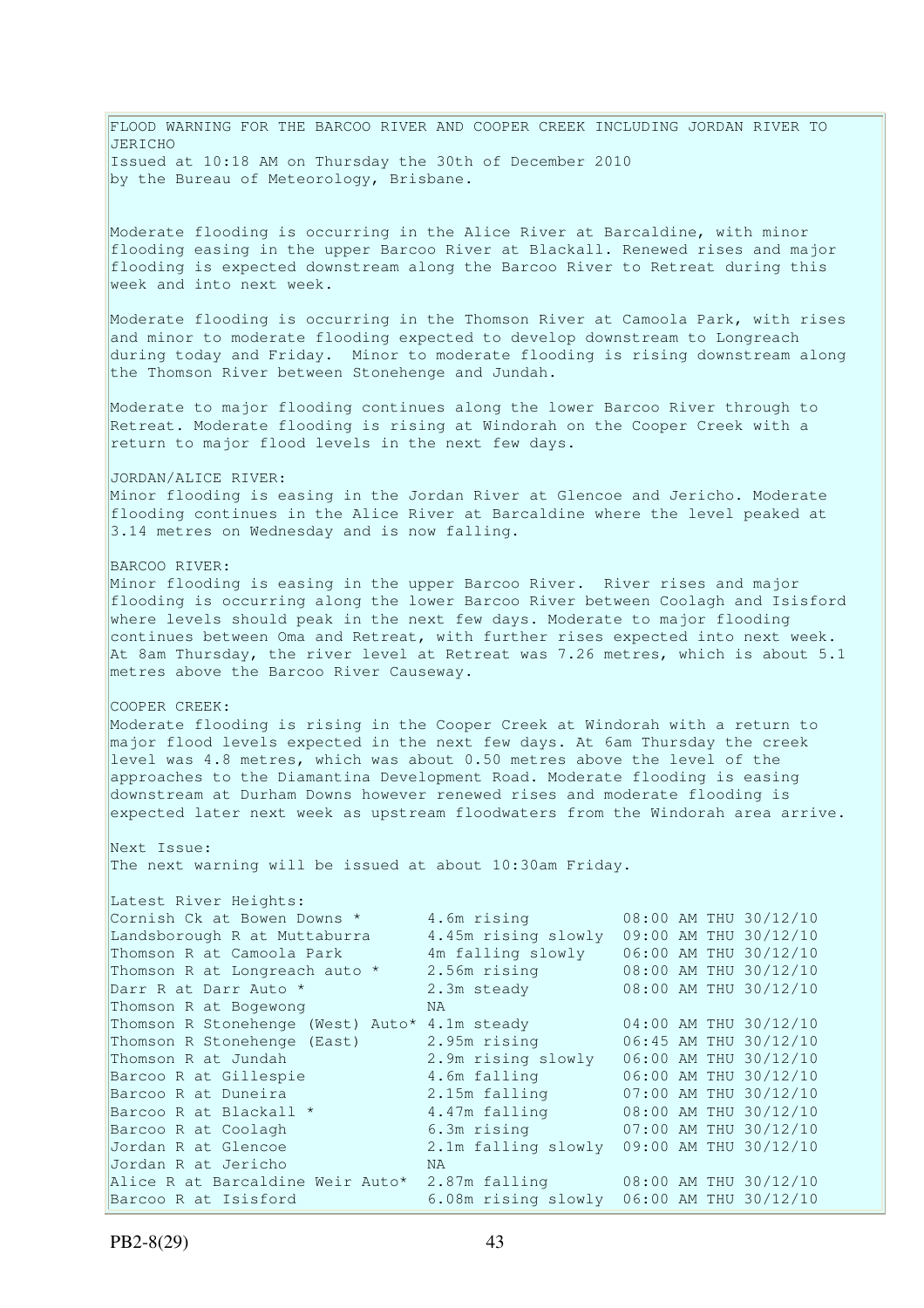Cooper Ck at Nappa Merrie MA

Barcoo R at Oma 5.55m steady 06:00 AM THU 30/12/10 Barcoo R at Wahroongha 4.1m rising slowly 06:00 AM THU 30/12/10 Barcoo R at Glenlock 5.05m falling 05:30 AM THU 30/12/10 Barcoo R at Retreat Auto \* 7.26m falling 08:00 AM THU 30/12/10 Barcoo R at Retreat Auto \*  $7.26$ m falling  $08:00$  AM THU 30/12/10<br>Cooper Ck at Windorah  $4.8$ m rising  $06:00$  AM THU 30/12/10 Cooper Ck at Durham Downs 2.88m falling slowly 07:00 AM THU 30/12/10

\* From automatic stations.

Warnings and River Height Bulletins are available at http://www.bom.gov.au/qld/flood/ . Flood Warnings are also available on telephone 1300 659 219 at a low call cost of 27.5 cents, more from mobile, public and satellite phones.

TO::BOM625 IDQ20860 Australian Government Bureau of Meteorology Queensland FLOOD WARNING FOR THE THOMSON AND BARCOO RIVERS AND COOPER CREEK Issued at 11:27 AM on Friday the 31st of December 2010 by the Bureau of Meteorology, Brisbane. Moderate flooding is occurring in the Thomson River between Camoola Park and Longreach, with minor to moderate flooding rising downstream between Stonehenge and Jundah. Moderate flooding continues in the Alice River at Barcaldine. Renewed rises and major flooding is extending downstream along the Barcoo River to Oma, with rises to develop at Retreat during next week. Moderate flooding is rising at Windorah on the Cooper Creek with a return to major flood levels likely in the coming days. THOMSON RIVER: Minor flooding is easing in the Thomson River at Camoola Park, with rises and moderate flooding occurring downstream at Longreach. Minor to moderate flooding is rising downstream between Stonehenge and Jundah. BARCOO RIVER: Moderate flooding continues in the Alice River at Barcaldine. Minor flooding is easing in the upper Barcoo River at Blackall. River rises and major flooding is occurring along the lower Barcoo River between Coolagh and Oma where levels should peak in the next few days. Moderate to major flooding continues between Wahroongha and Retreat, with further rises expected into next week. At 9am Thursday, the river level at Retreat was 6.48 metres, which is about 4.3 metres above the Barcoo River Causeway. COOPER CREEK: Moderate flooding is rising in the Cooper Creek at Windorah with a return to major flood levels expected in the next few days. At 3pm Thursday the creek level was 4.84 metres, which was about 0.54 metres above the level of the

approaches to the Diamantina Development Road. Moderate flooding is easing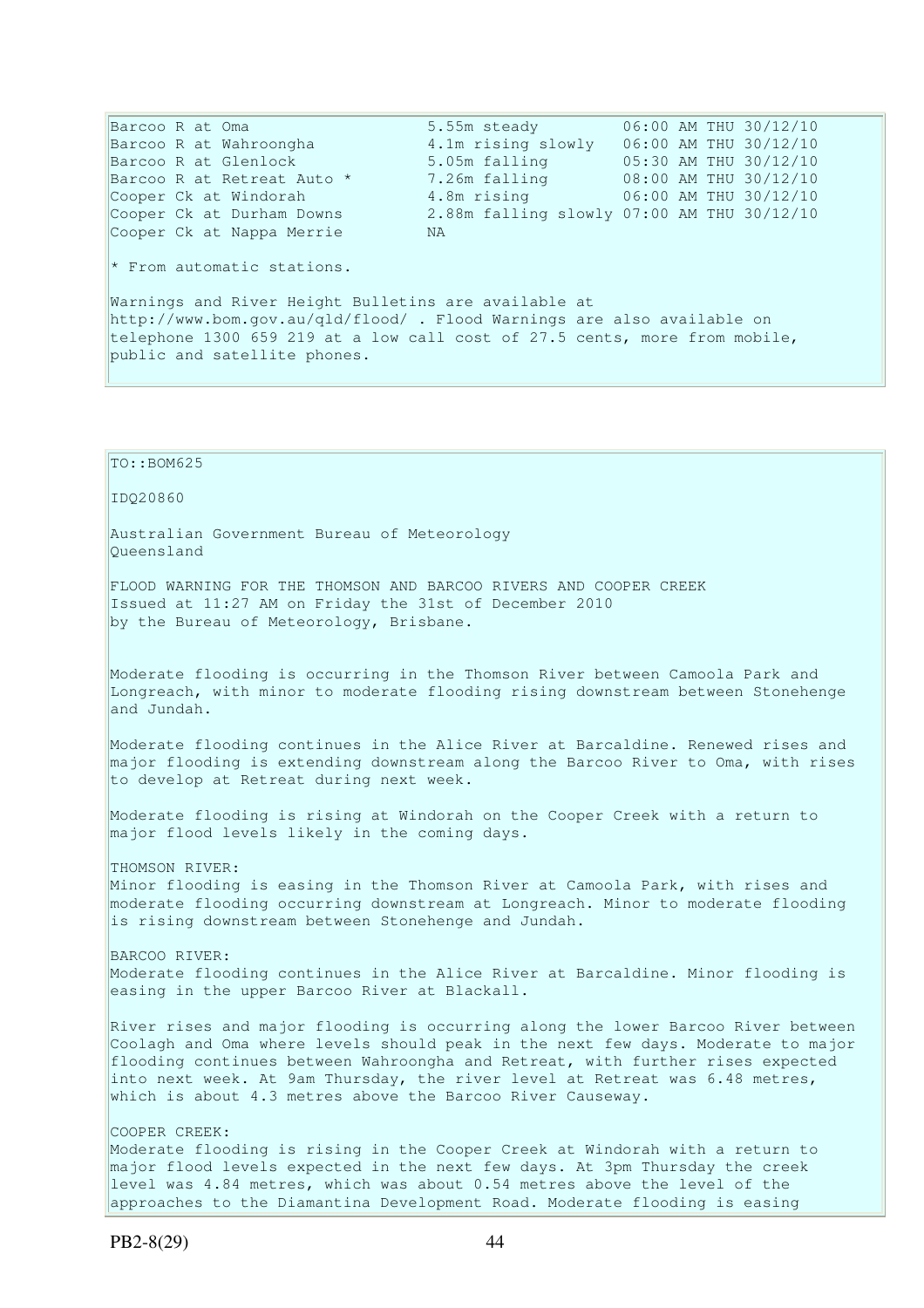downstream at Durham Downs however renewed rises and moderate flooding is expected later next week as upstream floodwaters from the Windorah area arrive. Weather Forecast: Isolated afternoon showers and thunderstorms. Next Issue: The next warning will be issued at about 10:30am Saturday. Latest River Heights: Cornish Ck at Bowen Downs  $\star$  4.77m steady 10:00 AM FRI 31/12/10 Landsborough R at Muttaburra 4.7m rising slowly 09:00 AM FRI 31/12/10 Thomson R at Camoola Park 3.9m falling slowly 06:00 AM FRI 31/12/10 Thomson R at Longreach auto  $*$  4.42m rising  $10:00$  AM FRI 31/12/10 Darr R at Darr Auto \* 2.27m steady 10:00 AM FRI 31/12/10 Thomson R at Bogewong NA Thomson R Stonehenge (West) Auto\* 4.2m steady 08:00 AM FRI 31/12/10 Thomson R at Jundah 3.4m rising 06:00 AM FRI 31/12/10 Barcoo R at Blackall  $*$  3.87m falling 10:00 AM FRI 31/12/10 Barcoo R at Coolagh NA Alice R at Barcaldine Weir Auto\* 2.8m steady 08:00 AM FRI 31/12/10 Barcoo R at Isisford 6.76m rising 06:00 AM FRI 31/12/10<br>Barcoo R at Oma Barcoo R at Oma 6.05m rising 06:00 AM FRI 31/12/10 Barcoo R at Wahroongha 4.3m rising slowly 06:00 AM FRI 31/12/10 Barcoo K at Guid<br>Barcoo R at Wahroongha 4.3m rising slowly 06:00 AM FRI 31/12/10<br>Barcoo R at Glenlock 4.95m falling slowly 05:30 AM FRI 31/12/10 Barcoo R at Retreat Auto \* 6.48m falling 09:00 AM FRI 31/12/10 Cooper Ck at Windorah 4.84m rising slowly 03:00 PM THU 30/12/10 Cooper Ck at Durham Downs 2.88m steady 06:00 AM FRI 31/12/10 Cooper Ck at Durham Downs (2.1)<br>Cooper Ck at Nappa Merrie NA  $*$  denotes automatic station. Warnings and River Height Bulletins are available at

http://www.bom.gov.au/qld/flood/ . Flood Warnings are also available on telephone 1300 659 219 at a low call cost of 27.5 cents, more from mobile, public and satellite phones.

TO::BOM625 IDQ20860 Australian Government Bureau of Meteorology Queensland FLOOD WARNING FOR THE THOMSON AND BARCOO RIVERS AND COOPER CREEK Issued at 10:16 AM on Saturday the 1st of January 2011 by the Bureau of Meteorology, Brisbane. Minor to moderate flooding is occurring in the Thomson River between Camoola Park and Jundah. Moderate flooding continues in the Alice River at the Barcaldine Weir. Renewed rises and major flooding is extending downstream along the Barcoo River to Oma, with rises to develop at Retreat during next week.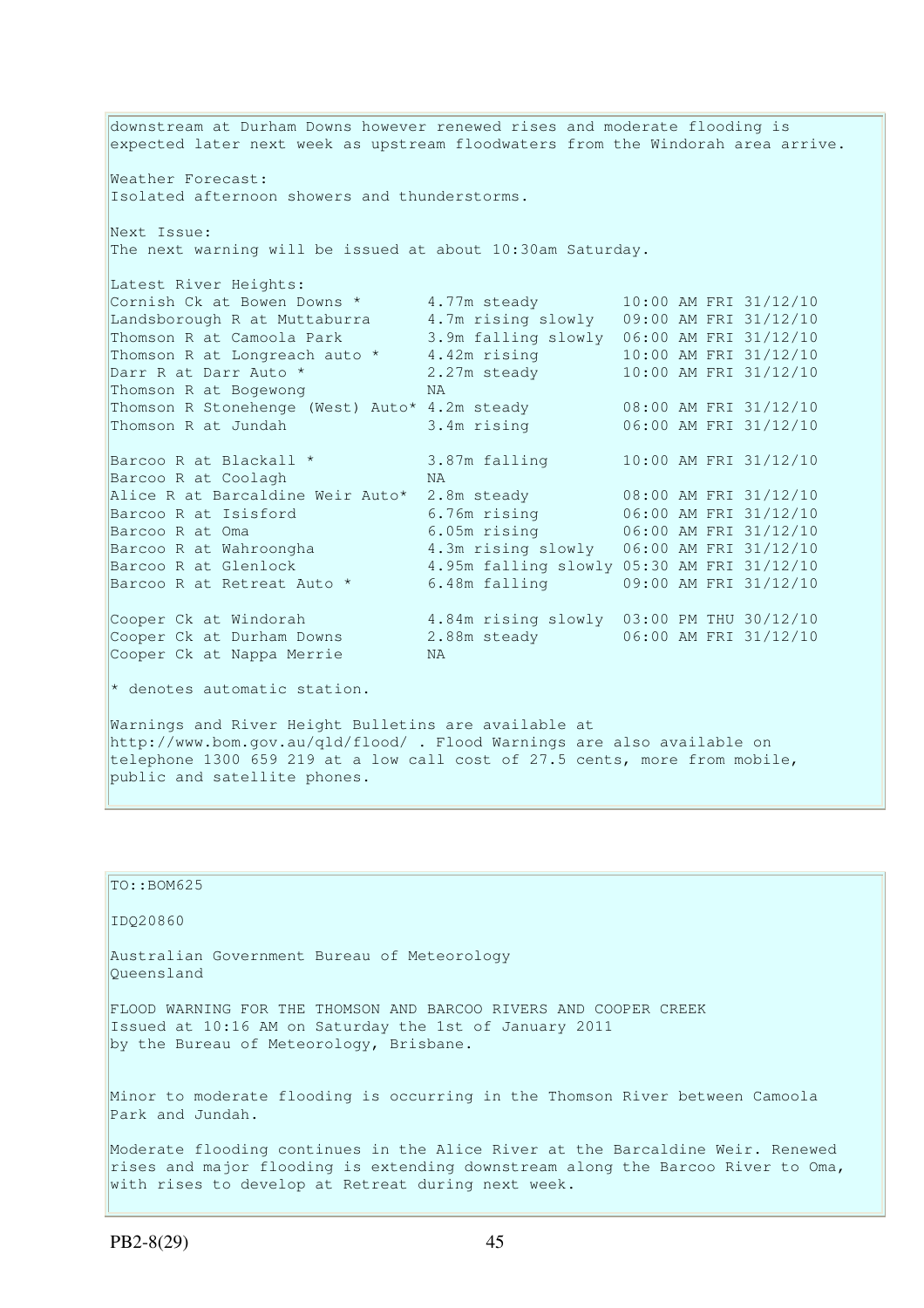Moderate flooding is rising at Windorah on the Cooper Creek with a return to major flood levels likely in the coming days. THOMSON RIVER: Minor flooding is easing in the Thomson River at Camoola Park, with a moderate flood peak expected at Longreach during Saturday. Minor to moderate flooding continues downstream between Stonehenge and Jundah. BARCOO RIVER: Moderate flooding continues in the Alice River at the Barcaldine. Minor flooding is easing in the upper Barcoo River at Blackall. Major flooding is occurring along the lower Barcoo River between Coolagh and Oma. River levels have peaked at Coolagh with a peak expected in the next few days at Isisford and Oma. Moderate to major flooding continues between Wahroongha and Retreat, with further rises expected during next week. At 8am Saturday, the river level at Retreat was 5.95 metres, which is about 3.75 metres above the Barcoo River Causeway. COOPER CREEK: Moderate flooding is rising in the Cooper Creek at Windorah with a return to major flood levels expected in the next few days. At 6am Saturday the creek level was 4.92 metres, which was about 0.62 metres above the level of the approaches to the Diamantina Development Road. Moderate flooding is easing downstream at Durham Downs however renewed rises and moderate flooding is expected later next week as upstream floodwaters from the Windorah area arrive. Weather Forecast: Isolated afternoon showers and thunderstorms. Next Issue: The next warning will be issued at about 10:30am Sunday. Latest River Heights: Cornish Ck at Bowen Downs  $\star$  4.74m steady 08:00 AM SAT 01/01/11 Landsborough R at Muttaburra 4.65m falling slowly 05:00 PM FRI 31/12/10 Thomson R at Camoola Park 3.85m steady 06:00 AM SAT 01/01/11<br>Thomson R at Longreach auto \* 4.62m steady 08:00 AM SAT 01/01/11<br>Darr R at Darr Auto \* 2.25m steady 08:00 AM SAT 01/01/11 Thomson R at Longreach auto  $*$ Darr R at Darr Auto \* 2.25m steady 08:00 AM SAT 01/01/11 Thomson R Stonehenge (West) Auto\* 4.06m steady 06:00 AM SAT 01/01/11 Thomson R at Jundah 3.90m rising slowly 07:00 AM SAT 01/01/11 Barcoo R at Blackall \* 3.24m falling 08:00 AM SAT 01/01/11 Barcoo R at Coolagh 6.20m falling slowly 07:00 PM FRI 31/12/10 Alice R at Barcaldine Weir Auto\* 2.68m falling 08:00 AM SAT 01/01/11 Barcoo R at Isisford 6.97m steady 06:00 AM SAT 01/01/11 Barcoo R at Oma 6.39m rising slowly 06:00 AM SAT 01/01/11<br>Barcoo R at Wahroongha 4.65m rising 06:00 AM SAT 01/01/11 4.65m rising 06:00 AM SAT 01/01/11 Barcoo R at Glenlock 5.10m rising 05:30 AM SAT 01/01/11 Barcoo R at Retreat Auto \* 5.95m steady 68:00 AM SAT 01/01/11 Cooper Ck at Windorah 4.92m steady 06:00 AM SAT 01/01/11 Cooper Ck at Durham Downs 2.86m falling slowly 06:00 AM SAT 01/01/11 Cooper Ck at Windorah<br>Cooper Ck at Durham Downs \* from automatic station Warnings and River Height Bulletins are available at http://www.bom.gov.au/qld/flood/ . Flood Warnings are also available on telephone 1300 659 219 at a low call cost of 27.5 cents, more from mobile, public and satellite phones.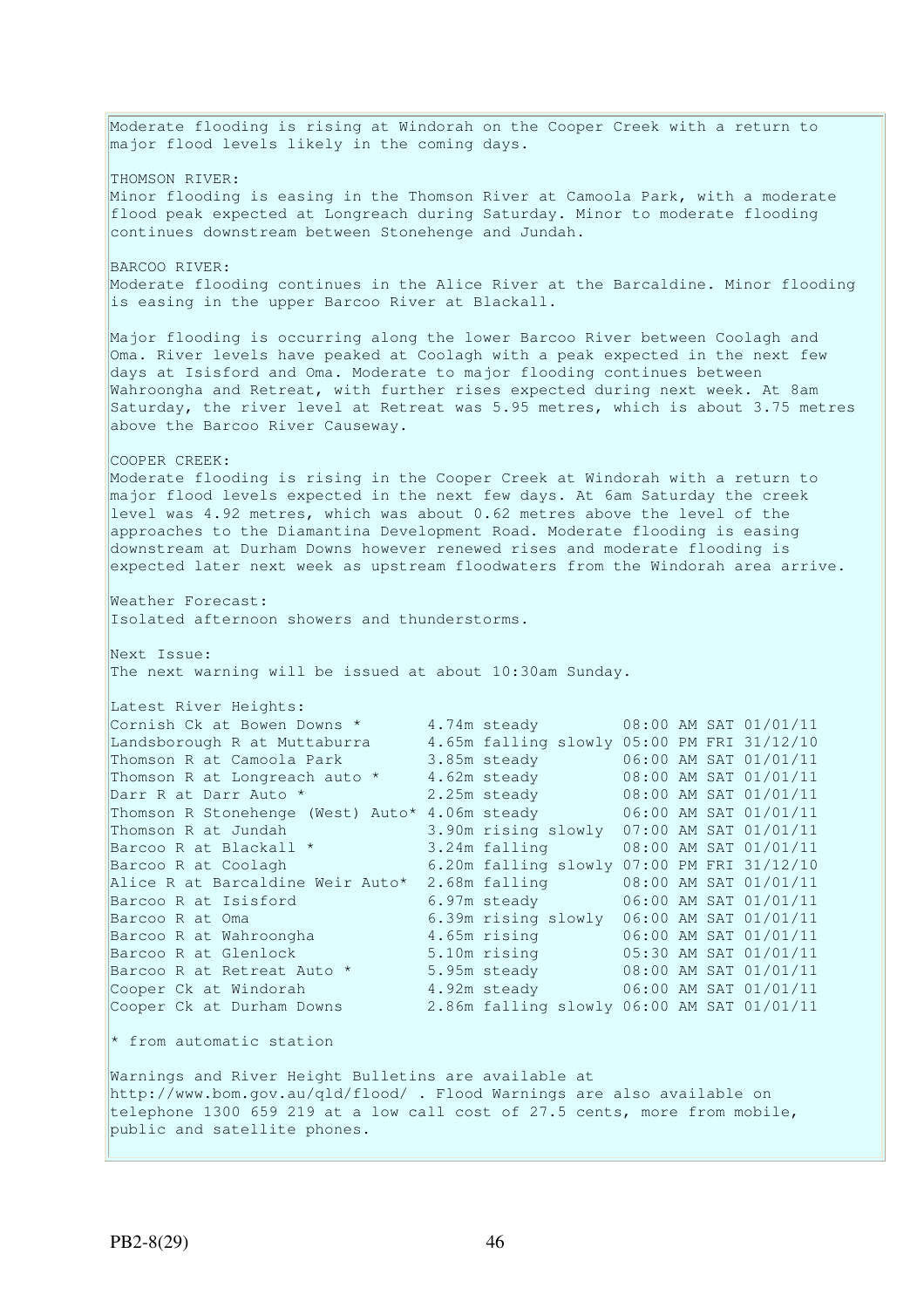TO::BOM625 IDQ20860 Australian Government Bureau of Meteorology Queensland FLOOD WARNING FOR THE THOMSON AND BARCOO RIVERS AND COOPER CREEK Issued at 9:58 AM on Sunday the 2nd of January 2011 by the Bureau of Meteorology, Brisbane. Minor to moderate flooding is occurring in the Thomson River between Muttaburra and Jundah. Minor flooding continues in the Alice River at the Barcaldine Weir. Moderate to major flooding is extending downstream along the Barcoo River to the Retreat area. Moderate flooding is rising at Windorah on the Cooper Creek with a return to major flood levels likely in the coming days. THOMSON RIVER: Minor flooding is easing in the Thomson River at Camoola Park, with a moderate flood peak of about 4.6 metres recorded at Longreach during Saturday. Minor to moderate flooding continues downstream between Stonehenge and Jundah. BARCOO RIVER: Minor flooding continues in the Alice River at Barcaldine. Moderate to major flooding is occurring along the lower Barcoo River between Coolagh and Retreat with the flood peak approaching the Wahroongha area. Further rises are expected downstream to the Retreat area during this week. At 8am Sunday, the river level at Retreat was 6.2 metres, which is about 4 metres above the Barcoo River Causeway. COOPER CREEK: Moderate flooding remains steady in the Cooper Creek at Windorah with a return to major flood levels expected in the next few days. At 6am Saturday the creek level was 4.92 metres, which was about 0.62 metres above the level of the approaches to the Diamantina Development Road. Moderate flooding is easing downstream at Durham Downs however moderate flooding is expected continue into next week as upstream floodwaters from the Windorah area arrive. Weather Forecast: Isolated afternoon or evening showers and thunderstorms. Next Issue: The next warning will be issued at about 10:30am Monday. Latest River Heights: Cornish Ck at Bowen Downs \* 4.75m steady 08:00 AM SUN 02/01/11 Landsborough R at Muttaburra 4.15m falling slowly 08:00 AM SUN 02/01/11 Thomson R at Camoola Park 3.75m falling slowly 06:00 AM SUN 02/01/11<br>Thomson R at Longreach auto \* 4.58m steady 08:00 AM SUN 02/01/11 Thomson R at Longreach auto \* 4.58m steady Darr R at Darr Auto \* 2.24m steady 08:00 AM SUN 02/01/11 Thomson R Stonehenge (West) Auto\* 3.94m steady 08:00 PM SAT 01/01/11 Thomson R Stonehenge (East) 2.6m steady 08:15 AM SUN 02/01/11 Thomson R at Jundah 4.05m rising slowly 06:00 AM SUN 02/01/11<br>Barcoo R at Blackall \* 2.44m falling 08:00 AM SUN 02/01/11 Barcoo R at Blackall \* 2.44m falling 08:00 AM SUN 02/01/11 Barcoo R at Coolagh 5.2m falling 09:00 AM SUN 02/01/11 Alice R at Barcaldine Weir Auto\* 1.96m falling 08:00 AM SUN 02/01/11 Barcoo R at Isisford 6.81m falling slowly 06:00 AM SUN 02/01/11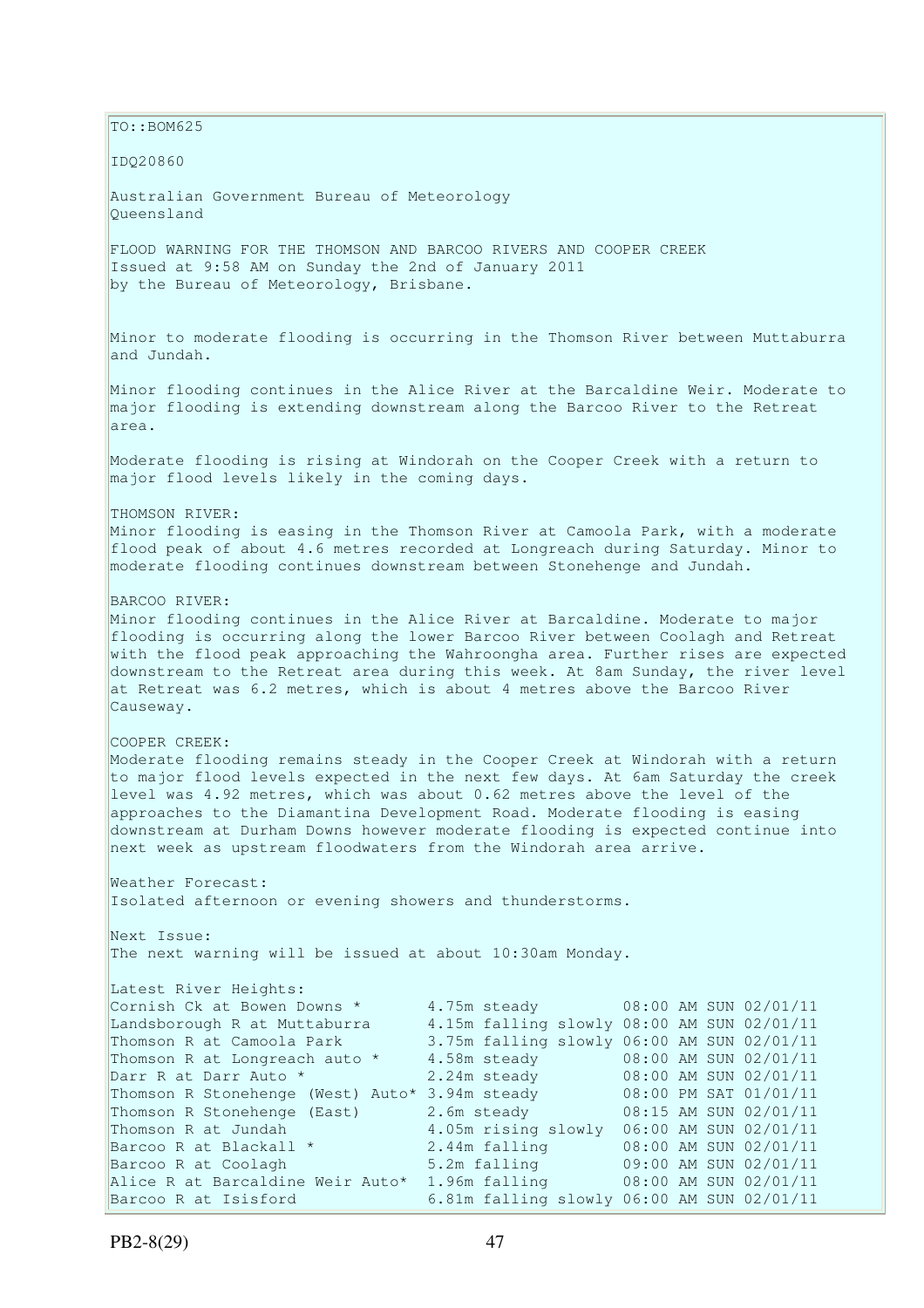Barcoo R at Oma 6.38m falling slowly 06:00 AM SUN 02/01/11 Barcoo R at Wahroongha 4.95m rising 06:00 AM SUN 02/01/11 Barcoo R at Wahroongha<br>Barcoo R at Glenlock 5.2m rising 5.00 AM SUN 02/01/11 Barcoo R at Retreat Auto \* 6.2m rising 68:00 AM SUN 02/01/11 Cooper Ck at Windorah 4.92m steady 06:00 AM SUN 02/01/11 Cooper Ck at Durham Downs 2.86m falling slowly 06:00 AM SUN 02/01/11  $*$  from automatic station Warnings and River Height Bulletins are available at http://www.bom.gov.au/qld/flood/ . Flood Warnings are also available on telephone 1300 659 219 at a low call cost of 27.5 cents, more from mobile, public and satellite phones. TO::BOM625 IDQ20860 Australian Government Bureau of Meteorology Queensland FLOOD WARNING FOR THE THOMSON AND BARCOO RIVERS AND COOPER CREEK Issued at 10:49 AM on Monday the 3rd of January 2011 by the Bureau of Meteorology, Brisbane. Minor to moderate flooding is occurring in the Thomson River between Muttaburra and Jundah. Moderate to major flooding is extending downstream along the Barcoo River to the Retreat area. Moderate flooding is rising at Windorah on the Cooper Creek with a return to major flood levels likely in the coming days. THOMSON RIVER: Minor to mdoerate flooding continues to ease in the Thomson River between Muttaburra and Longreach. Minor to moderate flooding continues downstream between Stonehenge and Jundah. BARCOO RIVER: Moderate to major flooding is occurring along the lower Barcoo River between Isisford and Retreat with the flood peak approaching the Glenlock area. Further rises are expected downstream to the Retreat area during this week. At 8am Monday, the river level at Retreat was 6.62 metres, which is about 4.4 metres above the Barcoo River Causeway. COOPER CREEK: Moderate flooding is rising slowly in the Cooper Creek at Windorah with a return to major flood levels expected in the next few days. At 6am Monday the creek level was 4.95 metres, which was about 0.65 metres above the level of the approaches to the Diamantina Development Road. River levels are easing downstream at Durham Downs however moderate flooding is expected continue during this week as upstream floodwaters from the Windorah area arrive.

Weather Forecast: Isolated afternoon or evening showers and thunderstorms. Next Issue:

The next warning will be issued at about 11am Tuesday.

Latest River Heights: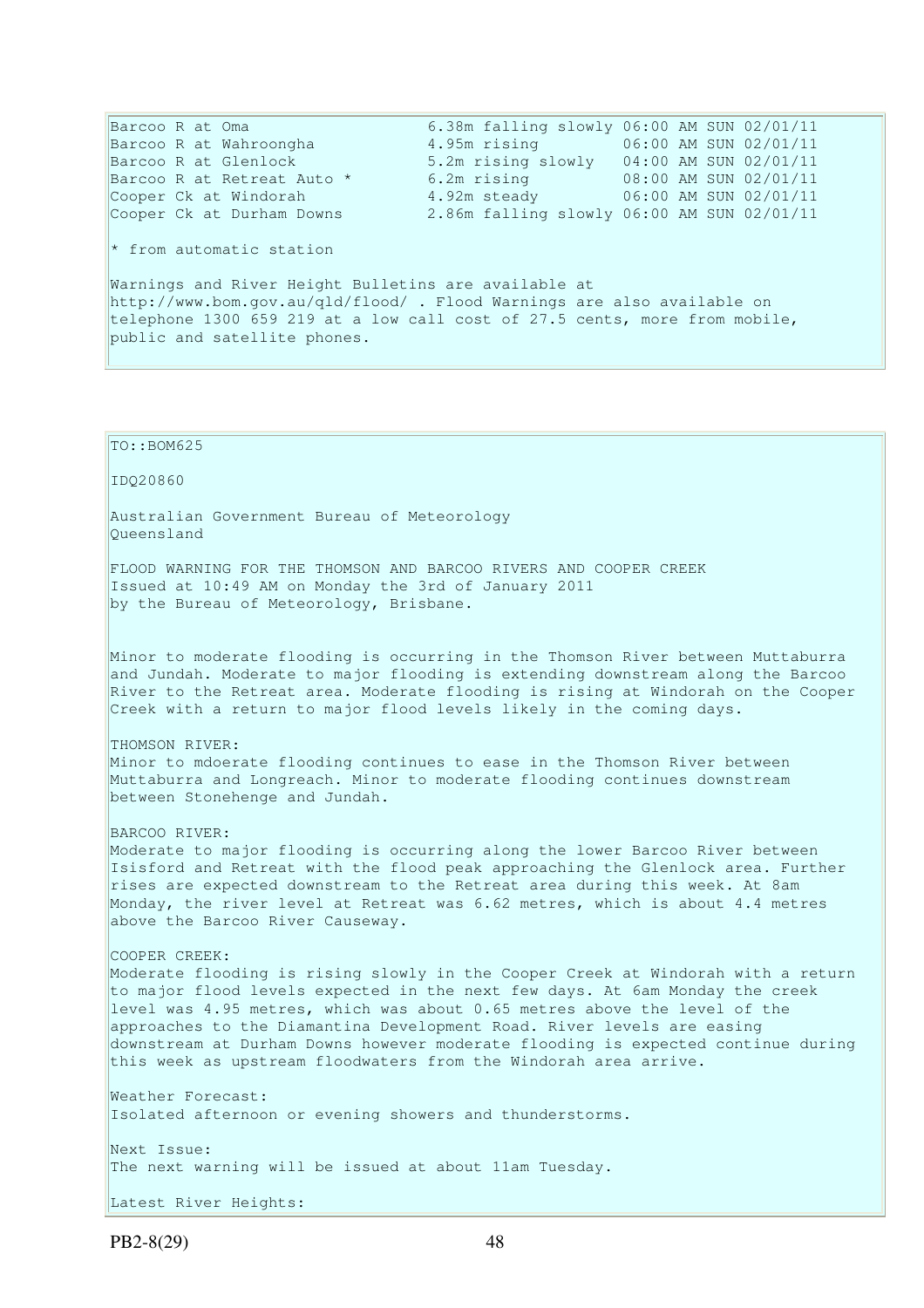Cornish Ck at Bowen Downs  $\star$  4.75m steady 08:00 AM MON 03/01/11 Landsborough R at Muttaburra 4.05m falling slowly 05:00 PM SUN 02/01/11 Thomson R at Longreach auto \* 4.54m steady 08:00 AM MON 03/01/11 Darr R at Darr Auto \* 2.22m steady 08:00 AM MON 03/01/11 Thomson R Stonehenge (West) Auto\* 3.69m steady 08:00 AM MON 03/01/11 Thomson R at Jundah 4.00m steady 06:00 AM MON 03/01/11 Barcoo R at Blackall \* 2.17m steady 08:00 AM MON 03/01/11 Barcoo R at Coolagh 4.60m falling 06:30 AM MON 03/01/11 Alice R at Barcaldine Weir Auto\* 1.47m falling 08:00 AM MON 03/01/11<br>Barcoo R at Isisford 6.29m falling 06:00 AM MON 03/01/11 1.3/m falling 06.00 AM MON 03/01/11<br>6.29m falling 06:00 AM MON 03/01/11 Barcoo R at Oma 6.11m falling slowly 06:00 AM MON 03/01/11<br>Barcoo R at Wahroongha 4.90m falling slowly 05:30 AM MON 03/01/11 4.90m falling slowly 05:30 AM MON 03/01/11 Barcoo R at Glenlock 5.45m rising 05:30 AM MON 03/01/11 Barcoo R at Retreat Auto \* 6.62m rising 08:00 AM MON 03/01/11 Cooper Ck at Windorah 4.95m rising slowly 06:00 AM MON 03/01/11 Cooper Ck at Windorah 1995 Marshall Mondowns 2.85m falling slowly 06:00 AM MON 03/01/11<br>Cooper Ck at Durham Downs 2.85m falling slowly 07:00 AM MON 03/01/11 \* from automatic station

Warnings and River Height Bulletins are available at http://www.bom.gov.au/qld/flood/ . Flood Warnings are also available on telephone 1300 659 219 at a low call cost of 27.5 cents, more from mobile, public and satellite phones.

 $\vert$ TO::BOM625 IDQ20860 Australian Government Bureau of Meteorology Queensland FLOOD WARNING FOR THE THOMSON AND BARCOO RIVERS AND COOPER CREEK Issued at 10:58 AM on Tuesday the 4th of January 2011 by the Bureau of Meteorology, Brisbane. Minor to moderate flooding is occurring in the Thomson River between Muttaburra and Jundah. Moderate to major flooding is extending downstream along the Barcoo River to the Retreat area. Major flooding is rising at Windorah on the Cooper Creek. THOMSON RIVER: Minor to mdoerate flooding continues to ease in the Thomson River between Muttaburra and Longreach. Minor flooding continues downstream between Stonehenge and Jundah. BARCOO RIVER: Moderate to major flooding is occurring along the lower Barcoo River between Isisford and Retreat with the flood peak approaching the Glenlock area. Further rises are expected downstream to the Retreat area during this week. At 8am Tuesday, the river level at Retreat was 7.28 metres, which is about 5 metres above the Barcoo River Causeway. COOPER CREEK: Major flooding is rising slowly in the Cooper Creek at Windorah. At 6am Tuesday the creek level was 5.08 metres, which was about 0.8 metres above the level of the approaches to the Diamantina Development Road. River levels are easing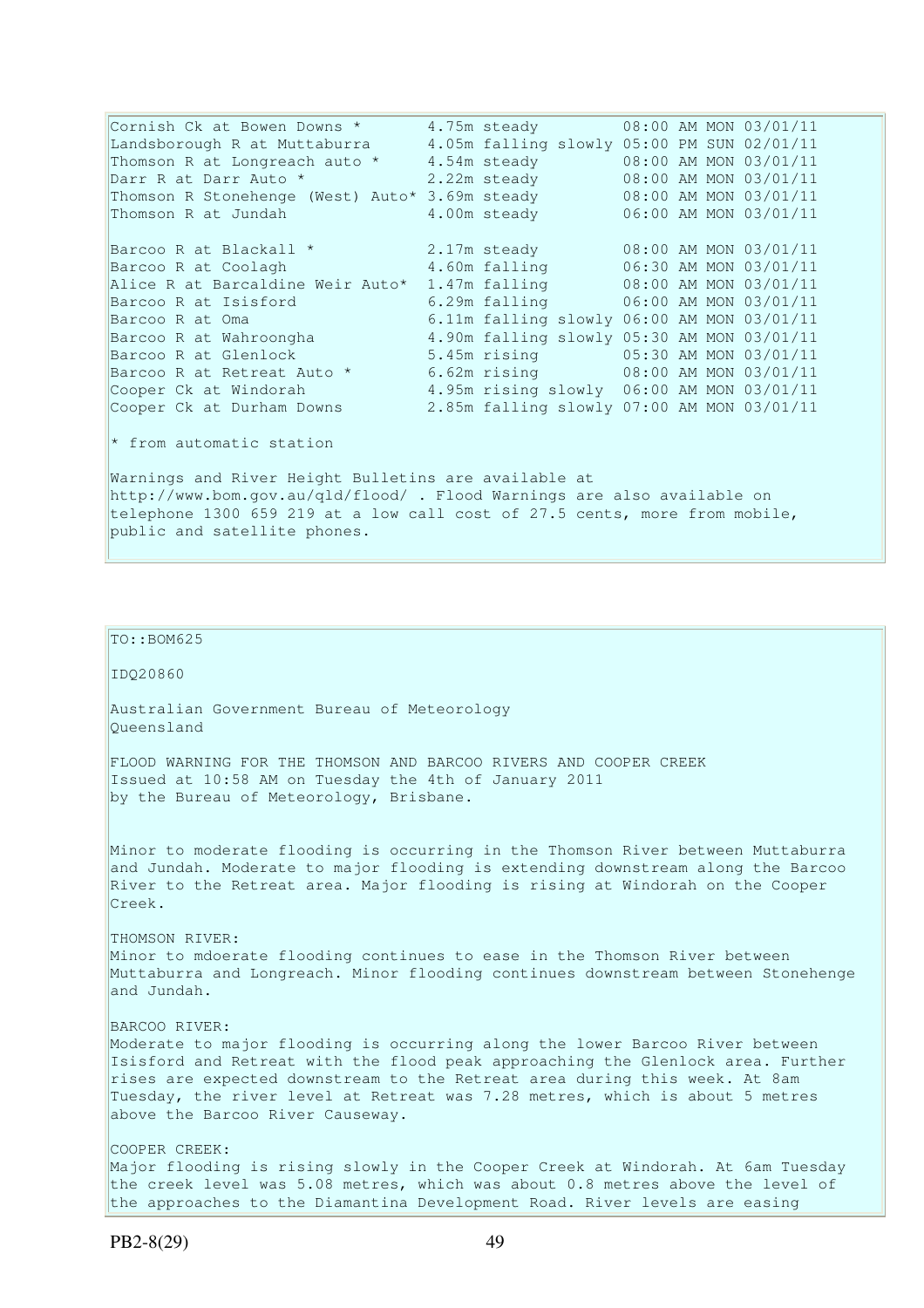downstream at Durham Downs however moderate flooding is expected continue during this week as upstream floodwaters from the Windorah area arrive. Weather Forecast: Isolated afternoon or evening showers and thunderstorms. Next Issue: The next warning will be issued at about 11am Wednesday. Latest River Heights: Cornish Ck at Bowen Downs  $*$  4.68m steady 08:00 AM TUE 04/01/11 Landsborough R at Muttaburra 4m steady 06:30 PM MON 03/01/11 Thomson R at Camoola Park 3.45m falling slowly 06:00 AM TUE 04/01/11 Thomson R at Longreach auto  $*$  4.47m steady 09:00 AM TUE 04/01/11 Darr R at Darr Auto \* 2.21m steady 09:00 AM TUE 04/01/11 Thomson R Stonehenge (West) Auto\* 3.55m steady 08:00 AM TUE 04/01/11 Thomson R at Jundah 3.75m falling 06:30 AM TUE 04/01/11 Barcoo R at Blackall \* 2m steady 09:00 AM TUE 04/01/11 Barcoo R at Coolagh 4.05m falling 06:00 AM TUE 04/01/11 Alice R at Barcaldine Weir Auto\* 1.18m falling 08:00 AM TUE 04/01/11 Barcoo R at Isisford 5.69m falling 06:00 AM TUE 04/01/11 Barcoo R at Oma 5.52m falling 06:00 AM TUE 04/01/11 Barcoo R at Wahroongha 4.65m falling 06:00 AM TUE 04/01/11 Barcoo R at Glenlock 5.65m rising slowly 05:30 AM TUE 04/01/11 Barcoo R at Retreat Auto \* 7.28m rising 08:00 AM TUE 04/01/11 Cooper Ck at Windorah 5.08m rising 06:00 AM TUE 04/01/11 Cooper Ck at Durham Downs 2.85m steady 06:00 AM TUE 04/01/11  $*$  from automatic station Warnings and River Height Bulletins are available at http://www.bom.gov.au/qld/flood/ . Flood Warnings are also available on telephone 1300 659 219 at a low call cost of 27.5 cents, more from mobile, public and satellite phones.

#### TO::BOM625

#### IDQ20860

Australian Government Bureau of Meteorology Queensland

FLOOD WARNING FOR THE THOMSON AND BARCOO RIVERS AND COOPER CREEK Issued at 11:00 AM on Wednesday the 5th of January 2011 by the Bureau of Meteorology, Brisbane.

Minor to moderate flooding is occurring in the Thomson River between Muttaburra and Jundah. Moderate to major flooding is extending downstream along the Barcoo River to the Retreat area. Major flooding is rising at Windorah on the Cooper Creek.

THOMSON RIVER: Minor to moderate flooding continues to ease in the Thomson River between Muttaburra and Longreach. Minor flooding continues downstream between Stonehenge and Jundah.

BARCOO RIVER: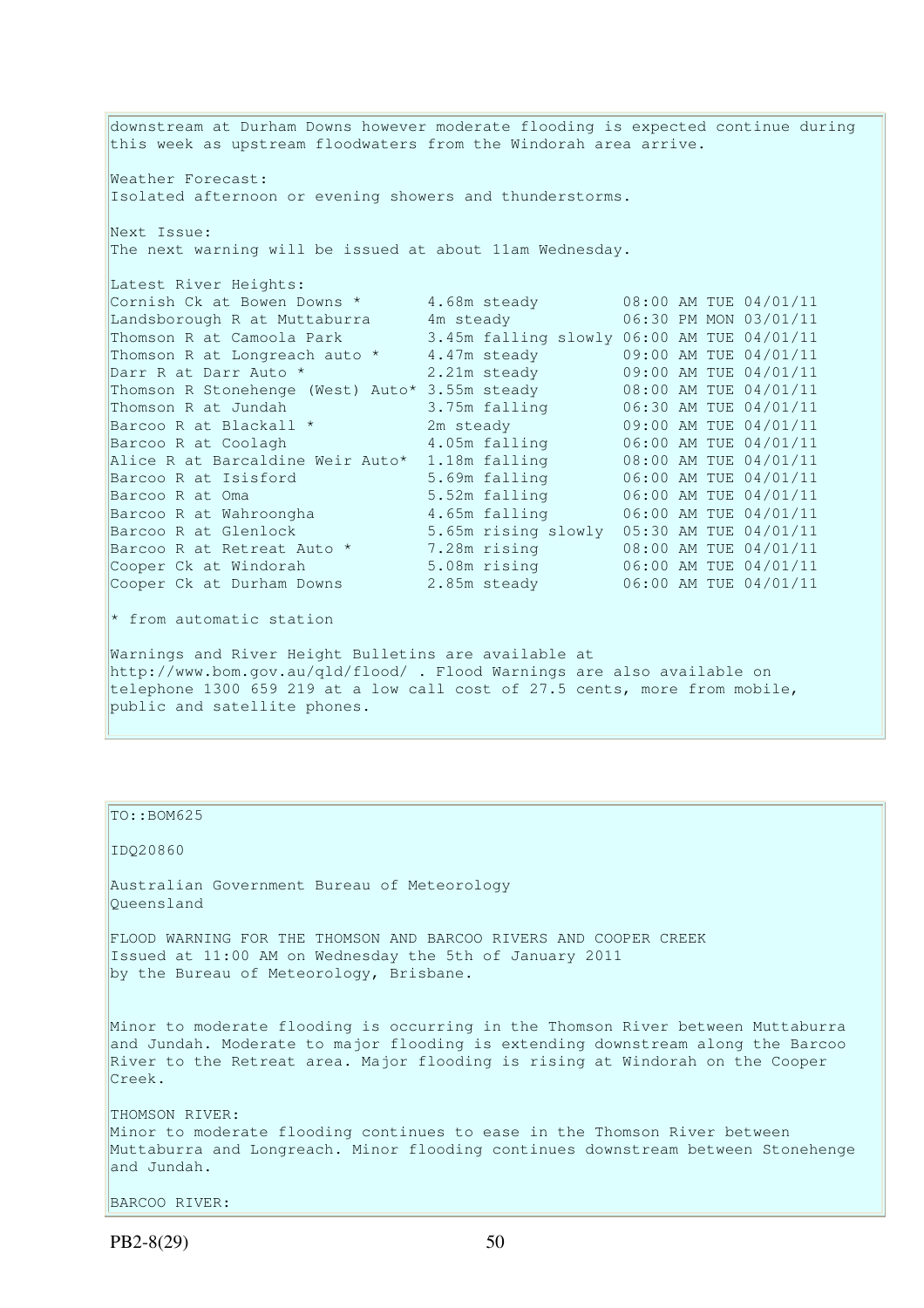Moderate to major flooding is occurring along the lower Barcoo River between Isisford and Retreat with the flood peak approaching the Glenlock area. Further rises are expected downstream to the Retreat area during this week. At 8pm Tuesday, the river level at Retreat was 7.61 metres, which is about 5.9 metres above the Barcoo River Causeway. COOPER CREEK: Major flooding is rising slowly in the Cooper Creek at Windorah. At 6am Wednesday the creek level was 5.17 metres, which was about 0.9 metres above the level of the approaches to the Diamantina Development Road. River levels are easing downstream at Durham Downs however moderate flooding is expected continue during this week as upstream floodwaters from the Windorah area arrive. Weather Forecast: Isolated afternoon or evening showers and thunderstorms. Next Issue: The next warning will be issued at about 11am Thursday. Latest River Heights: Landsborough R at Muttaburra 3.85m falling slowly 09:00 AM WED 05/01/11 Thomson R at Camoola Park 3.3m falling slowly 06:00 AM WED 05/01/11 Thomson R at Longreach auto \* 4.35m steady 09:00 AM WED 05/01/11 Darr R at Darr Auto \* 2.2m steady 08:00 AM WED 05/01/11 Thomson R Stonehenge (West) Auto\* 3.42m steady 08:00 AM WED 05/01/11 Thomson R Stonehenge (East) 2.25m steady 07:00 AM WED 05/01/11 Thomson R at Jundah 3.45m falling 06:00 AM WED 05/01/11 Barcoo R at Blackall \* 1.9m steady 09:00 AM WED 05/01/11 Barcoo R at Coolagh 3m steady 07:30 AM WED 05/01/11 Alice R at Barcaldine Weir Auto\* 0.96m falling 08:00 AM WED 05/01/11 Barcoo R at Isisford 5.18m falling 06:00 AM WED 05/01/11 Barcoo R at Oma 5.01m falling 06:00 AM WED 05/01/11 Barcoo R at Wahroongha 4.15m falling 06:00 AM WED 05/01/11 Barcoo R at Glenlock 5.7m steady 05:00 AM WED 05/01/11 Barcoo R at Retreat Auto \* 7.61m rising 08:00 PM TUE 04/01/11 Cooper Ck at Windorah 5.17m rising slowly 06:00 AM WED 05/01/11  $*$  from automatic station Warnings and River Height Bulletins are available at http://www.bom.gov.au/qld/flood/ . Flood Warnings are also available on telephone 1300 659 219 at a low call cost of 27.5 cents, more from mobile, public and satellite phones.

#### TO::BOM625

#### IDQ20860

Australian Government Bureau of Meteorology Queensland

FLOOD WARNING FOR THE THOMSON AND BARCOO RIVERS AND COOPER CREEK Issued at 9:57 AM on Thursday the 6th of January 2011 by the Bureau of Meteorology, Brisbane.

Minor to moderate flooding is occurring in the Thomson River between Muttaburra and Jundah. Minor to moderate flooding continues on the Barcoo River between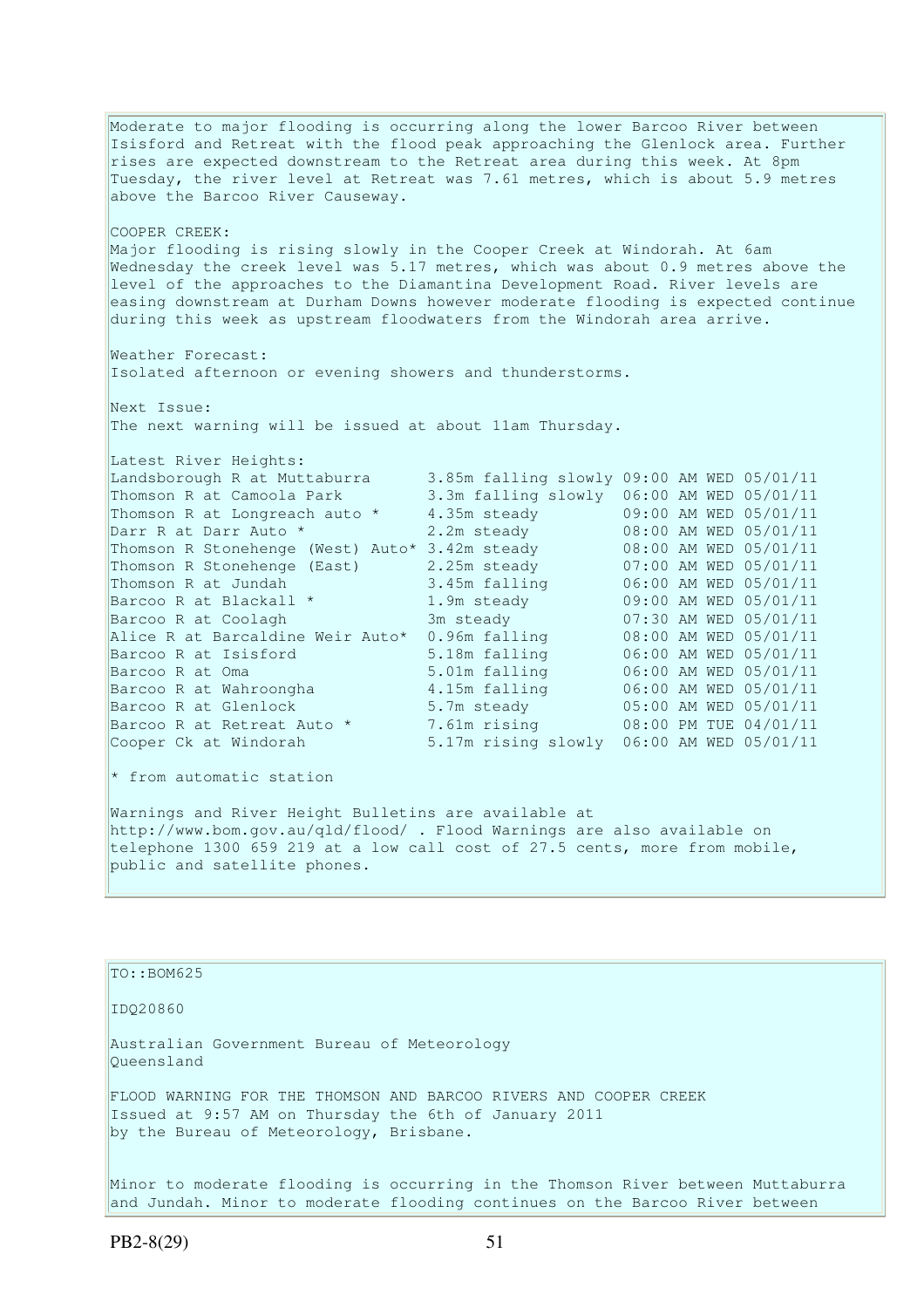Isisford and Glenlock increasing to major flooding in the Retreat area. Major flooding is rising at Windorah on the Cooper Creek. THOMSON RIVER: Minor to moderate flooding continues to ease in the Thomson River between Muttaburra and Longreach. Minor flooding continues downstream between Stonehenge and Jundah. BARCOO RIVER: Minor to moderate flooding is easing on the Barcoo River between Isisford and Glenlock. Major flooding continues at Retreat. The flood peak is currently in the Retreat area and water levels should commence easing Friday. At 8pm Thursday, the river level at Retreat was 8.28 metres, which is about 6.08 metres above the Barcoo River Causeway. COOPER CREEK: Major flooding is rising slowly in the Cooper Creek at Windorah. At 6am Thursday the creek level was 5.2 metres, which was about 0.9 metres above the level of the approaches to the Diamantina Development Road. Moderate flooding is expected to continue downstream at Durham Downs into next week. Weather Forecast: Isolated showers and thunderstorms in the northeast. Next Issue: The next warning will be issued at about 11am Friday. Latest River Heights: Landsborough R at Muttaburra 3.84m falling slowly 09:00 AM THU 06/01/11 Thomson R at Camoola Park 3.15m falling slowly 06:00 AM THU 06/01/11 Thomson R at Longreach auto \* 4.21m falling 08:00 AM THU 06/01/11<br>
Darr R at Darr Auto \* 2.19m steady 08:00 AM THU 06/01/11 Darr R at Darr Auto \* 2.19m steady 08:00 AM THU 06/01/11 Thomson R Stonehenge (West) Auto\* 3.33m steady 12:00 AM THU 06/01/11 Thomson R at Jundah 3.05m falling 07:00 AM THU 06/01/11 Barcoo R at Blackall \* 1.86m steady 08:00 AM THU 06/01/11<br>Alice R at Barcaldine Weir Auto\* 0.76m falling 08:00 AM THU 06/01/11 Alice R at Barcaldine Weir Auto\* 0.76m falling 08:00 AM THU 06/01/11<br>Barcoo R at Isisford 4.6m falling 06:00 AM THU 06/01/11 Barcoo R at Isisford 4.6m falling<br>Barcoo R at Oma 1.55m falling Barcoo R at Oma 4.55m falling 06:00 AM THU 06/01/11 Barcoo R at Wahroongha 3.65m falling 06:00 AM THU 06/01/11 Barcoo R at Glenlock 5.5m falling 05:30 AM THU 06/01/11<br>Barcoo R at Retreat Auto \* 8.28m rising 08:00 AM THU 06/01/11 Barcoo R at Retreat Auto \* Cooper Ck at Windorah 5.2m rising slowly 06:00 AM THU 06/01/11  $*$  denotes automatic station. Warnings and River Height Bulletins are available at http://www.bom.gov.au/qld/flood/ . Flood Warnings are also available on telephone 1300 659 219 at a low call cost of 27.5 cents, more from mobile, public and satellite phones.

## TO::BOM625

IDQ20860

Australian Government Bureau of Meteorology Queensland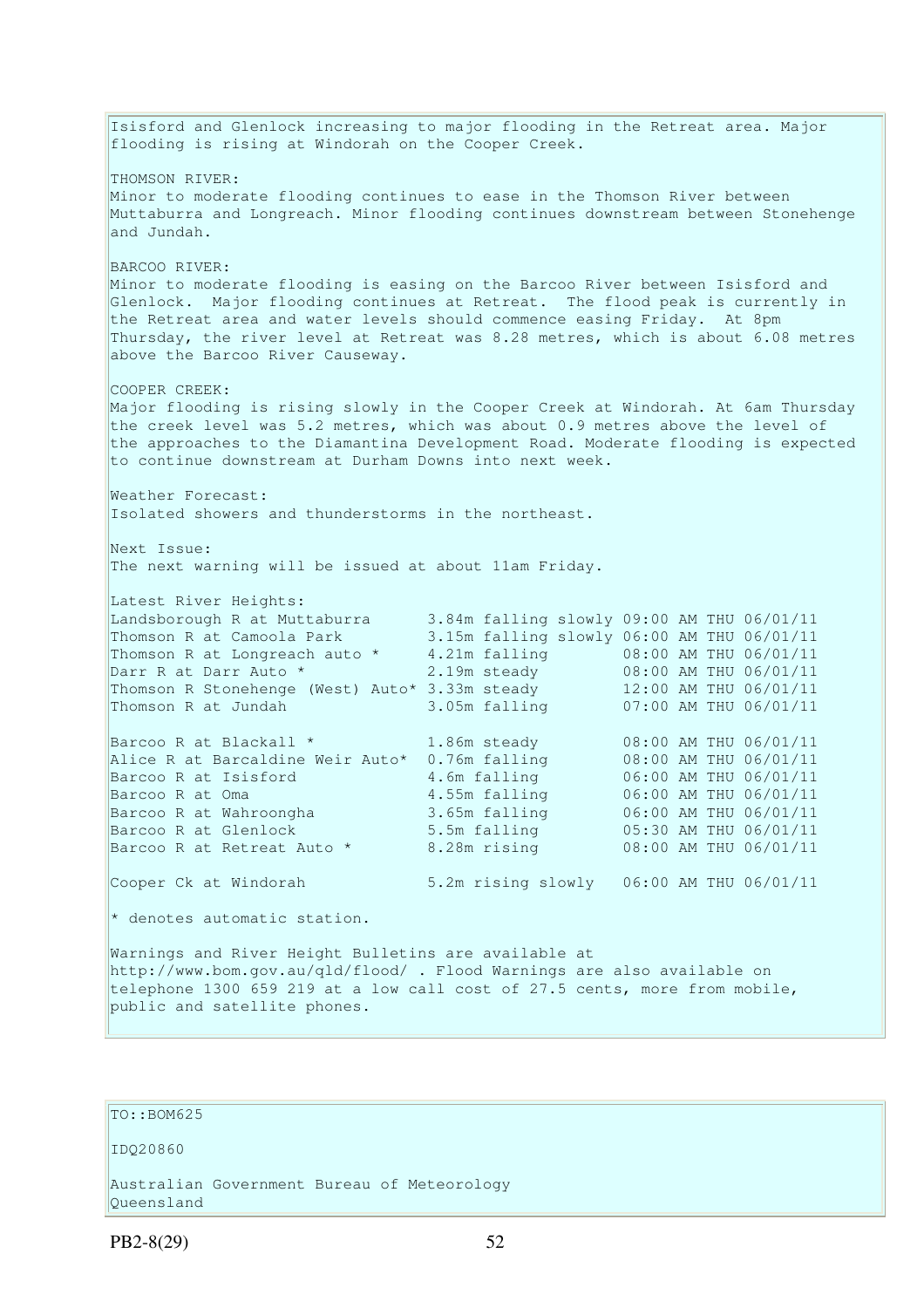FLOOD WARNING FOR THE THOMSON AND BARCOO RIVERS AND COOPER CREEK Issued at 11:40 AM on Friday the 7th of January 2011 by the Bureau of Meteorology, Brisbane. Minor flooding continues in the Thomson River between Muttaburra and Jundah. Minor to moderate flooding is easing on the Barcoo River between Isisford and Glenlock. Major flooding has now peaked on the Barcoo River at Retreat. Major flooding is rising slowly on the Cooper Creek at Windorah. THOMSON RIVER: Minor flooding is currently easing in the Thomson River between Muttaburra and Jundah. Renewed small rises are expected during next week but river levels are not expected to exceed the minor flood level. BARCOO RIVER: Minor to moderate flooding continues to ease on the Barcoo River between Isisford and Glenlock. Major flooding continues at Retreat. The flood peak is currently in the Retreat area and water levels should fall below major later in the weekend. At 9am Friday, the river level at Retreat was 8.03 metres, which is about 5.83 metres above the Barcoo River Causeway. COOPER CREEK: Major flooding is rising slowly in the Cooper Creek at Windorah. At 6am Friday the creek level was 5.22 metres, which was about 0.92 metres above the level of the approaches to the Diamantina Development Road. River levels at Windorah are expected to peak in the next 1 to 2 days. Moderate flooding is expected to continue downstream at Durham Downs into next week. Next Issue: The next warning will be issued at about 11am Saturday. Latest River Heights: Thomson R at Camoola Park 3.05m falling slowly 06:00 AM FRI 07/01/11 Thomson R at Longreach auto \* 4.05m steady 09:00 AM FRI 07/01/11 Darr R at Darr Auto \* 2.18m steady 08:00 AM FRI 07/01/11 Thomson R Stonehenge (West) Auto\* 3.27m steady Thomson R at Jundah 2.8m falling 06:00 AM FRI 07/01/11 Barcoo R at Isisford 4.14m falling 06:00 AM FRI 07/01/11 Barcoo R at Oma 4.08m falling 06:00 AM FRI 07/01/11 Barcoo R at Villa 2008<br>Barcoo R at Wahroongha 3.25m falling 06:00 AM FRI 07/01/11 Barcoo R at Glenlock 5.05m falling 05:30 AM FRI 07/01/11 Barcoo R at Retreat Auto \* 8.03m falling 09:00 AM FRI 07/01/11 Cooper Ck at Windorah 5.22m rising slowly 06:00 AM FRI 07/01/11<br>Cooper Ck at Durham Downs 2.82m steady 05:30 AM FRI 07/01/11 Cooper Ck at Durham Downs 2.82m steady 05:30 AM FRI 07/01/11 \* denotes automatic station. Warnings and River Height Bulletins are available at http://www.bom.gov.au/qld/flood/ . Flood Warnings are also available on telephone 1300 659 219 at a low call cost of 27.5 cents, more from mobile, public and satellite phones.

TO::BOM625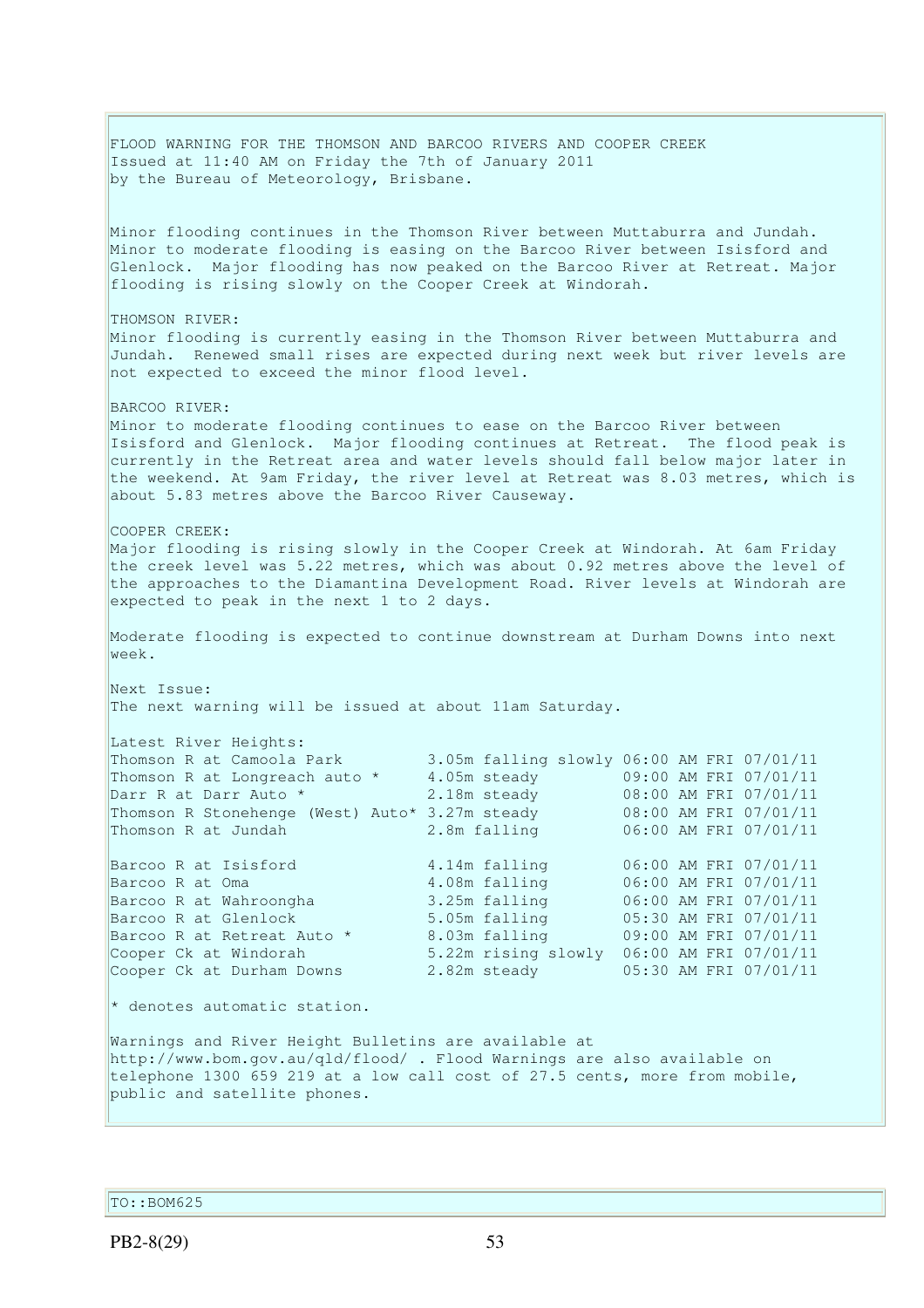IDQ20860

Australian Government Bureau of Meteorology Queensland

FLOOD WARNING FOR COOPER CREEK Issued at 10:38 AM on Saturday the 8th of January 2011 by the Bureau of Meteorology, Brisbane.

Major flooding is rising along the Cooper Creek at Windorah. Minor flooding continues to ease in the Thomson River between Camoola Park and Jundah. Minor to major flooding will continue to fall along the Barcoo River between Glenlock and Retreat.

Major flooding continues in the Cooper Creek at Windorah. At 6am Saturday the creek level was 5.2 metres, which was about 0.9 metres above the level of the approaches to the Diamantina Development Road. River levels at Windorah are expected to fall slowly through Sunday and next week.

Moderate flooding is expected to continue downstream at Durham Downs for at least 7 days.

Next Issue: The next warning will be issued at about 11am Sunday.

| 3.89m steady    |  |                                                                                                                                                                                                                                                                                                                                                                                                                                                   |
|-----------------|--|---------------------------------------------------------------------------------------------------------------------------------------------------------------------------------------------------------------------------------------------------------------------------------------------------------------------------------------------------------------------------------------------------------------------------------------------------|
| 2.17m steady    |  |                                                                                                                                                                                                                                                                                                                                                                                                                                                   |
| 3.57m rising    |  |                                                                                                                                                                                                                                                                                                                                                                                                                                                   |
| 2.45m rising    |  |                                                                                                                                                                                                                                                                                                                                                                                                                                                   |
| 2.5m falling    |  |                                                                                                                                                                                                                                                                                                                                                                                                                                                   |
| 2.21m falling   |  |                                                                                                                                                                                                                                                                                                                                                                                                                                                   |
| $0.55m$ falling |  |                                                                                                                                                                                                                                                                                                                                                                                                                                                   |
| 3.63m falling   |  |                                                                                                                                                                                                                                                                                                                                                                                                                                                   |
|                 |  |                                                                                                                                                                                                                                                                                                                                                                                                                                                   |
| 2.85m falling   |  |                                                                                                                                                                                                                                                                                                                                                                                                                                                   |
| 4.95m falling   |  |                                                                                                                                                                                                                                                                                                                                                                                                                                                   |
| 6.86m falling   |  |                                                                                                                                                                                                                                                                                                                                                                                                                                                   |
|                 |  |                                                                                                                                                                                                                                                                                                                                                                                                                                                   |
| 2.82m steady    |  |                                                                                                                                                                                                                                                                                                                                                                                                                                                   |
|                 |  | 2.95m falling slowly 06:00 AM SAT 08/01/11<br>09:00 AM SAT 08/01/11<br>09:00 AM SAT 08/01/11<br>08:00 AM SAT 08/01/11<br>07:00 AM SAT 08/01/11<br>07:30 AM SAT 08/01/11<br>09:00 AM SAT 08/01/11<br>08:00 AM SAT 08/01/11<br>06:00 AM SAT 08/01/11<br>3.72m falling slowly 06:00 AM SAT 08/01/11<br>06:00 AM SAT 08/01/11<br>03:00 PM FRI 07/01/11<br>08:00 AM SAT 08/01/11<br>5.2m falling slowly 06:00 AM SAT 08/01/11<br>06:00 AM SAT 08/01/11 |

\*automatic station

Warnings and River Height Bulletins are available at http://www.bom.gov.au/qld/flood/ . Flood Warnings are also available on telephone 1300 659 219 at a low call cost of 27.5 cents, more from mobile, public and satellite phones.

# TO::BOM625

IDQ20860

Australian Government Bureau of Meteorology Queensland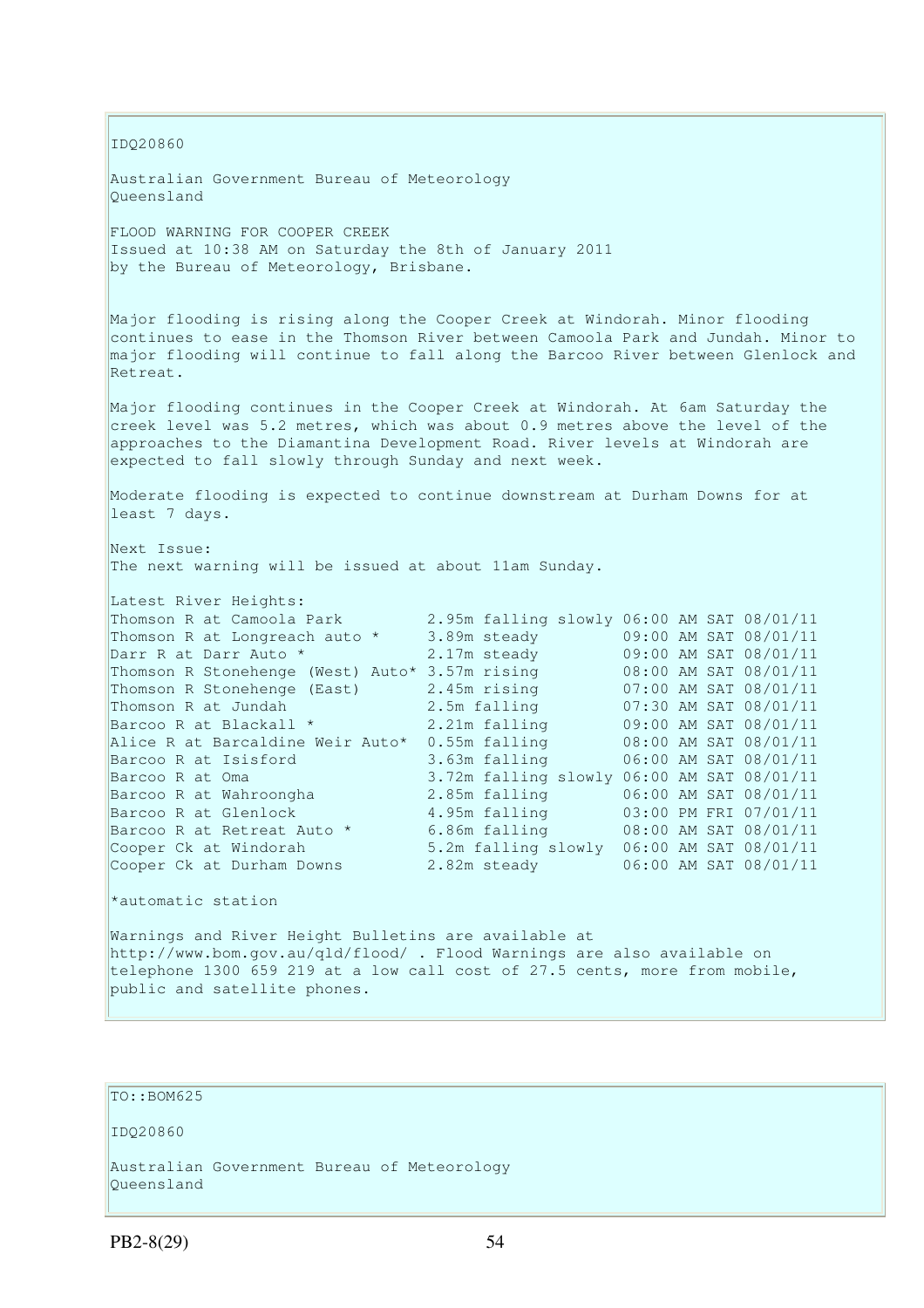FLOOD WARNING FOR COOPER CREEK Issued at 10:20 AM on Sunday the 9th of January 2011 by the Bureau of Meteorology, Brisbane.

Major flooding is easing along the Cooper Creek at Windorah. Minor flooding continues to ease in the Thomson River between Camoola Park and Jundah. Minor to moderate flooding will continue to fall along the Barcoo River between Glenlock and Retreat.

Major flooding continues in the Cooper Creek at Windorah. At 6am Sunday the creek level was 5.1 metres, which was about 0.8 metres above the level of the approaches to the Diamantina Development Road. River levels at Windorah are expected to fall slowly this week.

Moderate flooding is expected to continue downstream at Durham Downs until the weekend at least.

Next Issue: The next warning will be issued at about 1pm Monday.

| Latest River Heights:                          |                                            |                       |  |
|------------------------------------------------|--------------------------------------------|-----------------------|--|
| Thomson R at Camoola Park                      | 2.95m steady                               | 06:00 AM SUN 09/01/11 |  |
| Thomson R at Longreach auto *                  | 3.75m steady                               | 09:00 AM SUN 09/01/11 |  |
| Darr R at Darr Auto *                          | 2.16m steady                               | 09:00 AM SUN 09/01/11 |  |
| Thomson R Stonehenge (West) Auto* 3.99m rising |                                            | 08:00 AM SUN 09/01/11 |  |
| Thomson R Stonehenge (East)                    | 2.65m rising                               | 06:15 AM SUN 09/01/11 |  |
| Thomson R at Jundah                            | 2.5m steady                                | 06:00 AM SUN 09/01/11 |  |
| Barcoo R at Blackall *                         | 1.85m steady                               | 09:00 AM SUN 09/01/11 |  |
| Alice R at Barcaldine Weir Auto*               | 0.48m steady                               | 08:00 AM SUN 09/01/11 |  |
| Barcoo R at Isisford                           | 3.16m falling                              | 06:00 AM SUN 09/01/11 |  |
| Barcoo R at Wahroongha                         | 2.55m falling                              | 06:00 AM SUN 09/01/11 |  |
| Barcoo R at Glenlock                           | 4.35m falling                              | 05:30 AM SUN 09/01/11 |  |
| Barcoo R at Retreat Auto *                     | 5.46m falling                              | 08:00 AM SUN 09/01/11 |  |
| Cooper Ck at Windorah                          | 5.12m falling slowly 06:00 AM SUN 09/01/11 |                       |  |
| Cooper Ck at Durham Downs                      | 2.82m steady                               | 07:00 AM SUN 09/01/11 |  |

\*automatic station

Warnings and River Height Bulletins are available at http://www.bom.gov.au/qld/flood/ . Flood Warnings are also available on telephone 1300 659 219 at a low call cost of 27.5 cents, more from mobile, public and satellite phones.

## $To::BOM625$

IDQ20860

Australian Government Bureau of Meteorology Queensland

FLOOD WARNING FOR COOPER CREEK Issued at 11:39 AM on Monday the 10th of January 2011 by the Bureau of Meteorology, Brisbane.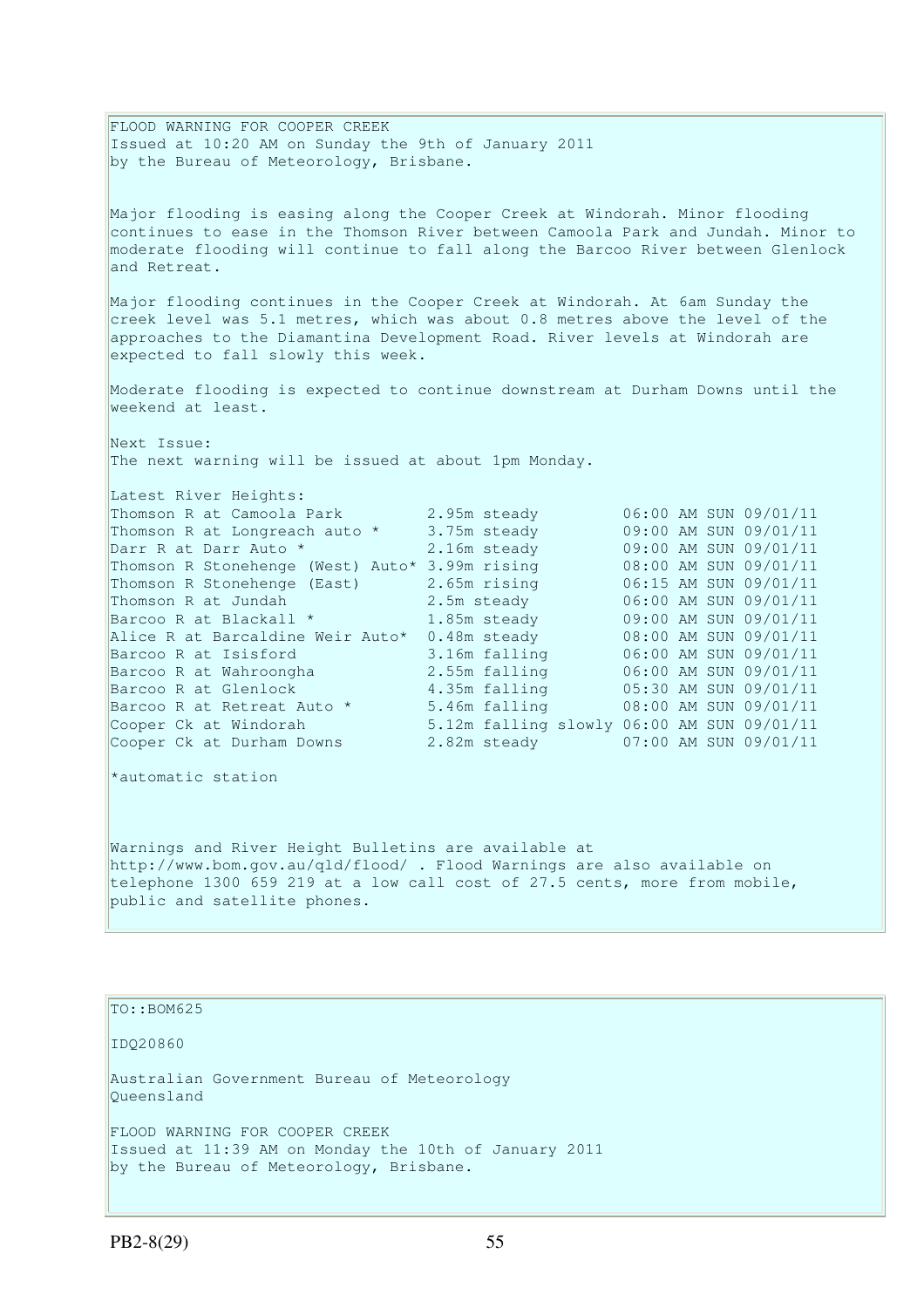Moderate flooding is easing along the Cooper Creek at Windorah. Minor flooding continues to ease in the Thomson River between Camoola Park and Longreach. Renewed rises and minor to moderate flooding is being recorded on the lower Thomson River between Stonehenge and the Jundah area. Minor flooding will continue to fall along the Barcoo River at Retreat.

Major flooding continues in the Cooper Creek at Windorah. At 6am Monday the creek level was 4.9 metres, which was about 0.6 metres above the level of the approaches to the Diamantina Development Road. River levels at Windorah are expected to fall slowly this week.

Moderate flooding is expected to continue downstream at Durham Downs until the weekend at least.

Next Issue: The next warning will be issued at about 1pm Tuesday.

| Latest River Heights:             |                                     |  |                       |
|-----------------------------------|-------------------------------------|--|-----------------------|
| Thomson R at Camoola Park         | 2.95m steady                        |  | 06:00 AM MON 10/01/11 |
| Thomson R at Longreach auto *     | 3.63m steady                        |  | 08:00 AM MON 10/01/11 |
| Darr R at Darr Auto *             | 2.15m steady                        |  | 09:00 AM MON 10/01/11 |
| Thomson R Stonehenge (West) Auto* | 4.18m steady                        |  | 08:00 AM MON 10/01/11 |
| Thomson R Stonehenge (East)       | 2.9m steady 07:15 AM MON 10/01/11   |  |                       |
| Thomson R at Jundah               | 2.95m rising 07:00 AM MON 10/01/11  |  |                       |
| Barcoo R at Blackall *            | 1.74m steady 09:00 AM MON 10/01/11  |  |                       |
| Alice R at Barcaldine Weir Auto*  | 0.43m steady                        |  | 08:00 AM MON 10/01/11 |
| Barcoo R at Isisford              | 2.68m falling 06:00 AM MON 10/01/11 |  |                       |
| Barcoo R at Wahroongha            | 2.2m falling 06:00 AM MON 10/01/11  |  |                       |
| Barcoo R at Glenlock              | 4m falling 05:30 AM MON 10/01/11    |  |                       |
| Barcoo R at Retreat Auto *        | 4.54m falling 08:00 AM MON 10/01/11 |  |                       |
| Cooper Ck at Windorah             | 4.9m falling 06:00 AM MON 10/01/11  |  |                       |

\* from automatic station

Warnings and River Height Bulletins are available at http://www.bom.gov.au/qld/flood/ . Flood Warnings are also available on telephone 1300 659 219 at a low call cost of 27.5 cents, more from mobile, public and satellite phones.

| $TO: BOM625$                                                                                                                                                                                                                                                                                                                                                          |
|-----------------------------------------------------------------------------------------------------------------------------------------------------------------------------------------------------------------------------------------------------------------------------------------------------------------------------------------------------------------------|
| ID020860                                                                                                                                                                                                                                                                                                                                                              |
| Australian Government Bureau of Meteorology<br>Oueensland                                                                                                                                                                                                                                                                                                             |
| FLOOD WARNING FOR COOPER CREEK<br>Issued at 9:07 AM on Tuesday the 11th of January 2011<br>by the Bureau of Meteorology, Brisbane.                                                                                                                                                                                                                                    |
| Moderate flooding along the Cooper Creek at Windorah. Minor flooding continues<br>to ease in the Thomson River between Camoola Park and Longreach. Renewed rises<br>and minor to moderate flooding is being recorded on the lower Thomson River<br>between Stonehenge and the Jundah area. Minor flooding will continue to fall<br>along the Barcoo River at Retreat. |
| The Cooper Creek at Windorah has now eased below major and is expected to remain                                                                                                                                                                                                                                                                                      |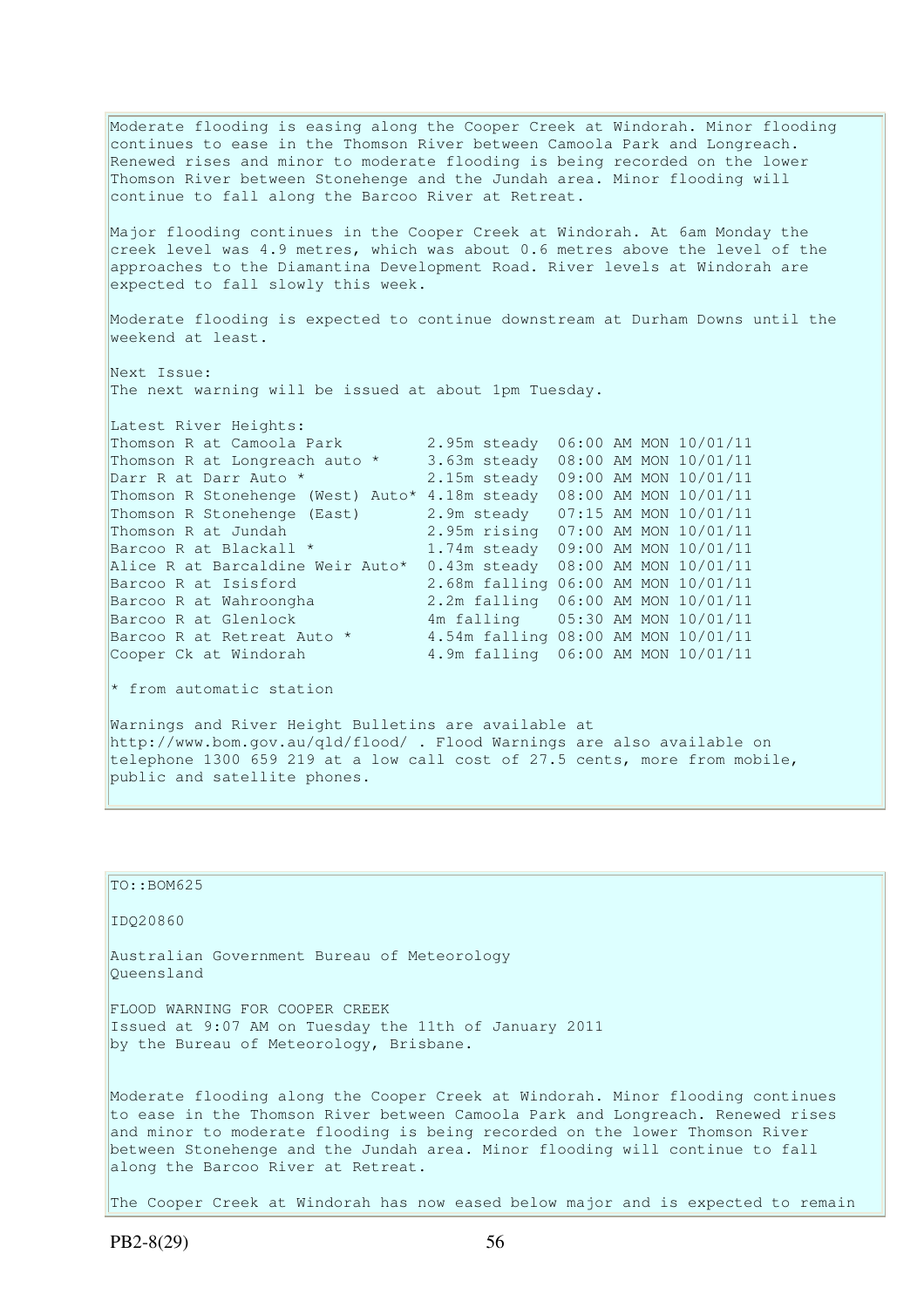at the moderate flood level for the remainder of the week. At 6am Tuesday the creek level was 4.6 metres, which was about 0.32 metres above the level of the approaches to the Diamantina Development Road. Moderate flooding is expected to continue downstream at Durham Downs until the weekend at least. Next Issue: The next warning will be issued at about 1pm Wednesday. Latest River Heights: Thomson R at Camoola Park 2.85m falling slowly 06:00 AM TUE 11/01/11 Thomson R at Longreach auto \* 3.52m steady 07:00 AM TUE 11/01/11 Thomson R Stonehenge (West) Auto\* 4.21m steady 04:00 AM TUE 11/01/11 Thomson R Stonehenge (East) 3m steady 06:00 AM TUE 11/01/11 Thomson R at Jundah 3.65m rising 07:00 AM TUE 11/01/11 Barcoo R at Retreat Auto \* 3.89m falling 08:00 AM TUE 11/01/11 Cooper Ck at Windorah 4.62m falling 06:00 AM TUE 11/01/11 \* denotes automatic station. Warnings and River Height Bulletins are available at http://www.bom.gov.au/qld/flood/ . Flood Warnings are also available on telephone 1300 659 219 at a low call cost of 27.5 cents, more from mobile, public and satellite phones.

```
TO::BOM625 
IDQ20860 
Australian Government Bureau of Meteorology 
Queensland 
FLOOD WARNING FOR COOPER CREEK 
Issued at 10:30 AM on Wednesday the 12th of January 2011 
by the Bureau of Meteorology, Brisbane.
Moderate flooding along the Cooper Creek at Windorah. Minor flooding continues 
to ease in the Thomson River between Camoola Park and Longreach. Renewed rises 
and minor to moderate flooding on the lower Thomson River between Stonehenge and 
Jundah. 
Flood levels have eased below minor on the Barcoo River at Retreat. 
Moderate flooding continues to slowly ease on the Cooper Creek at Windorah. At 
6am Wednesday the creek level was 4.42 metres, which was about 0.12 metres above 
the level of the approaches to the Diamantina Development Road. 
Moderate flooding is expected to continue downstream at Durham Downs into next 
week. 
Next Issue: 
The next warning will be issued at about 1pm Thursday.
```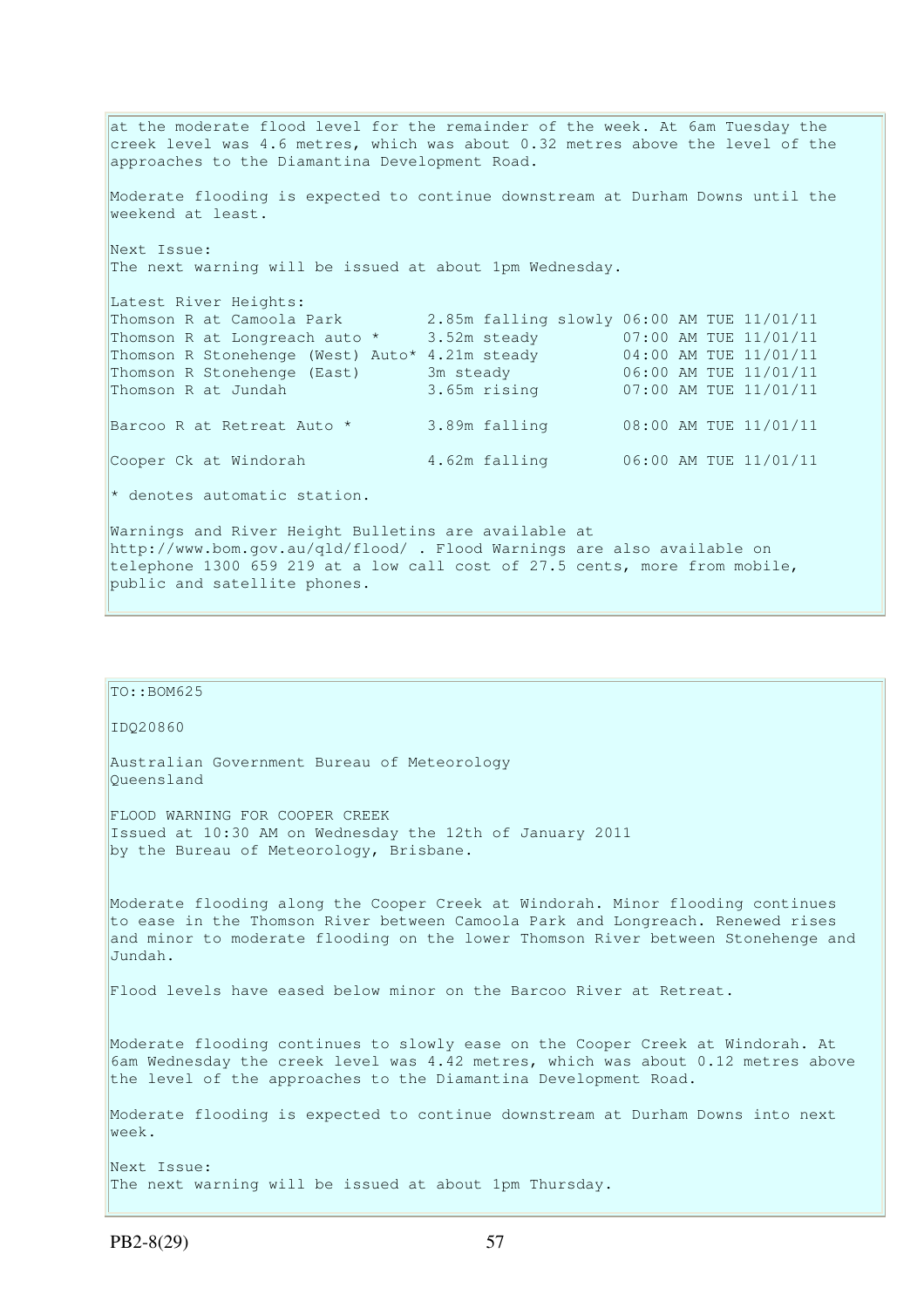Latest River Heights: Thomson R at Camoola Park 2.75m falling slowly 06:00 AM WED 12/01/11 Thomson R at Longreach auto \* 3.41m steady 09:00 AM WED 12/01/11 Thomson R Stonehenge (West) Auto\* 4.19m steady 08:00 PM TUE 11/01/11 Thomson R Stonehenge (East) 2.9m steady 07:00 AM WED 12/01/11 Thomson R at Jundah 4m rising 06:00 AM WED 12/01/11 Barcoo R at Retreat Auto \* 3.44m falling 08:00 AM WED 12/01/11 Cooper Ck at Windorah 4.42m falling 06:00 AM WED 12/01/11 Cooper Ck at Durham Downs 2.82m steady 06:00 AM WED 12/01/11 \* dentoes automatic station. Warnings and River Height Bulletins are available at http://www.bom.gov.au/qld/flood/ . Flood Warnings are also available on telephone 1300 659 219 at a low call cost of 27.5 cents, more from mobile, public and satellite phones.

TO::BOM625 IDQ20860 Australian Government Bureau of Meteorology Queensland FLOOD WARNING FOR THE COOPER CREEK Issued at 11:40 AM on Thursday the 13th of January 2011 by the Bureau of Meteorology, Brisbane. Moderate flooding remains steady in the Cooper Creek at Windorah. Further rainfall is forecast across the entire catchment during today and into the weekend which may result in renewed rises and higher levels during the next few days. Minor flooding continues to ease in the Thomson River between Camoola Park and Longreach, with minor to moderate flooding occurring further downstream at Stonehenge and Jundah. Recent rainfall in the lower Barcoo catchment during Wednesday may result in some small rises and possible minor flooding at Retreat during the weekend. Moderate flooding remains steady on the Cooper Creek at Windorah. At 6am Thursday the creek level at Windorah was 4.4 metres, which was about 0.1 metres above the level of the approaches to the Diamantina Development Road. Moderate flooding is rising downstream at Durham Downs, with further rises and possible major flood levels going into the weekend. Weather Forecast: Rain areas and thunderstorms, with some moderate to heavy falls likely. Next Issue: The next warning will be issued at about 11am Friday. Latest River Heights: Thomson R at Camoola Park 2.65m falling slowly 06:00 AM THU 13/01/11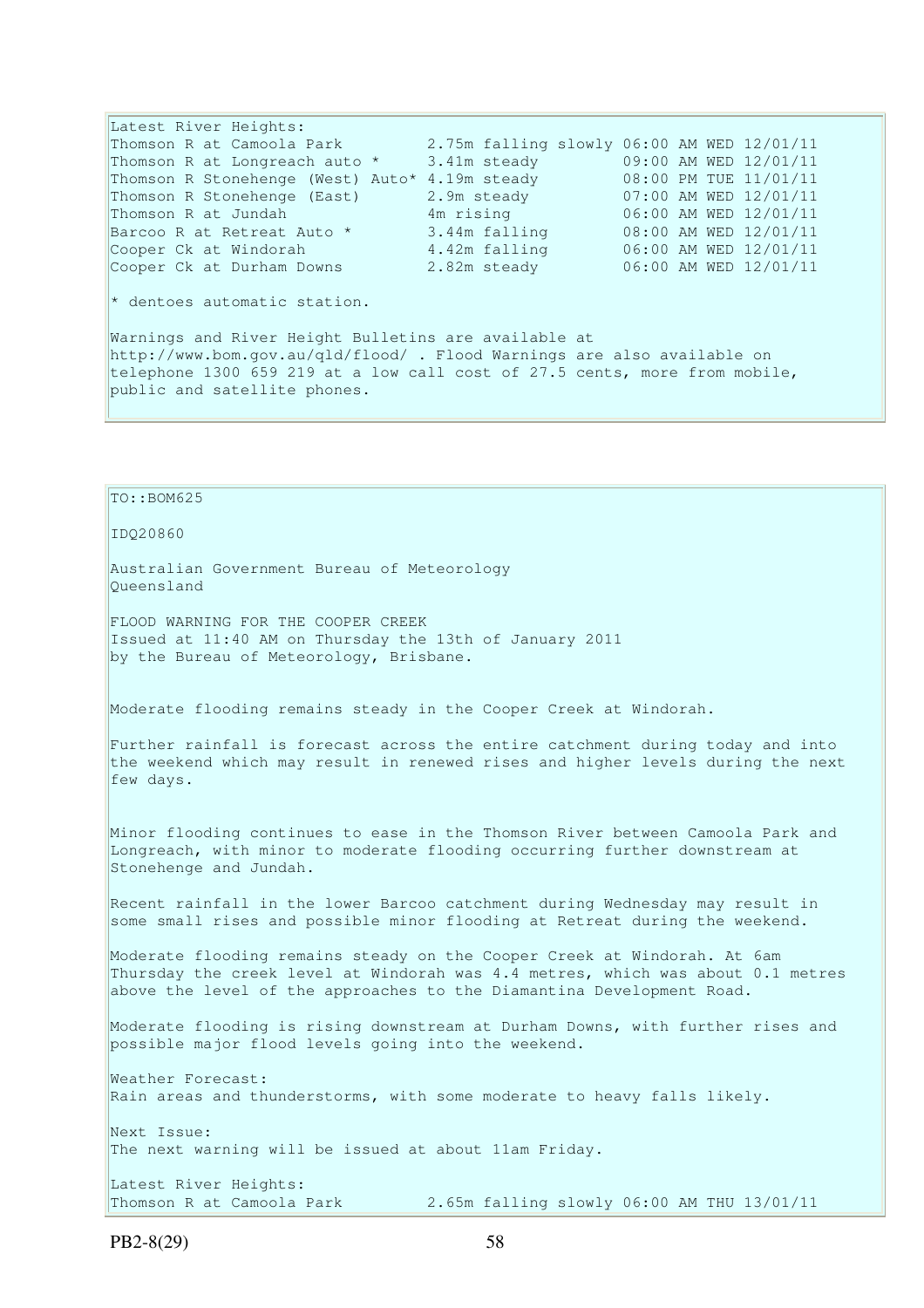Thomson R at Longreach auto \* 3.31m steady 10:00 AM THU 13/01/11 Darr R at Darr Auto \* 2.19m steady 10:00 AM THU 13/01/11 Thomson R Stonehenge (East) 2.8m steady 07:00 AM THU 13/01/11 Thomson R at Jundah 4.15m rising 06:00 AM THU 13/01/11 Barcoo R at Blackall \* 1.66m steady 10:00 AM THU 13/01/11 Alice R at Barcaldine Weir Auto\* 0.31m steady 08:00 AM THU 13/01/11  $\begin{array}{ll}\n\text{Alice} & \text{A1ICE } \text{R} & \text{B1C} \\
\text{B1C} & \text{B2C} & \text{B3D} \\
\text{B2C} & \text{B4D} & \text{B5D} \\
\text{B1D} & \text{B2D} & \text{B3D} \\
\text{B2D} & \text{B3D} & \text{B4D} \\
\text{B2D} & \text{B5D} & \text{B5D} \\
\text{B1D} & \text{B2D} & \text{B1D} & \text{B1D} \\
\text{$ Barcoo R at Glenlock 2.65m falling 05:30 AM THU 13/01/11 Barcoo R at Retreat Auto \* 3.09m falling 08:00 AM THU 13/01/11 Cooper Ck at Windorah 4.4m steady 06:00 AM THU 13/01/11 Cooper Ck at Durham Downs 2.88m rising slowly 07:00 AM THU 13/01/11 \* denotes automatic station. Warnings and River Height Bulletins are available at http://www.bom.gov.au/qld/flood/ . Flood Warnings are also available on telephone 1300 659 219 at a low call cost of 27.5 cents, more from mobile, public and satellite phones.

## $To::BOM625$

IDQ20860

Australian Government Bureau of Meteorology Queensland

FLOOD WARNING FOR THE COOPER CREEK Issued at 10:59 AM on Friday the 14th of January 2011 by the Bureau of Meteorology, Brisbane.

Moderate flooding has peaked in the Thomson River at Jundah, and renewed rises are occurring in the Cooper Creek at Windorah.

Further rainfall is forecast across the entire catchment during Friday and into the weekend which may result in renewed rises and higher levels during the next few days.

Minor flooding continues to ease in the Thomson River between Camoola Park and Stonehenge. Moderate flooding in the Thomson River at Jundah is beginning to ease slowly after a flood peak of 4.15 metres recorded during Thursday.

Recent rainfall in the lower Barcoo catchment during Wednesday and Thursday may result in some small rises and possible minor flooding at Retreat during the weekend.

Renewed rises and moderate flooding are occurring on the Cooper Creek at Windorah. At 6am Friday the creek level at Windorah was 4.5 metres, which was about 0.2 metres above the level of the approaches to the Diamantina Development Road.

Moderate flooding is occurring downstream at Durham Downs. Further rises are expected during the weekend, possibly reaching major flood levels next week.

Weather Forecast: Scattered showers and isolated thunderstorms with rain areas for most parts. Possible locally heavy falls with thunderstorms.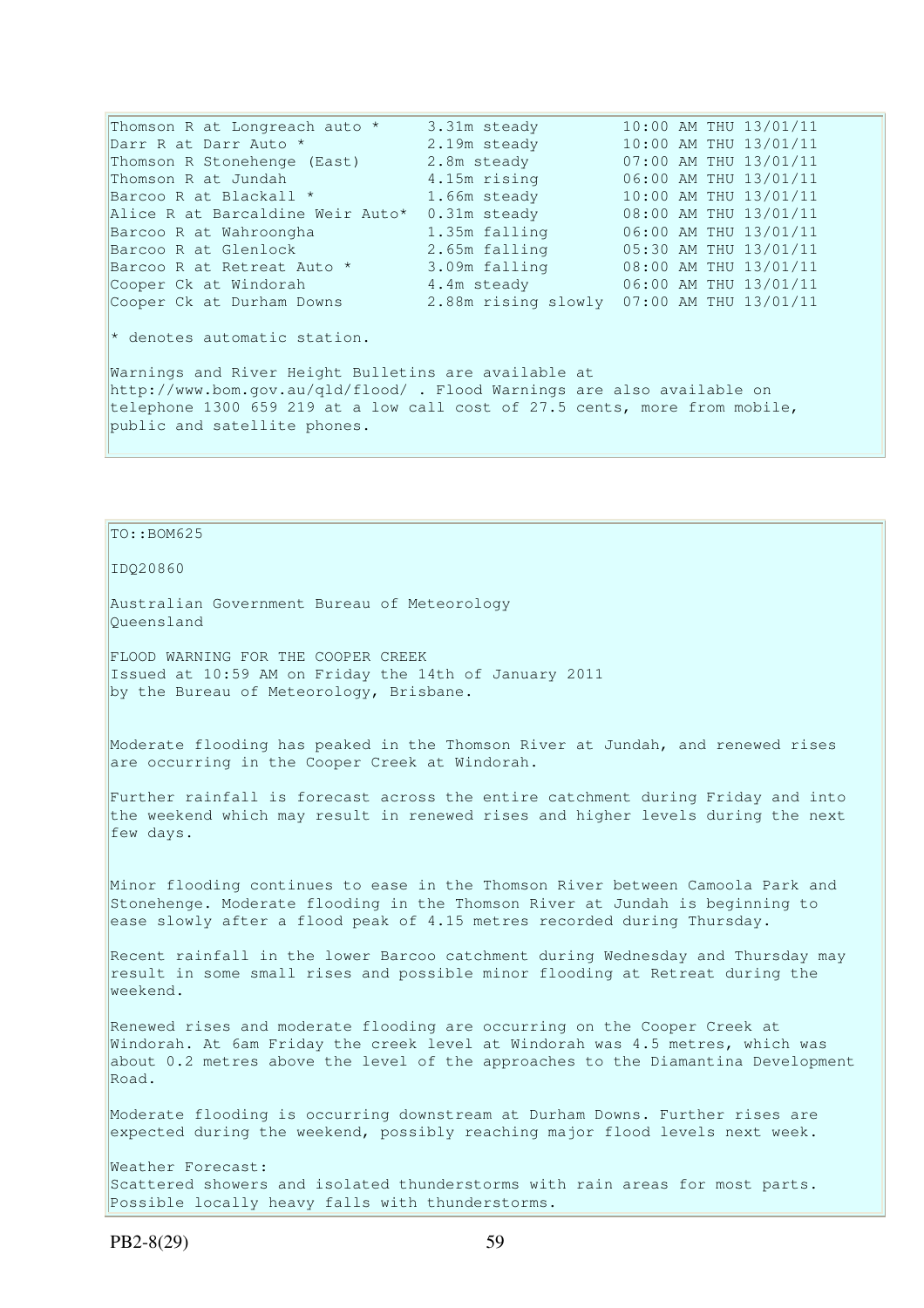Next Issue: The next warning will be issued at about 11am Saturday. Latest River Heights: Thomson R at Camoola Park 2.45m falling slowly 06:00 AM FRI 14/01/11 Thomson R at Longreach auto \* 3.2m steady 09:00 AM FRI 14/01/11 Darr R at Darr Auto \* 2.2m steady 09:00 AM FRI 14/01/11 Thomson R Stonehenge (East) 2.7m steady 05:30 AM FRI 14/01/11 Thomson R at Jundah 4.1m steady 07:00 AM FRI 14/01/11 Barcoo R at Blackall \* 1.65m steady 09:00 AM FRI 14/01/11 Alice R at Barcaldine Weir Auto\* 0.28m steady 08:00 AM FRI 14/01/11 Barcoo R at Wahroongha 1.3m falling 06:00 AM FRI 14/01/11 Barcoo R at Retreat Auto  $\star$  2.81m steady  $08:00$  AM FRI 14/01/11 Cooper Ck at Windorah 4.5m rising slowly 06:00 AM FRI 14/01/11 Cooper Ck at Durham Downs 2.85m falling slowly 07:00 AM FRI 14/01/11 Warnings and River Height Bulletins are available at http://www.bom.gov.au/qld/flood/ . Flood Warnings are also available on telephone 1300 659 219 at a low call cost of 27.5 cents, more from mobile, public and satellite phones.

## TO::BOM625

IDQ20860

Australian Government Bureau of Meteorology Queensland

FLOOD WARNING FOR THE COOPER CREEK Issued at 10:54 AM on Saturday the 15th of January 2011 by the Bureau of Meteorology, Brisbane.

Renewed rises and moderate flooding are occurring in the Cooper Creek at Windorah as upstream floodwaters arrive.

Areas of heavy rainfall have been recorded in the channel country, with Eromanga recording 73mm in the 24 hours to 9am Saturday. This could lead to further rises downstream in the Cooper Ck around Durham Downs and in the Wilson River.

Minor to moderate flooding continues to ease slowly in the Thomson River from Stonehenge to Jundah.

Recent rainfall in the lower Barcoo catchment during Wednesday and Thursday may result in some small rises and possible minor flooding at Retreat during the weekend.

Renewed rises and moderate flooding are occurring on the Cooper Creek at Windorah. At 6am Saturday the creek level at Windorah was 4.65 metres, which was about 0.35 metres above the level of the approaches to the Diamantina Development Road.

Moderate flooding is occurring downstream at Durham Downs. Further rises are expected during the weekend, possibly reaching major flood levels next week.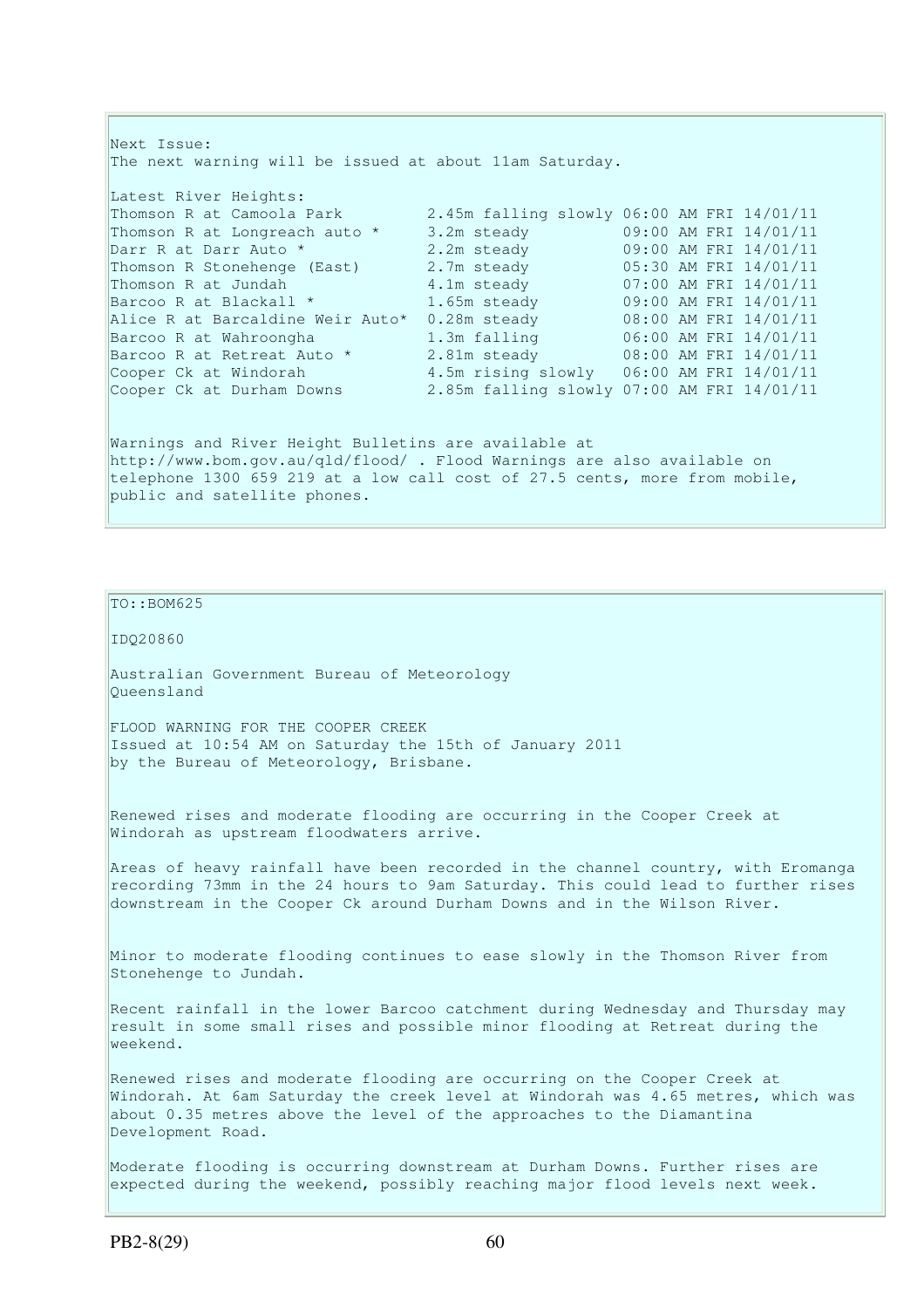Weather Forecast: Scattered showers, rain areas and isolated thunderstorms, west of Longreach. Next Issue: The next warning will be issued at about 11am Sunday. Latest River Heights: Thomson R at Longreach auto \* 3.07m falling 08:00 AM SAT 15/01/11 Darr R at Darr Auto \* 2.2m steady 08:00 AM SAT 15/01/11 Thomson R at Dongledon duce<br>
Darr R at Darr Auto \* 2.2m steady<br>
Thomson R at Jundah 1.05m steady<br>
4.05m steady Part N at Barr Auto<br>
Thomson R Stonehenge (East) 2.7m steady 06:45 AM SAT 15/01/11<br>
Thomson R at Jundah 4.05m steady 06:00 AM SAT 15/01/11<br>
Barcoo R at Blackall \* 1.63m steady 08:00 AM SAT 15/01/11 Barcoo R at Blackall \* 1.63m steady 08:00 AM SAT 15/01/11 Alice R at Barcaldine Weir Auto\* 0.26m steady 08:00 AM SAT 15/01/11 Barcoo R at Wahroongha 1.25m falling 06:00 AM SAT 15/01/11 Barcoo R at Retreat Auto \* 2.56m falling 08:00 AM SAT 15/01/11 Cooper Ck at Windorah 4.65m rising slowly 06:00 AM SAT 15/01/11 Cooper Ck at Durham Downs 2.84m falling slowly 07:00 AM SAT 15/01/11 \*automatic station Warnings and River Height Bulletins are available at http://www.bom.gov.au/qld/flood/ . Flood Warnings are also available on

telephone 1300 659 219 at a low call cost of 27.5 cents, more from mobile,

TO::BOM625

public and satellite phones.

IDQ20860

Australian Government Bureau of Meteorology Queensland

FLOOD WARNING FOR THE COOPER CREEK Issued at 10:46 AM on Sunday the 16th of January 2011 by the Bureau of Meteorology, Brisbane.

Minor to moderate flooding is easing in the lower Thomson River downstream from Longreach. Moderate flooding remains steady in the Cooper Creek at Windorah and at Durham Downs.

Minor flooding continues to ease slowly in the Thomson River between Stonehenge and Jundah.

Moderate flooding remains steady in the Cooper Creek at Windorah. At 6am Sunday the creek level at Windorah was 4.67 metres, which was about 0.37 metres above the level of the approaches to the Diamantina Development Road.

Moderate flooding also remains steady downstream at Durham Downs. However, areas of heavy rainfall recorded in the channel country during Friday may lead to further rises during this week in the Durham Downs area and in the Wilson River.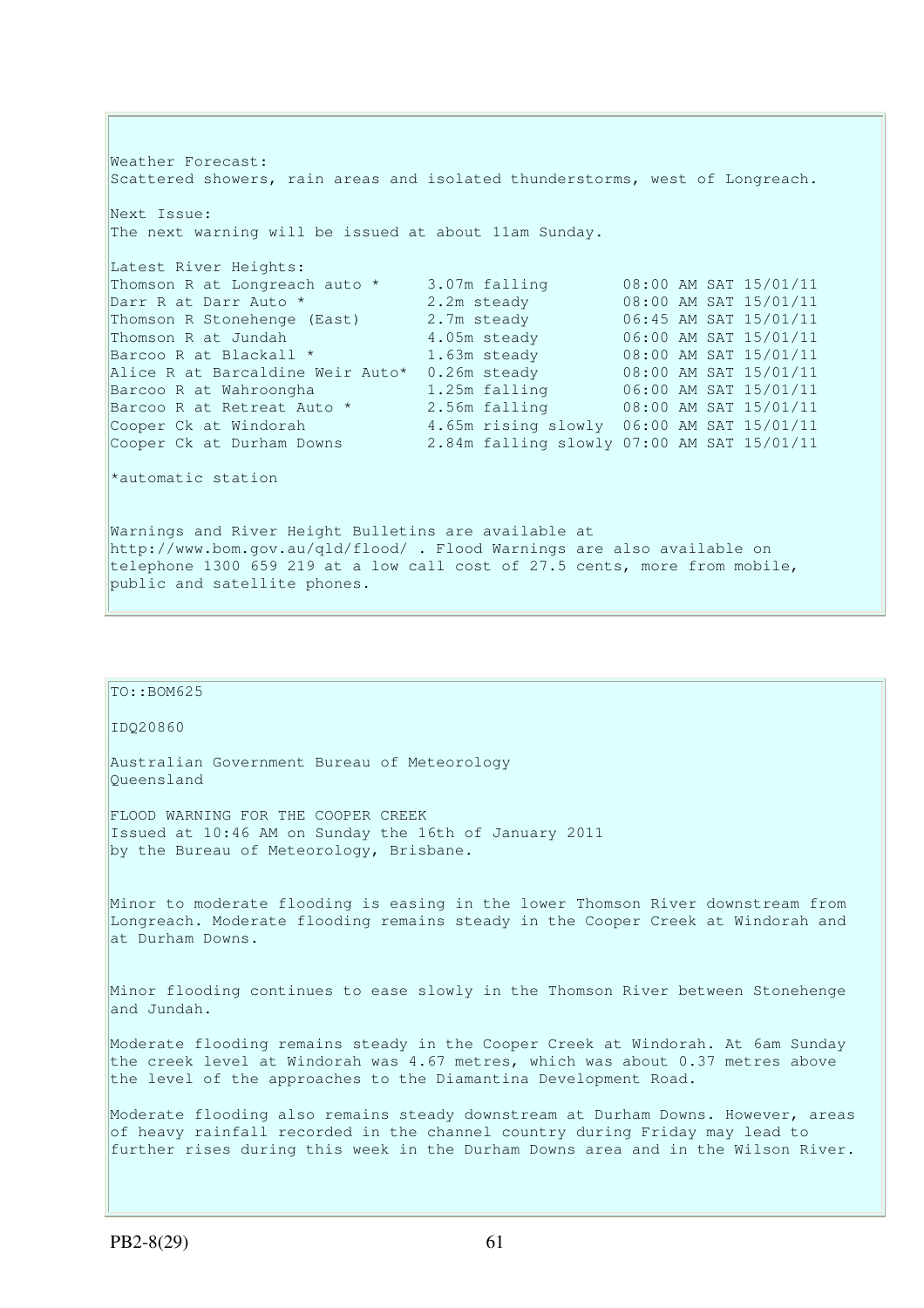Weather Forecast: Mostly fine, only isolated afternoon showers or storms. Next Issue: The next warning will be issued at about 11am Monday. Latest River Heights: Thomson R at Longreach auto \* 2.87m falling 08:00 AM SUN 16/01/11 Darr R at Darr Auto \* 2.19m steady 08:00 AM SUN 16/01/11 Thomson R Stonehenge (East) 2.6m falling slowly 06:00 AM SUN 16/01/11 Thomson R at Jundah 4m steady 06:00 AM SUN 16/01/11 Barcoo R at Blackall \* 1.62m steady 08:00 AM SUN 16/01/11 Alice R at Barcaldine Weir Auto\* 0.25m steady 08:00 AM SUN 16/01/11 Barcoo R at Wahroongha 1.15m falling 06:00 AM SUN 16/01/11 Barcoo R at Retreat Auto \* 2.34m falling slowly 08:00 AM SUN 16/01/11 Cooper Ck at Windorah 4.67m steady 06:00 AM SUN 16/01/11 Cooper Ck at Durham Downs 2.84m steady 08:00 AM SUN 16/01/11 Wilson R at Noccundra Hotel NA Cooper Ck at Nappa Merrie NA \* denotes automatic station. Warnings and River Height Bulletins are available at http://www.bom.gov.au/qld/flood/ . Flood Warnings are also available on telephone 1300 659 219 at a low call cost of 27.5 cents, more from mobile, public and satellite phones.

# TO::BOM625

### IDQ20860

Australian Government Bureau of Meteorology Queensland

FLOOD WARNING FOR THE COOPER CREEK Issued at 11:37 AM on Monday the 17th of January 2011 by the Bureau of Meteorology, Brisbane.

Minor flooding is easing in the lower Thomson River downstream from Longreach. Moderate flooding remains steady in the Cooper Creek at Windorah and at Durham Downs.

Further daily rainfall totals recorded to 9am Monday include Wahroongha 74mm, Stonehenge 48mm, Navarra 33mm, Isisford 24mm, Trinidad 21mm, Eromanga 15mm, and Windorah 14mm, with generally less than 7mm scattered across isolated areas north of about Windorah in the upper Barcoo and Thomson River catchments.

Minor flooding continues to ease slowly in the lower Thomson River between Stonehenge and Jundah. Some renewed stream rises are likely however as a result of the recent isolated heavy rainfall.

Fast rises are occurring in the lower Barcoo River at Wahroongha following recent heavy rainfall. Minor flooding is likely at Wahroongha during the next few days, with higher levels possible.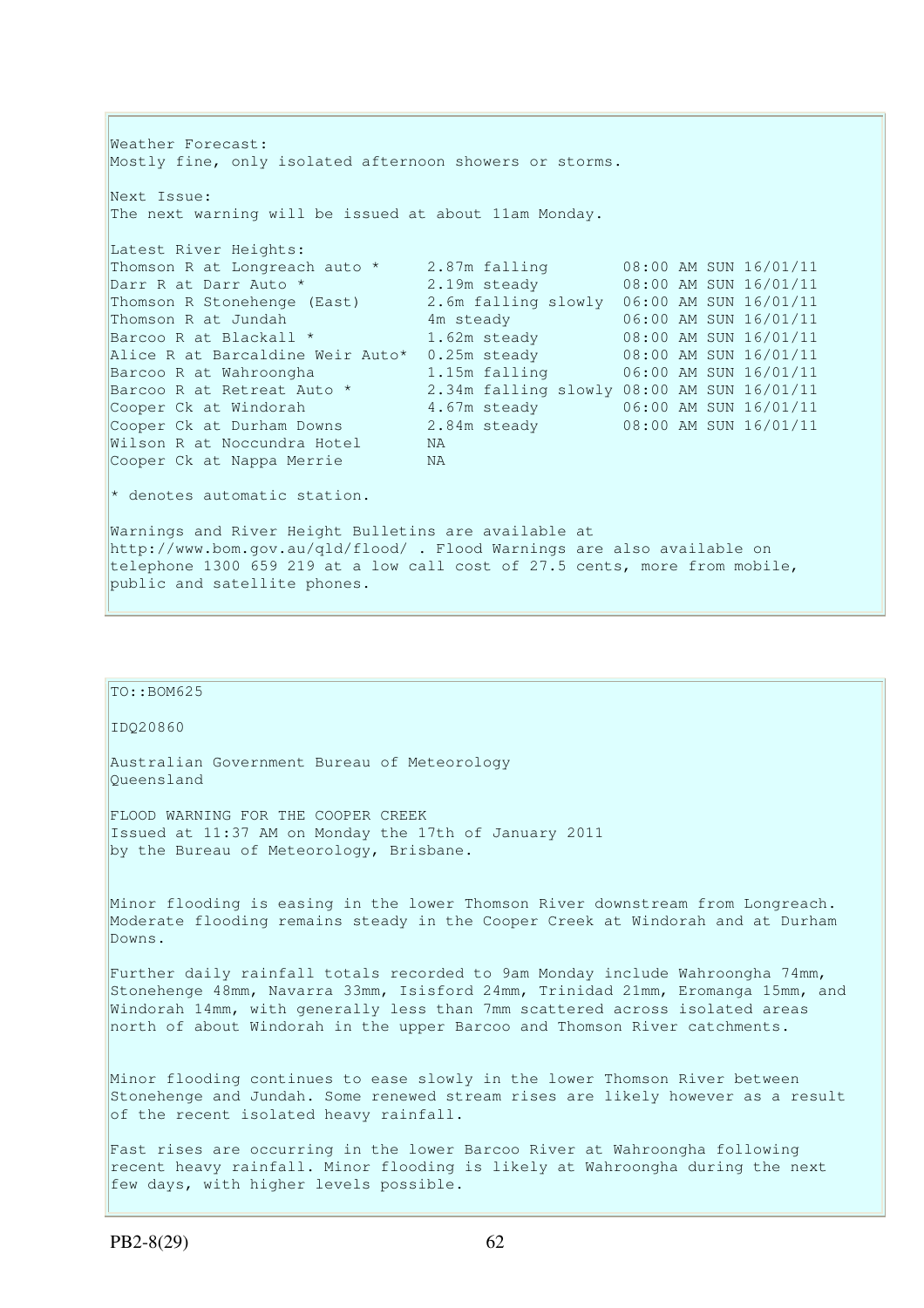Moderate flooding remains steady in the Cooper Creek at Windorah. At 6am Monday the creek level at Windorah was 4.67 metres, which was about 0.37 metres above the level of the approaches to the Diamantina Development Road. Moderate flooding also remains steady downstream at Durham Downs, with some further stream rises likely across the Cooper Creek catchment following continued isolated moderate to heavy rainfall. Weather Forecast: Isolated showers and possible gusty thunderstorms, mainly north of Windorah where rain areas may develop with possible locally moderate to heavy falls. Next Issue: The next warning will be issued at about 11am Tuesday. Latest River Heights: Thomson R at Longreach auto \* 2.6m falling 08:00 AM MON 17/01/11<br>
Darr R at Darr Auto \* 2.18m steady 08:23 AM MON 17/01/11<br>
Thomson R at Jundah 3.9m steady 07:00 AM MON 17/01/11<br>
Barcoo R at Blackall \* 3.9m steady 07:00 AM Darr R at Darr Auto \* 2.18m steady 08:23 AM MON 17/01/11 Thomson R Stonehenge (East) 2.6m steady 07:45 AM MON 17/01/11 Thomson R at Jundah 3.9m steady 07:00 AM MON 17/01/11 Barcoo R at Blackall  $\star$  1.62m steady 08:00 AM MON 17/01/11 Alice R at Barcaldine Weir Auto\* 0.23m steady 08:00 AM MON 17/01/11 Barcoo R at Wahroongha 1.55m rising 06:00 AM MON 17/01/11 Barcoo R at Retreat Auto \* 2.18m steady 68:00 AM MON 17/01/11 Cooper Ck at Windorah 4.67m steady 06:00 AM MON 17/01/11 Cooper Ck at Durham Downs 2.85m rising slowly 09:00 AM MON 17/01/11 Wilson R at Noccundra Hotel NA Cooper Ck at Nappa Merrie NA \* denotes automatic station. Warnings and River Height Bulletins are available at http://www.bom.gov.au/qld/flood/ . Flood Warnings are also available on telephone 1300 659 219 at a low call cost of 27.5 cents, more from mobile, public and satellite phones.

TO::BOM625 IDQ20860 Australian Government Bureau of Meteorology Queensland FLOOD WARNING FOR THE COOPER CREEK Issued at 10:38 AM on Tuesday the 18th of January 2011 by the Bureau of Meteorology, Brisbane. Minor to moderate flooding is rising slowly in the lower Thomson River downstream from Longreach. Moderate flooding continues in the Cooper Creek at Windorah and at Durham Downs. Further daily rainfall totals recorded to 9am Tuesday include Eastmere 46mm, Woodbine 46mm, and Holmleigh 30mm in the upper Thomson catchment, and rainfalls recorded across the Barcoo catchment at Tambo 25mm, Listowel Downs 10mm, Blackall 10mm, and Navarra 10mm.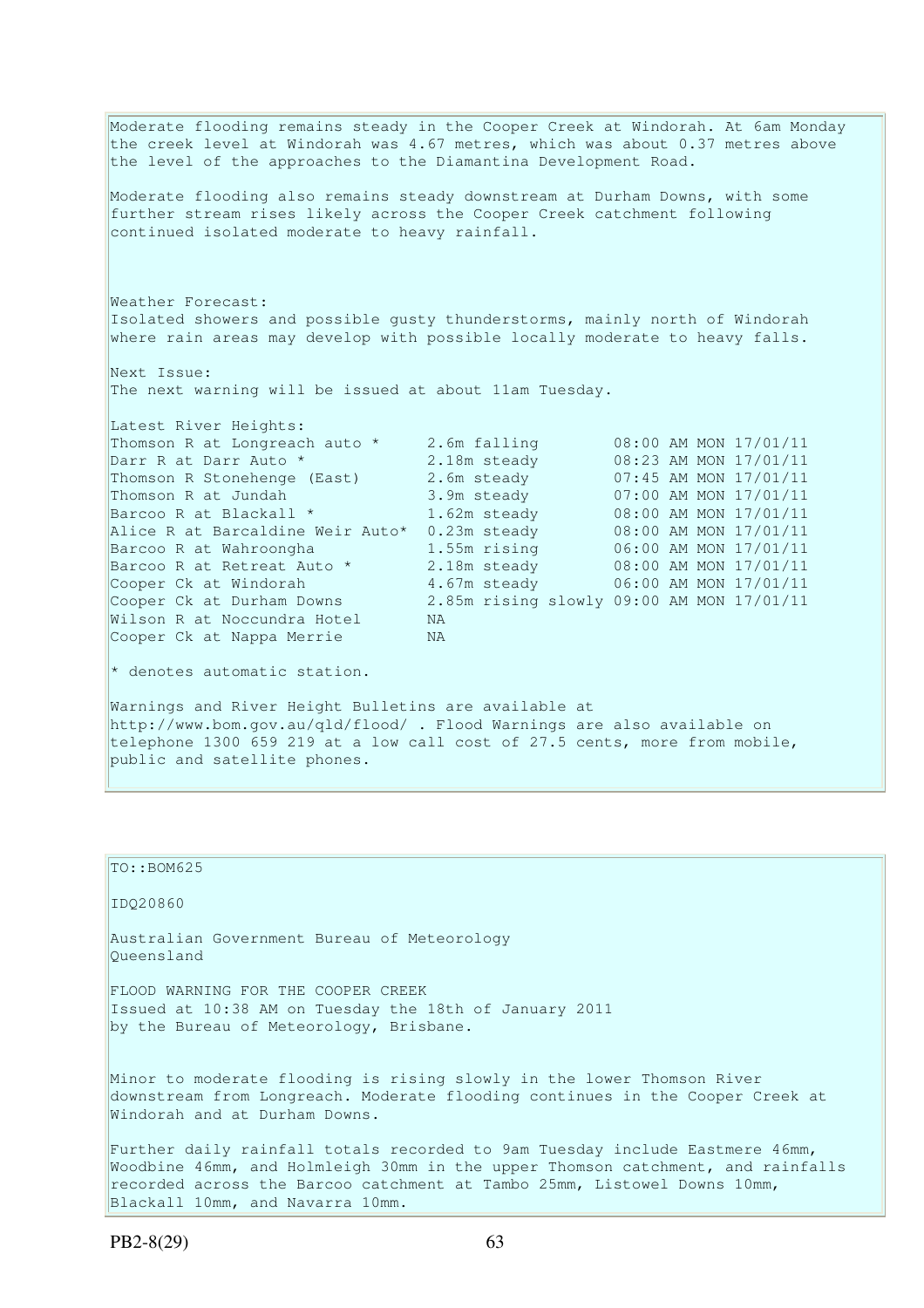Minor to moderate flooding is rising slowly in the lower Thomson River between Stonehenge and Jundah. Some small rises have occurred in the lower Barcoo River between Wahroongha and Retreat, however river levels remain below minor flood level. Moderate flooding is easing slowly in the Cooper Creek at Windorah. At 6am Tuesday the creek level at Windorah was 4.58 metres, which was about 0.28 metres above the level of the approaches to the Diamantina Development Road. Moderate flooding is also occurring downstream at Durham Downs, with some further stream rises likely across the Cooper Creek catchment following rainfall recorded earlier this week. Weather Forecast: Scattered showers, rain areas and isolated thunderstorms north of about Longreach with possible locally moderate to heavy falls. Isolated showers and thunderstorms, chiefly during the afternoon south of about Longreach. Next Issue: The next warning will be issued at about 11am Wednesday. Latest River Heights: Thomson R at Longreach auto \* 1.86m falling 08:00 AM TUE 18/01/11<br>
Darr R at Darr Auto \* 2.18m steady 08:00 AM TUE 18/01/11<br>
Thomson R Stonehenge (East) 2.65m steady 05:45 AM TUE 18/01/11 Darr R at Darr Auto \* 2.18m steady 08:00 AM TUE 18/01/11<br>
Thomson R Stonehenge (East) 2.65m steady 05:45 AM TUE 18/01/11<br>
Thomson R at Jundah 4m rising slowly 06:00 AM TUE 18/01/11 Thomson R Stonehenge (East) Thomson R at Jundah 4m rising slowly 06:00 AM TUE 18/01/11 Barcoo R at Blackall \* 1.75m falling 08:00 AM TUE 18/01/11 Barcoo R at Blackall \* 1.75m falling 08:00 AM TUE 18/01/11<br>Alice R at Barcaldine Weir Auto\* 0.22m steady 08:00 AM TUE 18/01/11 Barcoo R at Wahroongha 1.15m falling 06:00 AM TUE 18/01/11 Barcoo R at Retreat Auto \* 2.69m rising 08:00 AM TUE 18/01/11 Cooper Ck at Windorah 4.58m falling slowly 06:00 AM TUE 18/01/11 Cooper Ck at Durham Downs NA \* denotes automatic station. Warnings and River Height Bulletins are available at http://www.bom.gov.au/qld/flood/ . Flood Warnings are also available on telephone 1300 659 219 at a low call cost of 27.5 cents, more from mobile, public and satellite phones.

TO::BOM625

IDQ20860

Australian Government Bureau of Meteorology Queensland FLOOD WARNING FOR THE COOPER CREEK Issued at 10:12 AM on Wednesday the 19th of January 2011 by the Bureau of Meteorology, Brisbane.

Minor to moderate flooding is occurring in the lower Thomson River downstream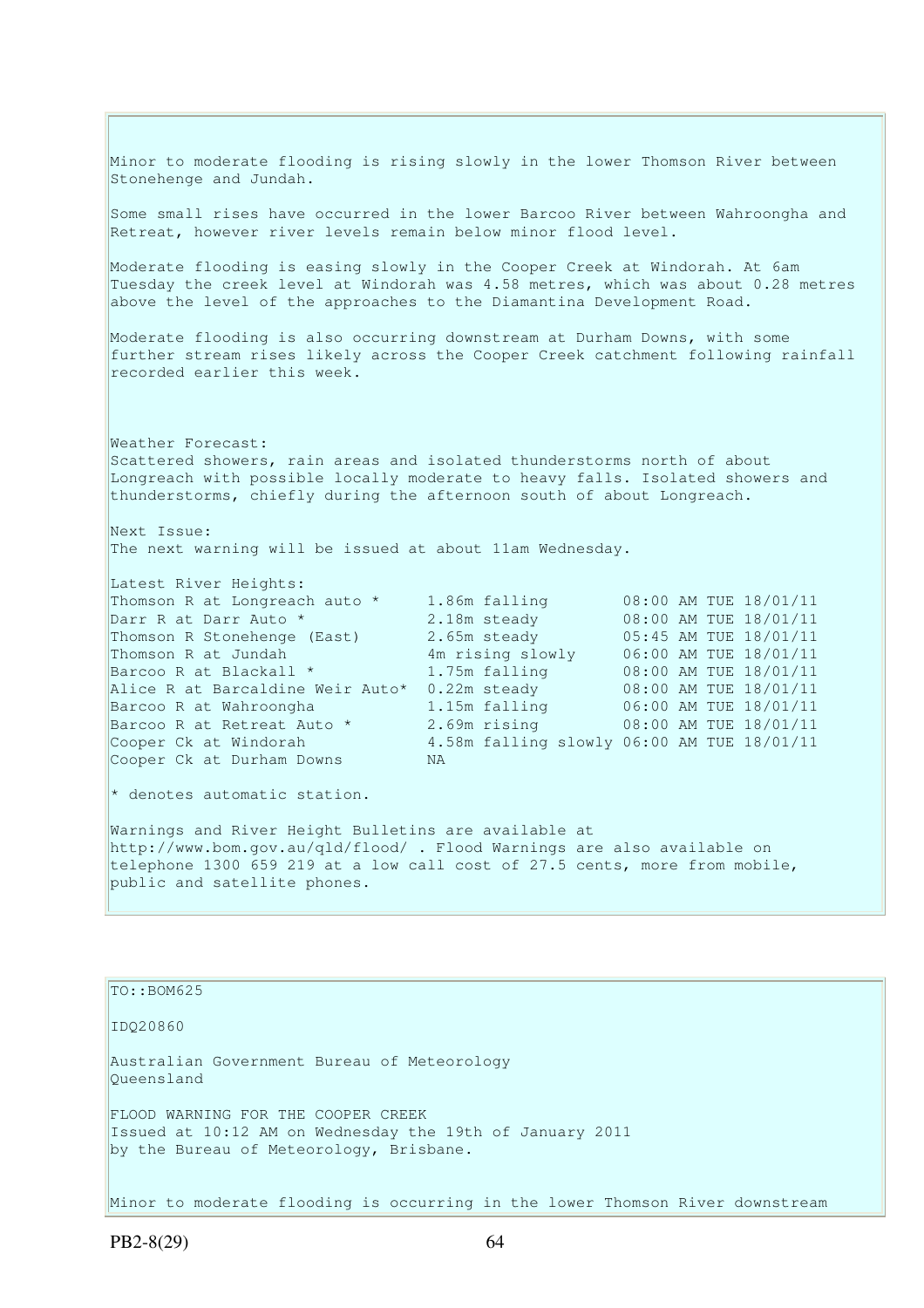from Longreach. Moderate flooding continues in the Cooper Creek at Windorah and at Durham Downs. Further daily rainfall totals recorded to 9am Wednesday include Eastmere 37mm, Woodbine 20mm, Gue 14mm, and generally less than 5mm elsewhere across the upper Thomson and Barcoo catchments. Minor to moderate flooding continues in the lower Thomson River between Stonehenge and Jundah. Moderate flooding is rising slowly in the Cooper Creek at Windorah. At 6am Wednesday the creek level at Windorah was 4.6 metres, which was about 0.3 metres above the level of the approaches to the Diamantina Development Road. Moderate flooding remains steady downstream at Durham Downs, with some further stream rises likely going into next week. Next Issue: The next warning will be issued at about 11am Thursday. Latest River Heights: Thomson R at Longreach auto \* 1.64m falling 08:00 AM WED 19/01/11 Darr R at Darr Auto \* 2.17m steady 08:00 AM WED 19/01/11 Thomson R Stonehenge (West) Auto\* 3.93m steady 08:00 AM WED 19/01/11 Thomson R Stonehenge (East) 2.65m steady 06:30 AM WED 19/01/11 Thomson R at Jundah 4m steady 07:00 AM WED 19/01/11 Barcoo R at Blackall \* 1.69m steady 08:00 AM WED 19/01/11 Alice R at Barcaldine Weir Auto\* 0.21m steady 08:00 AM WED 19/01/11 Barcoo R at Wahroongha 0.98m falling 06:00 AM WED 19/01/11 Barcoo R at Retreat Auto  $\star$  2.72m steady 08:00 AM WED 19/01/11 Cooper Ck at Windorah 4.6m rising slowly 06:00 AM WED 19/01/11 Cooper Ck at Durham Downs 2.85m steady 07:00 AM WED 19/01/11  $*$  denotes automatic station. Warnings and River Height Bulletins are available at http://www.bom.gov.au/qld/flood/ . Flood Warnings are also available on telephone 1300 659 219 at a low call cost of 27.5 cents, more from mobile, public and satellite phones. TO::BOM625 IDQ20860 Australian Government Bureau of Meteorology

Queensland

FINAL FLOOD WARNING FOR THE COOPER CREEK Issued at 9:14 AM on Thursday the 20th of January 2011 by the Bureau of Meteorology, Brisbane.

Minor flooding continues in the Thomson River downstream at Stonehenge and Jundah. Moderate flooding continues in the Cooper Creek at Windorah and at Durham Downs. Flood levels throughout the catchment are expected to fall slowly.